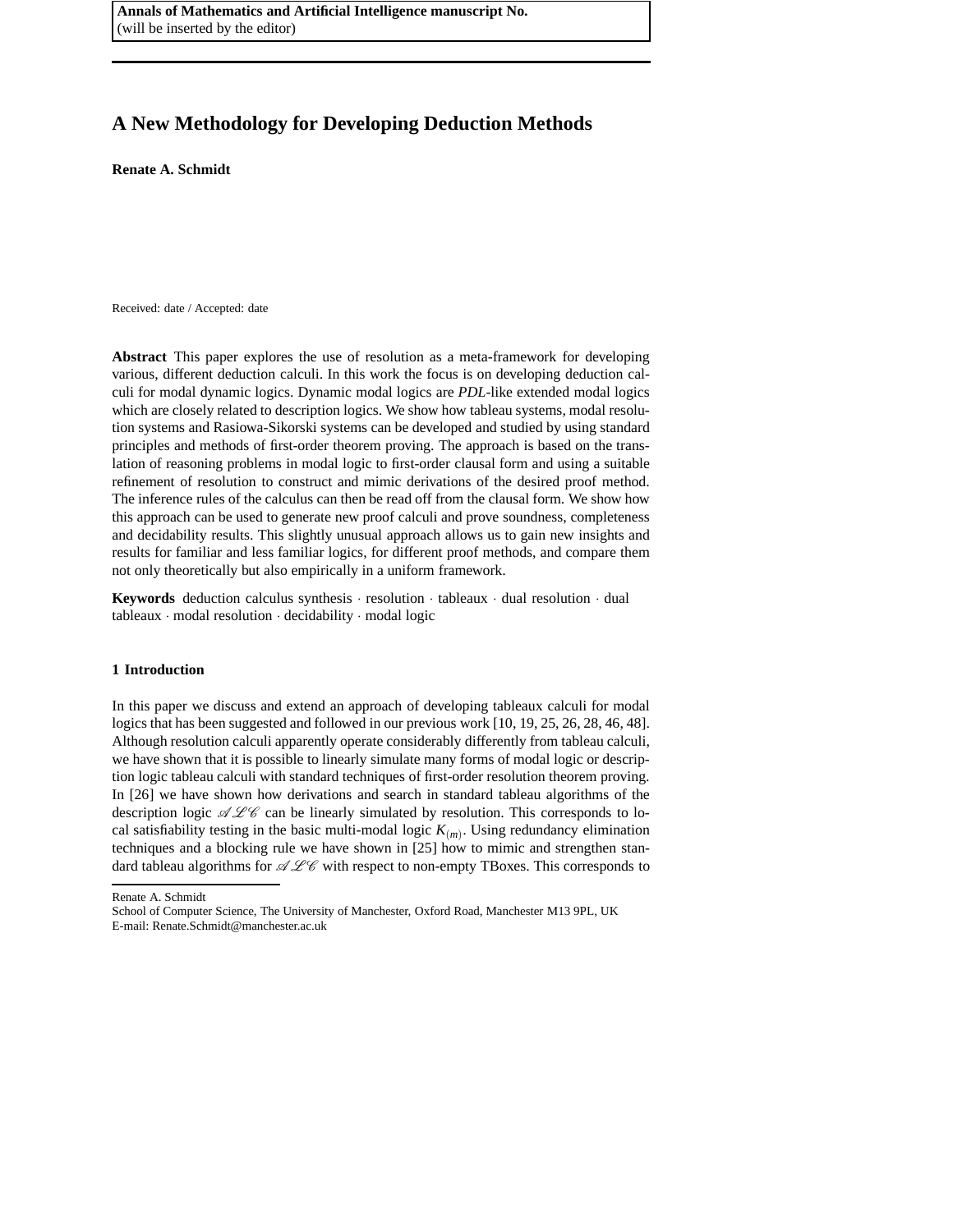local satisfiability in multi-modal logic  $K_{(m)}$  with respect to a background theory of modal logic formulae (that is, a set of non-logical axioms or global assumptions). In [28] details can be found of how to simulate derivations in the prefixed single-step tableau calculi of Massacci [32]. These simulation results show that it is possible to use first-order resolution in a way that it closely simulates modal logic and description logic tableau procedures. The close connection exhibited in these papers between tableau and a certain instance of resolution is exploited in [10] in order to develop a tableau calculus for a logic that has not been considered before. The logic considered was the dynamic modal logic  $K_{(m)}(\wedge,\vee,\vee)$ . Dynamic modal logics are *PDL*-like modal logics in which the parameters of the modal operators (constructors) can be relational formulae, which are interpreted as actions or programs in *PDL*, and are closely related to description logics [47].  $K_{(m)}(\wedge,\vee,\vee)$  is the multimodal logic defined over frames in which the relations are closed under intersection, union and converse. The logic corresponds to the description logic  $\mathscr{ALC}$  in which conjunction, disjunction and converse of roles are allowed. In [10] we have shown how a tableau calculus can essentially be 'read off' from the clausal form of the translation of formulae in  $K_{(m)}(\wedge,\vee,\vee)$ . In [46, 48] we use resolution methods to develop a new translation mapping (called the axiomatic translation) of traditional style modal logics. This is then used to derive tableau inference rules, resulting in tableau calculi based on propagation rules rather than structural rules.

It is this *'develop via first-order resolution'* approach which we explore and extend in this paper. We consider in more detail how tableau calculi can be developed for modal logics via a suitable translation to first-order logic and resolution. However we also show that the approach can be used to develop other kinds of deduction methods. In particular, we show how the approach can be extended to develop Rasiowa-Sikorski systems. These are tableau-style calculi for testing the validity of formulae [30, 38]. In addition, we consider the development of modal resolution systems [1, 13, 15] which operate directly on modal logic formulae.

We show that all three types of calculi (tableau, Rasiowa-Sikorski, modal resolution) can be obtained naturally via translation to first-order logic and standard techniques of resolution theorem proving. Key to the 'develop via first-order resolution' approach are three aspects:

- 1. An effective, sound and complete translation to first-order logic that retains enough information about the input formula of the source logic so that the inference rules can be read off from the clausal form.
- 2. A refinement of first-order resolution which performs inferences exactly like the kind of system we want to develop.
- 3. If needed, partial pre-saturation and purification of the characteristic clauses.

The form and property of the calculus one obtains depends very much on all three aspects and small modifications result in different variations of calculi and also different styles of calculi.

In this paper we focus on the development of *ground semantic calculi*. By this we mean calculi which operate on labelled modal formulae. For each operator in the logic there is a decomposition rule which basically 'breaks down' formulae into less complex formulae on the basis of the semantics of the top-level operator in one of the premises. The labels are given by constants (or ground Skolem terms) which represent states in the underlying Kripke model. Currently, ground semantic tableau calculi appear to be the preferred style of tableau calculus in the area, and many modal and description logic theorem provers are based on ground semantic calculi.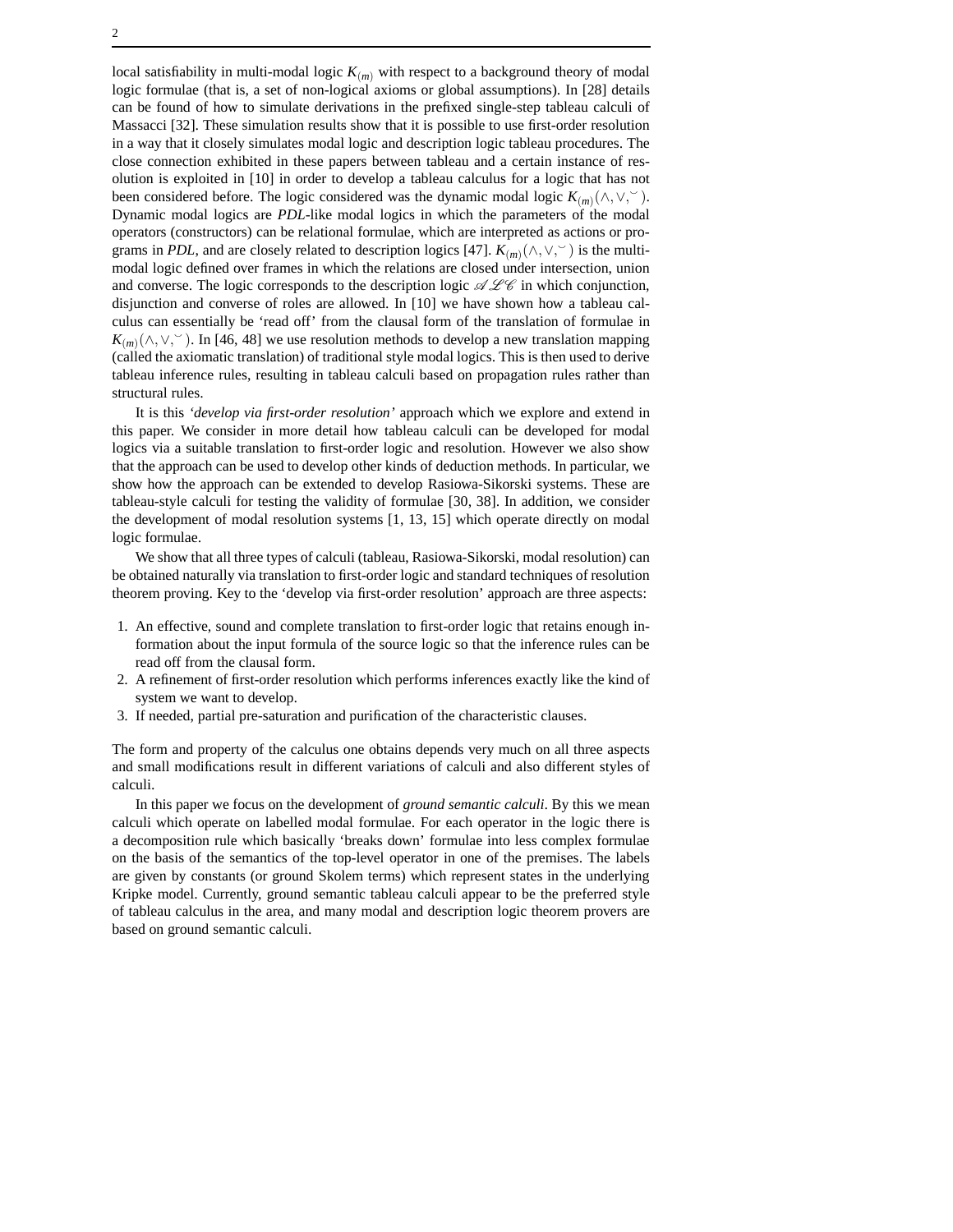In order for the resolution inference steps to be translatable back into inference steps on modal formulae we need to use a translation to first-order logic that allows us to relate clauses back to modal formulae. This can be achieved by translation mappings combined with structural transformation. Structural transformation is a standard techniques in automated reasoning which introduces new predicate symbols and definitions. The cited previous work shows that ground semantic tableau calculi can be simulated by a structural transformation into range-restricted clauses in combination with hyperresolution. A clause is rangerestricted if all variables of the clause occur in the negative literals of that clause. Hyperresolution on range-restricted clauses has the property that all positive premises are ground clauses and all conclusions are ground clauses. This is precisely the property which, when using a structural transformation, allows us to interpret the negative, non-ground premise as an inference rule  $\mathscr I$  of the ground calculus. The positive, ground premises of a hyperresolution inference step represent then the premises of the rule  $\mathscr I$ , and the conclusions represent the conclusions of the rule. Combined with splitting, hyperresolution allows us to simulate and develop ground semantic tableau calculi. We discuss how dual hyperresolution with splitting allows us to simulate and develop ground semantic Rasiowa-Sikorski calculi. Furthermore, we see how hyperresolution without a splitting rule produces modal resolution calculi.

To illustrate the approach we focus on the development of calculi for the dynamic modal logic  $K_{(m)}(\wedge,\vee,\vee,1)$ . In  $K_{(m)}(\wedge,\vee,\vee,1)$  the additional relational operators are conjunction, disjunction, converse and domain restriction. This logic was chosen because when this work was undertaken for [43], which is the short version of the present paper, it has not been considered before in the literature and no deduction calculi had been described for it.  $K_{(m)}(\wedge,\vee,\sim,1)$  is subsumed by Peirce logic, the logical version of Peirce algebras [6], for which tableau calculi are defined in [35, 49]. However, the relational disjunction operator and the domain restriction operator of  $K_{(m)}(\wedge,\vee,\breve{\phantom{\cdot}},\uparrow)$  are not explicit operators in Peirce logic. This means there are no tableau rules for these operators in the existing tableau calculi for Peirce logic. Although sound rules can be easily defined for these operators, on the one hand, the logic lacks the symmetry that Peirce logic has because of the absence of relational negation in  $K_{(m)}(\wedge,\vee,\vee,1)$ . On the other hand,  $K_{(m)}(\wedge,\vee,\vee,1)$  is decidable and Peirce logic is not decidable. Since this work was undertaken, tableau decision procedures have been developed in [50, 51] for description logics which subsume  $K_{(m)}(\wedge,\vee,\breve{\phantom{m}}\, ,\rightharpoonup)$ . Since the logic  $K_{(m)}(\wedge,\vee,\breve{\wedge},\uparrow)$  is simple and has not been studied explicitly before, it is nevertheless still a good candidate for illustrating and exploring the possibilities of synthesising deduction calculi as an application of resolution.

This paper is of theoretical and practical interest, not only to researchers interested in modal and description logics, but also anybody interested in proof methods, decision procedures, the relationship between proof methods and developing such methods, and implementing theorem provers. Novel contributions are the following.

- **–** The simulation of Rasiowa-Sikorski and modal resolution methods by first-order resolution.
- **–** The interpretation of tableau, Rasiowa-Sikorski and modal resolution methods as specialisations (reductions) of first-order resolution.
- **–** The use of a non-standard approach to developing proof methods and implemented systems.
- **–** The application of resolution not merely as an automated reasoning procedure, but as a meta-framework within which it is possible to develop tableau calculi and other styles of calculi, decision procedures and even implemented provers.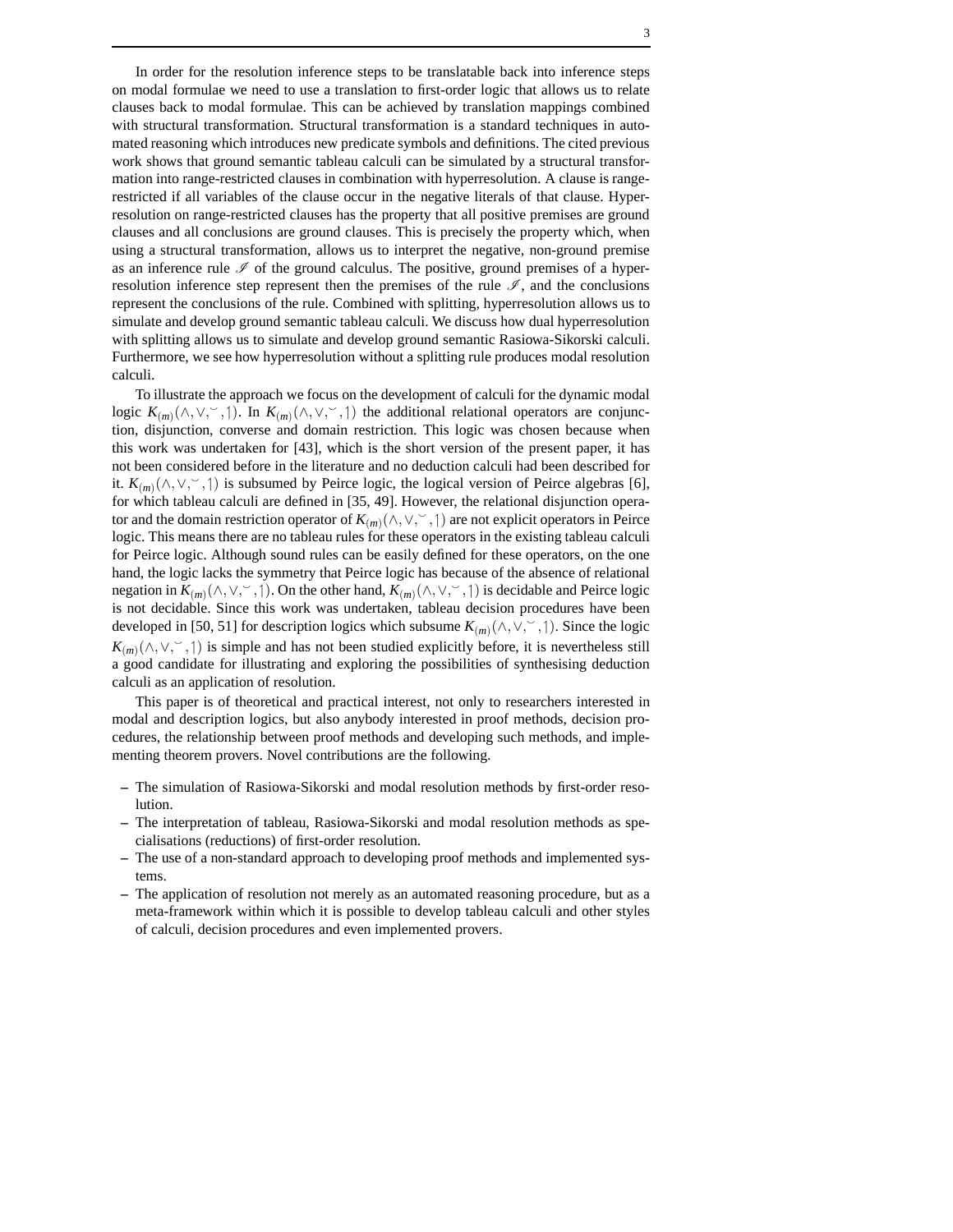- **–** A uniform methodology for comparing different calculi, both with respect to theoretical and practical aspects.
- **–** The transfer of refinements of resolution, such as orderings, to other calculi resulting in more efficient inference systems. In earlier work [25] we showed that a technique called absorption [23] used to limit the search space for globally satisfiable formulae in description logic tableau systems can be strengthened with hyperresolution.
- **–** We show that the notion of redundancy, which is crucial for resolution but virtually absent in other calculi, carries over to other calculi, resulting in stronger results and improved inference systems. Similar to resolution, we define redundant formulae and redundant applications of inference steps in other calculi. In addition, we introduce a new notion of *redundant rules of inference*.
- **–** The characterisation of the relationship between different deduction calculi and procedures in terms of the notions of simulation and reduction. If two calculi or procedures are correlated by a step-wise simulation and reduction relationship this defines an exact correspondence and makes clear that derivations in these two calculi are essentially the same, i.e. their behaviour is the same. As a consequence we may apply all available knowledge of one calculus (procedure) to infer properties of the corresponding other calculus (procedure). Of greater significance is that the method allows us to develop new and improved calculi.
- **–** For the logics under consideration the methodology allows us not only to read off the inference rules of a calculus, it also allows us to determine a priori the maximum number of times a particular inference rule of the new calculus would need to be applied in a derivation for a given input formula. By inspecting the clausal set of the translation it is possible to say which inference rules are not needed for a given formula, and it is possible to tell the maximum number of applications of any inference rule.
- **–** It is possible to tailor different styles of deduction approaches for different logics.

The rest of the paper is structured as follows. In the next section we recall standard definitions of resolution-based theorem proving. Section 3 discusses dynamic modal logics and defines  $K_{(m)}(\wedge,\vee,\check{\phantom{m}},\check{\phantom{m}})$ . Section 4 introduces and analyses the simulation and reduction mappings which are used to describe the relationship between different deduction approaches. It also defines the conversion to clausal form that we use. Section 5 defines the notions of simulation and reduction which allow us to transfer soundness, completeness and termination of hyperresolution to the obtained calculi. In Sections 6–8 we describe, in turn, how ground semantic tableau calculi, ground semantic Rasiowa-Sikorski calculi, and ground modal resolution calculi can be developed in a systematic way via first-order resolution. The final section discusses the significance and some consequences of the method and mentions future work.

Throughout the paper we use the notation and terminology of our previous papers, see, for instance, the surveys [45, 47]. The paper is an extended and improved version of [43].

### **2 First-Order Resolution**

The resolution calculus operates on sets of clauses. Clauses are quantifier free disjunctions of literals which may contain function symbols. The variables are implicitly assumed to be universally quantified. We assume that disjunction is a commutative and associative operator. This means that clauses are regarded as multisets of literals rather than sets of literals.

**Theorem 1** *There is a linear reduction* Cls *of any first-order formula to clause logic such that*  $\varphi$  *is valid in first-order logic, that is*  $\models \varphi$ *, iff* Cls( $\neg \varphi$ ) *is unsatisfiable.*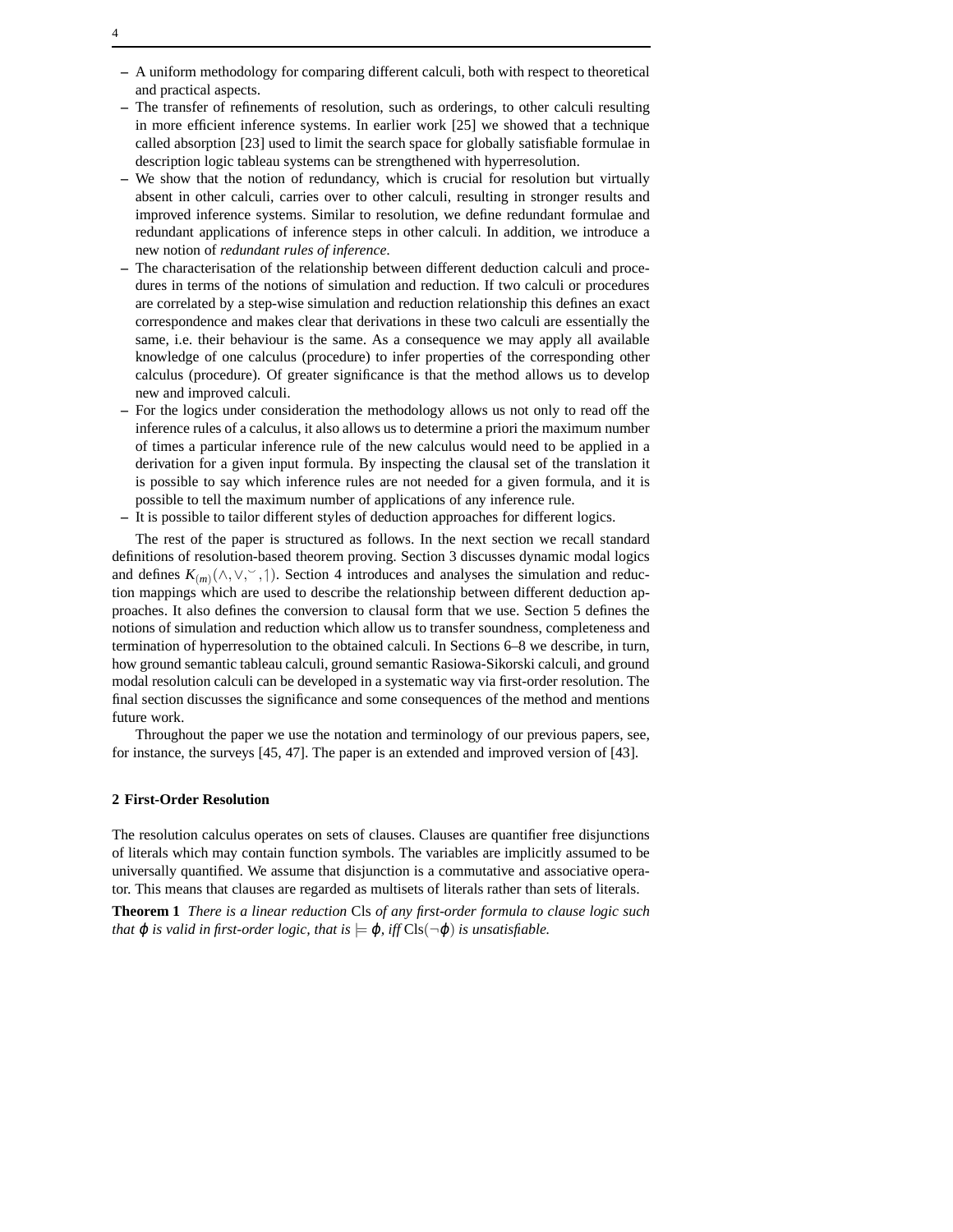This says that any first-order formula can be transformed efficiently into a satisfiability equivalent set of clauses. The clausal form is obtained by transformation to conjunctive normal form, Skolemisation and crucially involves structural transformation which introduces new predicate symbols and definitions. Since resolution is a refutation calculus, instead of proving theoremhood, resolution attempts to refute the negation of a given formula.

The basic (unrefined) resolution calculus consists of two inference rules, the resolution rule and the factoring rule, and no axioms. For propositional logic the resolution rule is just the operation that infers a clause  $C \vee D$  from two clauses  $C \vee A$  and  $D \vee \neg A$ . The factoring rule is a contraction rule, that is, it is a form of simplification which eliminates multiple copies of the same literal from one clause, that is, it infers  $C \vee A$  from  $C \vee A \vee A$ . These two rules provide a sound and refutationally complete calculus for propositional logic and sets of ground clauses. We obtain a sound and refutationally complete inference system for full firstorder logic and clause logic, if we augment the rules with unification. This calculus, the *basic resolution calculus* [42], is sound and complete for full first-order logic and clause logic. It is however very prolific in generating new clauses. This was noticed already in the very early days of the development of first-order resolution methods. The first papers, by Robinson and others, on refinements of resolution appeared in the same year that Robinson published his famous paper which introduced resolution. Since the mid-sixties the advances have been impressive. The current generation of theorem provers, which include SPASS [53], E [52] and VAMPIRE [40] (in order of creation), are based on the modern framework of saturationbased resolution and superposition. In the following, when we refer to *resolution* we mean this framework [3, 36].

The main ingredients of the framework are refinements of the inference rules which restrict their applicability and a general notion of redundancy. Refinements of inference rules are defined in terms of two parameters: an ordering ≻ and a selection function *S*. The idea is that inferences do not need to be performed (but can), unless they are on literals maximal under the given ordering or on (negative) literals selected by the selection function *S*. The selection function can override the ordering. That is, if a literal is selected then it is the preferred candidate for an inference step even though there may be 'larger' literals in the clause. The ordering and selection function are used to limit the number of possible inferences. It is clear that, in general, if we can reduce the number of possible inferences without losing completeness then a refutation proof can be found more quickly as the search space for the proof is reduced. There is a general completeness proof which requires only weak conditions for the admissibility of orderings and selection functions [3].

Simplification and deletion rules are important regardless of the style of deduction one uses. In the resolution framework these are based on a general notion of redundancy, which is based on considerations of the model construction which is at the centre of the completeness proof. Standard simplification rules like elimination of duplicate literals within a clause, tautology deletion, subsumption deletion (forward and backward subsumption deletion), condensing, etc, are instances of this notion [3].

Let  $R_{\rm sp}^{\rm red}$  be the resolution calculus defined by the rules of Figure 1. (The meaning of 'red' in the notation is 'with redundancy' and the meaning of 'sp' is 'with splitting'. ⊎ denotes disjoint union.) In our presentation we distinguish four kinds of rules. The Deduce rules are the ordered resolution and positive factoring rules. The ordering ≻ is a parameter which can be any admissible ordering and *S* is any selection function of negative literals. The Delete and Simplify rules are deletion and replacement rules compatible with the general notion of redundancy [3]. Essentially, a ground clause is redundant with respect to a set *N* and the ordering  $\succ$ , if it follows from smaller instances of clauses in *N*. A non-ground clause is redundant in *N* if all its ground instances are redundant in *N*. Testing for redundancy in its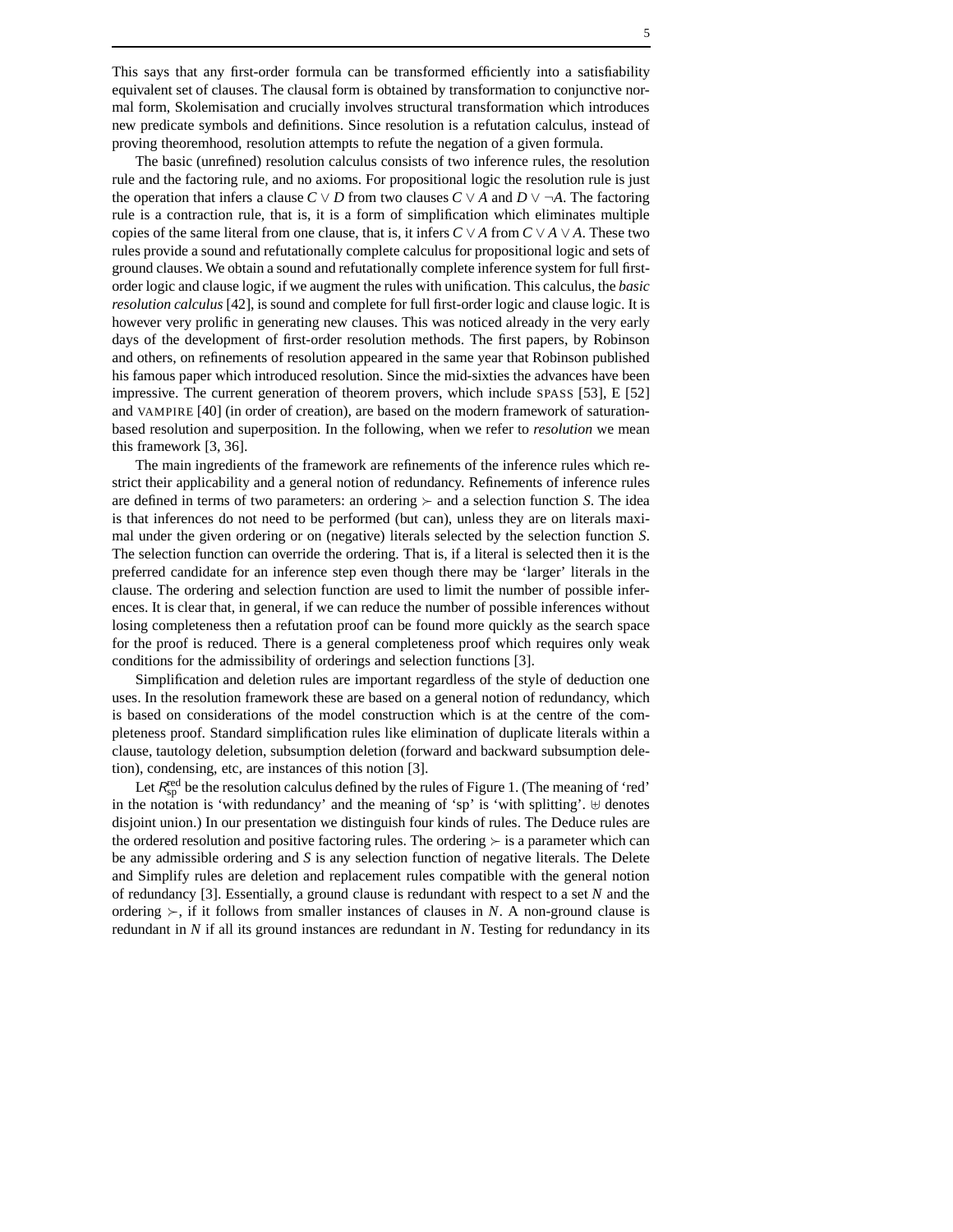| Deduce:   | N<br>$N \cup \{C\}$                                          | if C is a factor or resolvent of premises in $N$ .                                                                                              |
|-----------|--------------------------------------------------------------|-------------------------------------------------------------------------------------------------------------------------------------------------|
| Delete:   | $N \uplus \{C\}$                                             | if $C$ is redundant with respect to $N$ .                                                                                                       |
| Simplify: | N<br>$(N\backslash M)\cup M'$                                | if $(N\setminus M)\cup M'$ is satisfiable when N is satisfiable and every<br>clause in M is redundant with respect to $(N\setminus M)\cup M'$ . |
| Split:    | $N \uplus \{ C \vee D \}$<br>$N \cup \{C\}$   $N \cup \{D\}$ | if $C$ and $D$ are variable-disjoint and both are positive.                                                                                     |

Resolvents and factors are computed with these rules.

Ordered resolution:  $\frac{C \vee A \quad \neg B \vee D}{\sqrt{C \cdot P}}$ (*C* ∨ *D*)<sup>σ</sup>

provided (i) σ is the most general unifier of *A* and *B*, (ii) no literal is selected in *C*, and *A*σ is strictly  $\succ$ maximal with respect to  $C\sigma$ , and (iii)  $\neg B$  is either selected, or  $\neg B\sigma$  is maximal with respect to  $D\sigma$  and no literal is selected in *D*. The left (right) premise is called the *positive (negative) premise*.

Ordered factoring: *<sup>C</sup>* <sup>∨</sup> *<sup>A</sup>* <sup>∨</sup> *<sup>B</sup>* (*C* ∨ *A*)<sup>σ</sup>

provided (i)  $\sigma$  is the most general unifier of *A* and *B*, and (ii) no literal is selected in *C* and  $A\sigma$  is ≻-maximal with respect to *C*σ.

**Fig. 1** The resolution calculus  $R_{\text{sp}}^{\text{red}}$ .

general form is an expensive operation; in first-order logic general redundancy elimination is undecidable. For this reason one does not find theorem provers that implement redundancy elimination in full generality, instead only effectively computable instances of the Delete and Simplify rules are implemented.

The Split rule is a rule familiar from DPLL algorithms and tableau calculi. Instead of refuting  $N \cup \{C \vee D\}$  one refutes both  $N \cup \{C\}$  and  $N \cup \{D\}$  (alternatively, it is possible to use the complement splitting rule, which means that instead of refuting  $N \cup \{C \vee D\}$  one refutes both *N* ∪ {*C*} and *N* ∪ {¬*C*, *D*}). The splitting rule is don't know non-deterministic and usually requires backtracking. However, in the resolution framework an alternative to explicit splitting is splitting through new propositional variables [9, 39] implemented in the theorem prover VAMPIRE [40] or the generalisation called separation in [44].

The restriction that only positive clauses are split is not essential for the soundness and (refutational) completeness results below. The restriction is however important for our application.

The calculus without the splitting rule is denoted by  $R^{red}$  and R denotes the calculus with just the Deduce rules.

**Theorem 2** (**Bachmair et al [3, 4]**)  $R_{\text{sp}}^{\text{red}}$ ,  $R^{\text{red}}$  and R are sound and complete refutation *systems for clause sets.*

The *(ordered) hyperresolution calculus* is based on maximal selection of negative literals. This means the selection function selects exactly the set of all negative literals in any non-positive clause. Let  $OH_{\text{sp}}^{\text{red}}$  be the calculus based on maximal selection and an ordering ≻, where the Deduce rules are given by the rules in Figure 2. This means the rules are the hyperresolution rule, positive factoring, redundancy elimination and splitting. Similar as above, OH<sup>red</sup> denotes the calculus OH<sub>sp</sub> but without the splitting rule, OH denotes the calculus just consisting of Deduce rules, and  $OH_{sp}$  is OH with splitting. For completeness an ordering refinement is optional. We use the notation  $H_{\text{sp}}^{\text{red}}$ ,  $H^{\text{red}}$ , H and  $H_{\text{sp}}$  for the unordered versions.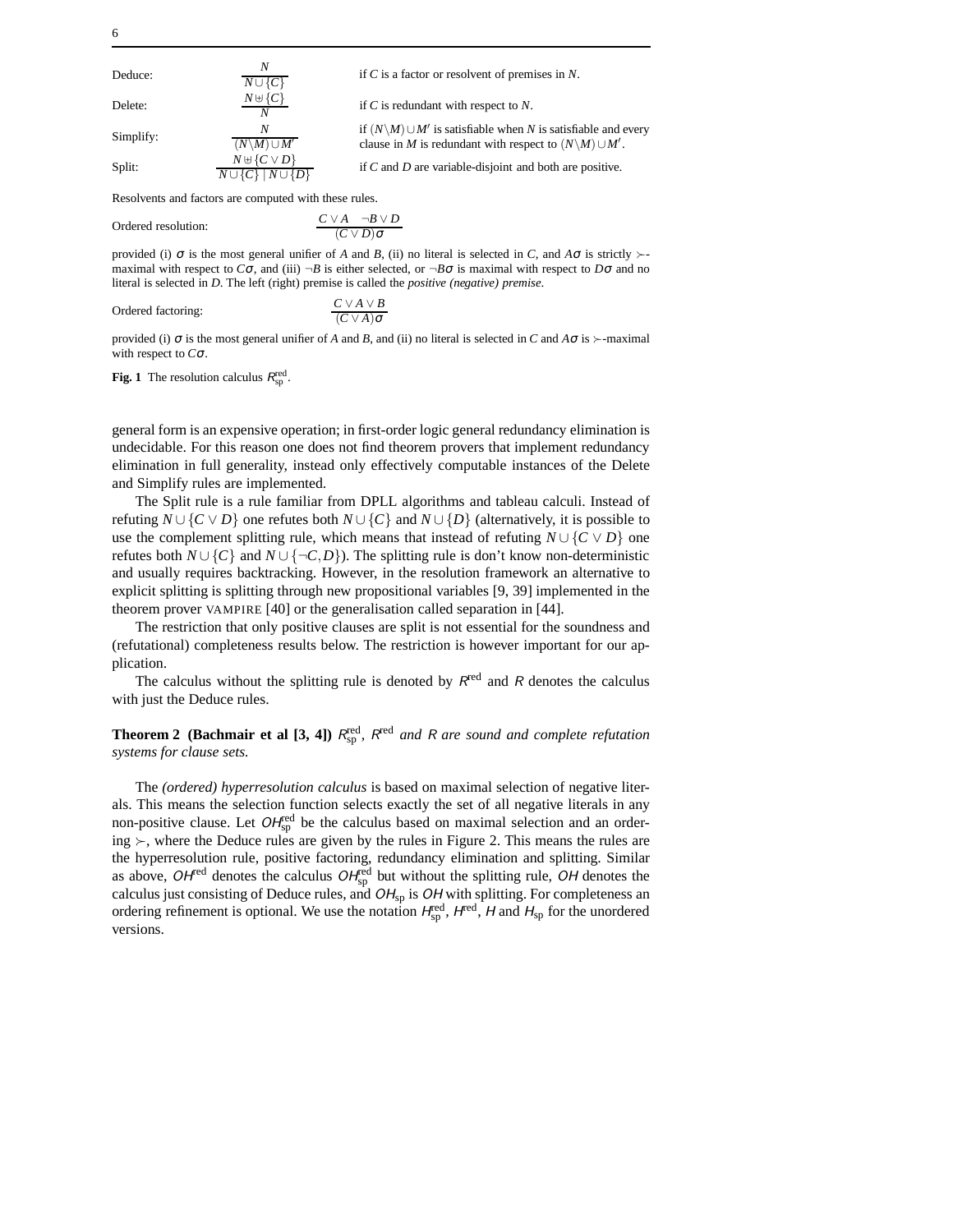Ordered hyperresolution:

$$
\frac{C_1 \vee A_1 \quad \dots \quad C_n \vee A_n \quad \neg B_1 \vee \dots \vee \neg B_n \vee D}{(C_1 \vee \dots \vee C_n \vee D) \sigma}
$$

provided (i) σ is the most general unifier such that  $A_i \sigma = B_i \sigma$  for every *i*,  $1 \le i \le n$ , (ii)  $A_i \sigma$  is strictly  $\ge$  −maximal with respect to *C*<sub>*i*</sub> $\sigma$ , and the *C*<sub>*i*</sub> are positive clauses, for every *i*,  $1 \le i \le n$ , and (iii) for every *i*,  $1 \le i \le n$ ,  $\neg B_i$  is selected and *D* is a positive clause. The rightmost premise in the rule is referred to as the *negative premise* and all other premises are referred to as *positive premises*.

Ordered factoring:

\n
$$
\frac{C \vee A \vee B}{(C \vee A) \sigma}
$$

provided (i)  $\sigma$  is the most general unifier of *A* and *B*, and (ii) *C* is positive and  $A\sigma$  is ≻-maximal with respect to *C*σ.

**Fig. 2** The Deduce rules of ordered hyperresolution.

**Corollary 1** OH<sup>red</sup>, OH<sub>sp</sub>, OH, H<sub>sp</sub>, H<sup>ed</sup>, H<sub>sp</sub> and H are sound and complete refu*tation systems for clause sets.*

### **3 Dynamic Modal Logics**

A dynamic modal logic is an extension of the multi-modal logic *K*(*m*) in which the modal operators are parameterised by relational formulae [47].

Given countably many propositional variables denoted by  $p_j$ , and countably many relational variables, denoted by *r<sup>i</sup>* , *dynamic modal formulae* and *relational formulae* are defined inductively as follows. Every propositional variable is a dynamic modal formula and every relational variable is a relational formula. If  $\phi$ ,  $\psi$  are dynamic modal formulae and  $\alpha$ ,  $\beta$  are relational formulae, then

$$
\bot
$$
,  $\neg \phi$ ,  $\phi \land \psi$ , and  $[\alpha]\phi$ 

are dynamic modal formulae, and

$$
\alpha \wedge \beta
$$
,  $\alpha \vee \beta$ ,  $\alpha^{\smallsmile}$  and  $\alpha \uparrow \phi$ 

are relational formulae. In  $K_{(m)}$  the only relational formulae are relational variables.

Thus the language of dynamic modal logics consists of two syntactic types: dynamic modal formulae and relational formulae. The logical connectives are (i) the connectives of the basic multi-modal logic  $K(m)$  with the difference that the modal operators are indexed with relational formulae, and (ii) a finite set of relational operators. A dynamic modal logic with relational operators  $\star_1, \ldots, \star_k$  is denoted by  $K_{(m)}(\star_1, \ldots, \star_k)$ .

The semantics of a dynamic modal logic is defined in terms of frames. A frame is a tuple  $(W, R)$  of a non-empty set *W* (of worlds) and a mapping *R* from relational formulae to binary relations over *W*. A model is given by a triple  $\mathcal{M} = (W, R, v)$ , where  $(W, R)$  is a frame and *v* is a mapping from propositional variables to subsets of *W* satisfying the conditions ( $R_{\alpha}$  is the preferred notation for  $R(\alpha)$ :

$$
\mathcal{M}, x \models \bot
$$
  
\n
$$
\mathcal{M}, x \models p \text{ iff } x \in v(p),
$$
  
\n
$$
\mathcal{M}, x \models \neg \phi \text{ iff } \mathcal{M}, x \not\models \phi,
$$
  
\n
$$
\mathcal{M}, x \models \phi \land \psi \text{ iff both } \mathcal{M}, x \models \phi \text{ and } \mathcal{M}, x \models \psi,
$$
  
\n
$$
\mathcal{M}, x \models [\alpha] \phi \text{ iff } (x, y) \in R_{\alpha} \text{ implies } \mathcal{M}, y \models \phi, \text{ for any } y \in W.
$$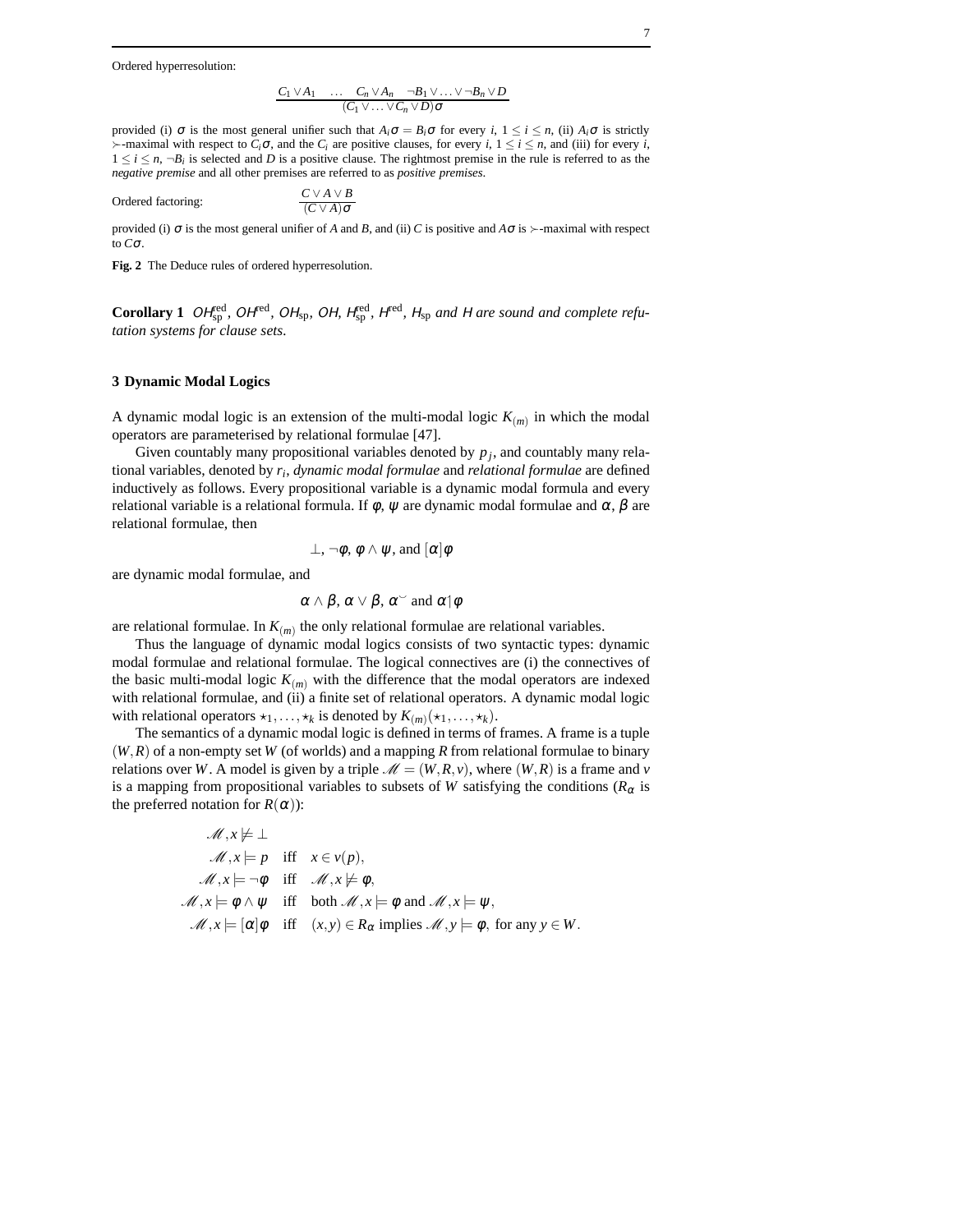In addition, the following conditions are satisfied:

$$
R_{\alpha \wedge \beta} = R_{\alpha} \cap R_{\beta},
$$
  
\n
$$
R_{\alpha \vee \beta} = R_{\alpha} \cup R_{\beta},
$$
  
\n
$$
R_{\alpha^{\vee}} = R_{\alpha}^{\vee},
$$
  
\n
$$
R_{\alpha \uparrow \phi} = \{(x, y) | (x, y) \in R_{\alpha} \wedge \mathcal{M}, x \models \phi\}.
$$

 $R$ <sup> $\sim$ </sup> denotes the converse (or inverse) of a relation *R*. We can define the range restriction operator by  $\alpha | \phi =^{\text{def}} (\alpha^{\vee} | \phi)^{\vee}$ .

If  $\mathcal{M}, x \models \varphi$  holds then  $\varphi$  is *(locally) true* at *x* in  $\mathcal{M}$  and  $\mathcal{M}$  *(locally) satisfies*  $\varphi$ . A modal formula  $\varphi$  is *(locally)* satisfiable iff there exists a model  $\mathcal M$  and a world x in  $\mathcal M$  such that  $\mathcal{M}, x \models \varphi$ . A modal formula is *(locally) valid* iff it is *(locally)* satisfiable in every world of all models.

The following result is a consequence of decidability results in [26] and also of the decidability of the two-variable fragment of first-order logic.

**Theorem 3** *Let L be a dynamic modal logic with any subset of* {∧,∨, ` , ↿, ⇂} *as relational operators. The local (and global) satisfiability problem in L is decidable.*

It follows from [26, 33] that the result remains true when we allow negation as a relational operator [26], or relational composition and identity [33]. However, adding both relational negation and relational composition leads to undecidability. More precisely, any dynamic modal logic with relational conjunction, relational negation and (negative occurrences of) composition is undecidable [45, 47].

For efficiency reasons and in order to be able to have better control over the resolution inferences performed on the clausal form, we use a *structural version of the relational translation* of dynamic modal logics into first-order logic. The translation is similar to the one used in [46, 48]; other structural translations have been used in [10, 25, 26, 28], for instance.

Throughout the paper, we assume that all occurrences of double negation are eliminated from modal formulae. For any formula *F*, let  $\sim$ *F* denote *G* if *F* = ¬*G*, and ¬*F* otherwise. Thus, ∼*F* is the complement of *F*.

Let Def be the transformation of dynamic modal formulae and relational formulae which is defined as follows.

$$
\begin{aligned}\n\text{Def}(\psi) &=^{\text{def}} \forall x \left( Q_{\psi}(x) \to \pi(\psi, x) \right) \\
&\wedge \forall x \left( Q_{\sim \psi}(x) \to \pi(\sim \psi, x) \right) \\
&\wedge \forall x \left( Q_{\psi}(x) \to \neg Q_{\sim \psi}(x) \right) \\
\text{Def}(\alpha) &=^{\text{def}} \forall x y \left( R_{\alpha}(x, y) \to \pi(\alpha, x, y) \right) \\
&\wedge \forall x y \left( \pi'(\alpha, x, y) \to R_{\alpha}(x, y) \right)\n\end{aligned}
$$

 $Def(\psi)$  is the *definition* of  $Q_{\psi}$ , which is a new predicate symbol uniquely associated with the modal formula  $\psi$ . Similarly, Def( $\alpha$ ) is the definition of the new symbol  $R_{\alpha}$  uniquely associated with the relational formula  $\alpha$ .  $\pi$  and  $\pi'$  are defined in Figure 3. Let Def(*X*) = <sup>def</sup>  ${Def(F)|F \in X}$ , if *X* denotes a set of modal and relational formulae.

By  $Sf(F)$  we denote the set of all modal and relational subformulae of  $F$ .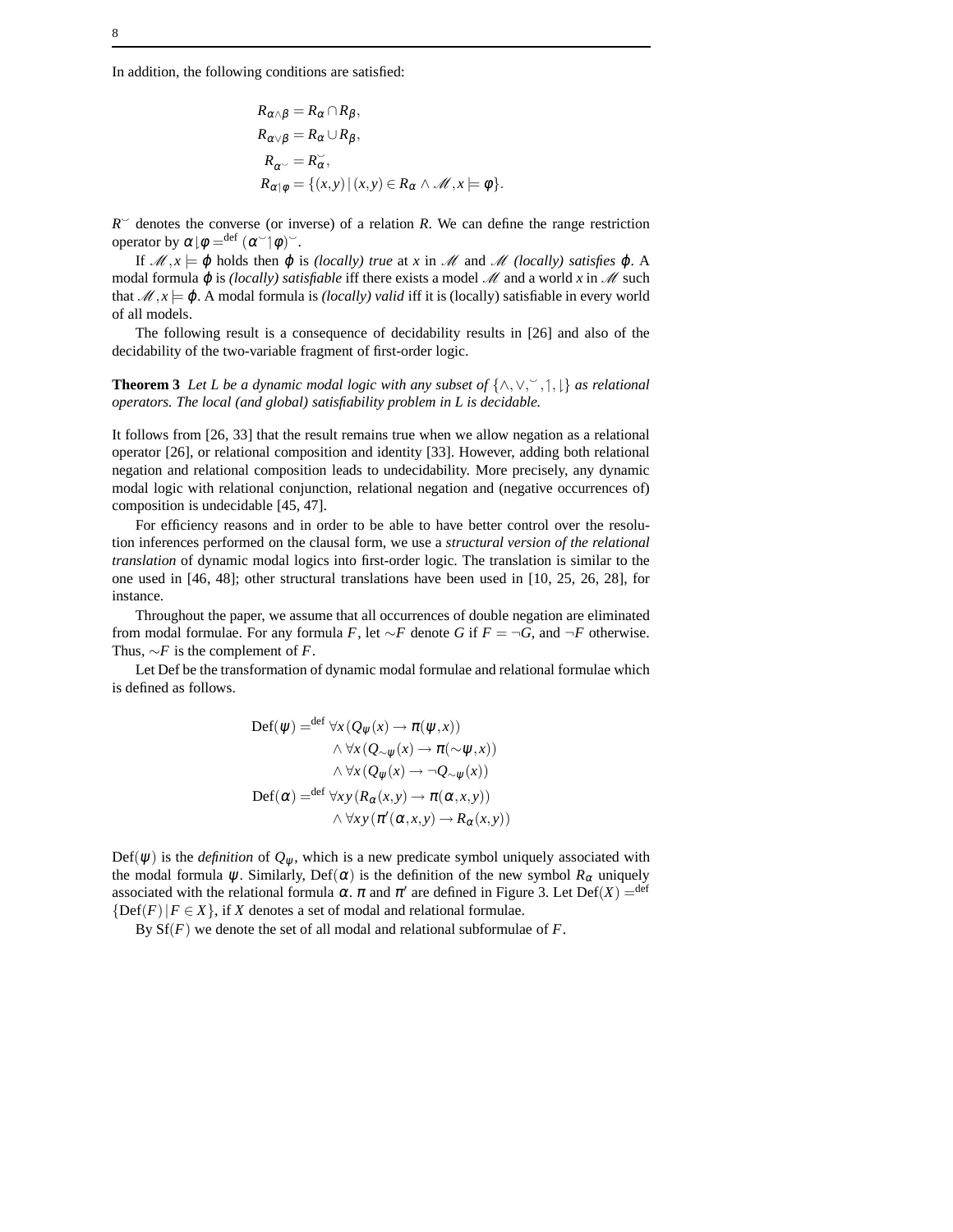$$
\pi(\bot, x) = \bot,
$$
\n
$$
\pi(\neg \bot, x) = \neg Q_{\bot}(x),
$$
\n
$$
\pi(p, x) = \top,
$$
\n
$$
\pi(\neg p, x) = \neg Q_{p}(x),
$$
\n
$$
\pi(\psi \land \phi, x) = Q_{\psi}(x) \land Q_{\phi}(x),
$$
\n
$$
\pi(\neg (\psi \land \phi), x) = Q_{\neg \psi}(x) \lor Q_{\neg \phi}(x),
$$
\n
$$
\pi(\neg (\psi \land \phi), x) = \forall z (R_{\alpha}(x, z) \rightarrow Q_{\psi}(z)),
$$
\n
$$
\pi(\neg \alpha | \psi, x) = \exists z (R_{\alpha}(x, z) \land Q_{\neg \psi}(z)),
$$
\n
$$
\pi(r, x, y) = \pi'(r, x, y) = R_{r}(x, y),
$$
\n
$$
\pi(\alpha \land \beta, x, y) = \pi'(\alpha \land \beta, x, y) = R_{\alpha}(x, y) \land R_{\beta}(x, y),
$$
\n
$$
\pi(\alpha \lor \beta, x, y) = \pi'(\alpha \lor \beta, x, y) = R_{\alpha}(x, y) \lor R_{\beta}(x, y),
$$
\n
$$
\pi(\alpha \lor \gamma, x, y) = \pi'(\alpha \lor \gamma, x, y) = R_{\alpha}(y, x),
$$
\n
$$
\pi(\alpha | \phi, x, y) = R_{\alpha}(x, y) \land Q_{\phi}(x),
$$
\n
$$
\pi'(\alpha | \phi, x, y) = R_{\alpha}(x, y) \land Q_{\phi}(x).
$$

In  $\pi([\alpha]\psi, x)$  and  $\pi(\neg[\alpha]\psi, x)$ , *z* denotes any variable distinct from *x*.

**Fig. 3** Definition of the translation mappings  $\pi$  and  $\pi'$ .

**Theorem 4** *Let L be a dynamic modal logic defined over the operators in* {∧,∨,  $\checkmark$ , {}*, and* let  $\phi$  *be any modal formula. Suppose N is the set of clauses obtained from*  $\phi' = ^{\mathsf{def}} \exists x Q_\phi(x) \land$ V Def(Sf(ϕ)) *by transformation into conjunctive normal form, inner Skolemisation, and clausifying. Then:*

- *1. Each clause in N is either a unit clause Q*(*a*)*, for some Skolem constant a, or it is an instance of a definitional clause given in Figure 4.*
- 2.  $\varphi$  *is locally satisfiable in L iff*  $\varphi'$  *is first-order satisfiable iff N is first-order satisfiable.*
- *3. N is computable in linear time.*

The markings by  $+$  of some of the literals in Figure 4 can be ignored for now; they are explained in Section 6.

In line with [46, 48] the first clause in Figure 4 is called a *negative shortcut clause*. Intuitively, shortcut clauses or shortcut formulae link a formula to its negation. The remaining clauses are said to be *definitional clauses associated with the modal subformula* θ in the index of the first literal.

For efficiency reasons it is sensible to take the polarities of all the occurrences of a subformula in the input problem into account in the specification of Def. We do not do this here because the methodology considers all possible clausal forms that can be obtained for the logic under consideration, so that all possible inference rules for the logic can be extracted from the clausal forms.

# **4 Simulation and Reduction**

In this section let  $L_1$  and  $L_2$  denote two logics (not necessarily modal logics). Suppose  $\Pi$  is a sound and complete translation of (sets of) formulae in  $L_1$  to (sets of) formulae in  $L_2$ , that is,  $N \models_1 \varphi$  iff  $\Pi(N) \models_2 \Pi(\varphi)$  for any set  $N \cup \{\varphi\}$  of formulae in  $L_1$ . In addition we assume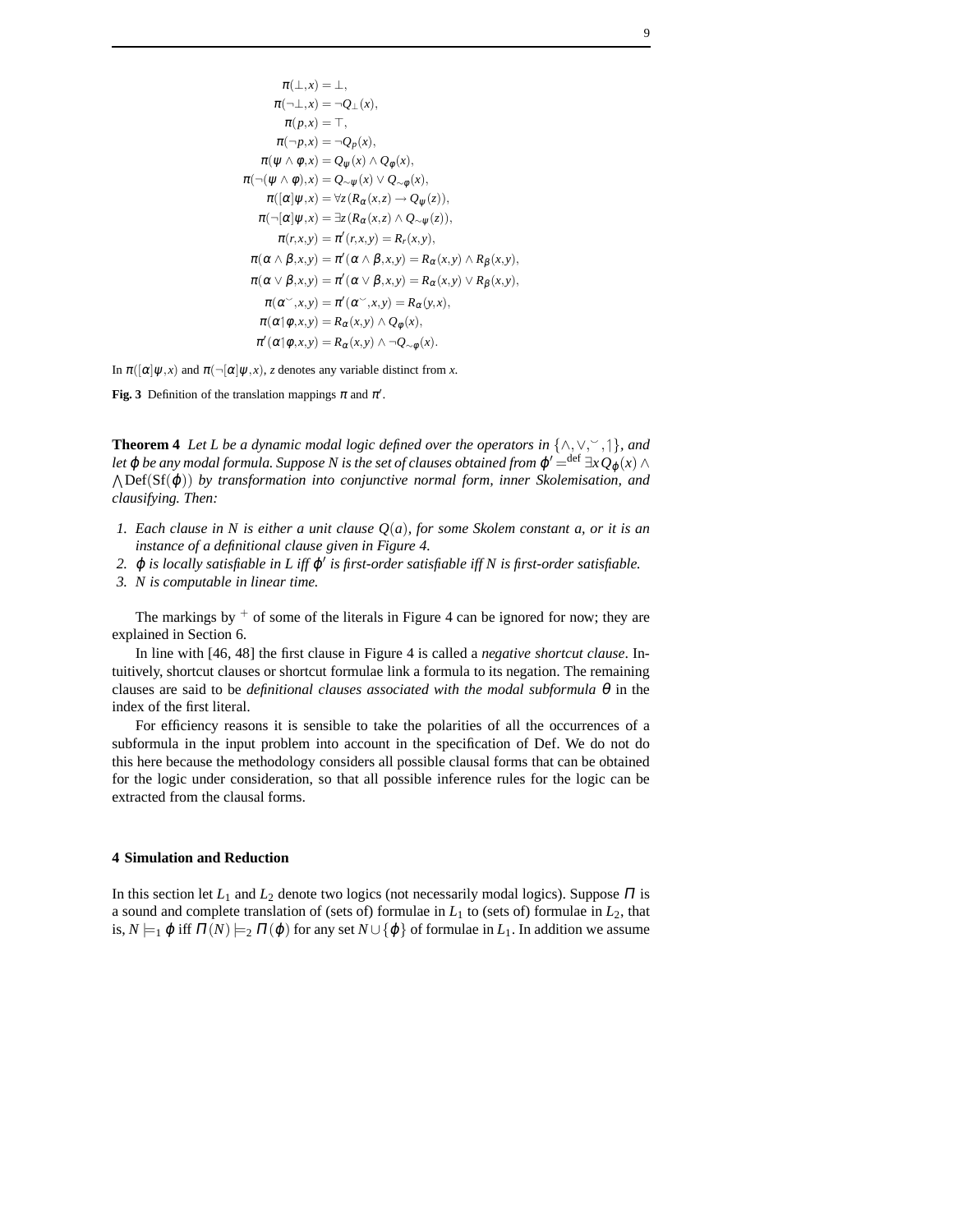

10

| Subformula $\theta$      | Definitional clauses associated with $\theta$                                          |
|--------------------------|----------------------------------------------------------------------------------------|
| (shortcut)               | $\neg Q_{\neg \psi}(x)^\perp \vee \neg Q_{\psi}(x)^\perp$                              |
|                          | $\neg Q_{\perp}(x)^{+}$                                                                |
| $\psi \wedge \phi$       | $\neg Q_{\psi \wedge \phi}(x)^+ \vee Q_{\psi}(x)$                                      |
|                          | $\neg Q_{\psi \wedge \phi}(x)^+ \vee Q_{\phi}(x)$                                      |
| $\neg(\psi \wedge \phi)$ | $\neg Q_{\neg(\psi \wedge \phi)}(x)^+ \vee Q_{\sim \psi}(x) \vee Q_{\sim \phi}(x)$     |
| $[\alpha]\psi$           | $\neg Q_{\lbrack\alpha\rbrack\psi}(x)^{+}\vee\neg R_{\alpha}(x,y)^{+}\vee Q_{\psi}(y)$ |
| $\neg[\alpha]\psi$       | $\neg Q_{\neg[\alpha]\psi}(x)^+ \vee R_{\alpha}(x, f_{\neg[\alpha]\psi}(x))$           |
|                          | $\neg Q_{\neg[\alpha]\psi}(x)^{+} \vee Q_{\sim\Psi}(f_{\neg[\alpha]\psi}(x))$          |
| $\alpha \wedge \beta$    | $\neg R_{\alpha\wedge\beta}(x,y)^+ \vee R_{\alpha}(x,y)$                               |
|                          | $\neg R_{\alpha\land\beta}(x,y)^+ \lor R_{\beta}(x,y)$                                 |
|                          | $R_{\alpha\land\beta}(x,y) \lor \neg R_{\alpha}(x,y)^{+} \lor \neg R_{\beta}(x,y)^{+}$ |
| $\alpha \vee \beta$      | $\neg R_{\alpha\vee\beta}(x,y)^+ \vee R_{\alpha}(x,y) \vee R_{\beta}(x,y)$             |
|                          | $R_{\alpha\vee\beta}(x,y) \vee \neg R_{\alpha}(x,y)^+$                                 |
|                          | $R_{\alpha\vee\beta}(x,y) \vee \neg R_{\beta}(x,y)^+$                                  |
| $\alpha$                 | $\neg R_{\alpha} (x, y)^+ \vee R_{\alpha} (y, x)$                                      |
|                          | $R_{\alpha}$ $(x, y)$ $\vee$ $\neg R_{\alpha} (y, x)^{+}$                              |
| $\alpha$   $\phi$        | $\neg R_{\alpha\beta}(x,y)^+ \vee R_{\alpha}(x,y)$                                     |
|                          | $\neg R_{\alpha\beta}(x,y)^+ \vee Q_{\phi}(x)$                                         |
|                          | $R_{\alpha \phi}(x, y) \vee \neg R_{\alpha}(x, y)^+ \vee Q_{\sim \phi}(x)$             |

**Fig. 4** Definitional clausal forms for  $K_{(m)}(\wedge,\vee,\vee,1)$ .

that  $\Pi$  is computable in linear or polynomial time. Let  $C_1$  be a calculus, or proof procedure, for  $L_1$ , and let  $C_2$  be a calculus, or proof procedure, for  $L_2$ .

In the previous version of this paper [43] the transfer of soundness and completeness was based on the notion of p-simulation [8]. Formally,  $C_2$  *p-simulates* (*proofs in*)  $C_1$  (*with respect to* <sup>Π</sup>) iff the following condition holds: There is a function *g* computable in polynomial time which maps any proof (or refutation) in  $C_1$  to a proof (or refutation) in  $C_2$ . If g maps a proof to a refutation, or a refutation to a proof, we say that  $C_2$  *dually p-simulates*  $C_1$ .

In the next theorem and subsequently, when we use the notions 'complete' or 'completeness' in conjunction with a refutational calculus we mean 'refutationally complete' or 'refutational completeness'.

**Theorem 5** *Suppose*  $C_2$  *(dually) p-simulates*  $C_1$  *(with respect to*  $\Pi$ *). Then* 

- *1. If*  $C_1$  *is complete then*  $C_2$  *is complete.*
- 2. If  $C_2$  *is sound then*  $C_1$  *is sound.*

*Proof* Suppose  $C_1$  and  $C_2$  are both calculi (procedures) for proving validity. Assume  $N \models_1$  $\varphi$ . Then by completeness of *C*<sub>1</sub> we have that  $N \vdash_1 \varphi$ . This implies  $\Pi(N) \vdash_2 \Pi(\varphi)$ , since *C*<sub>2</sub> p-simulates  $C_1$  with respect to  $\Pi$ , and  $\Pi$  is sound and complete by assumption. This proves completeness. For soundness, assume  $N \vdash_1 \varphi$ . This implies  $\Pi(N) \vdash_2 \Pi(\varphi)$  as above, and then by soundness of  $C_2$  we get  $\Pi(N) \models_2 \Pi(\varphi)$ , which implies  $N \models_1 \varphi$ . The cases where one of *C*<sub>1</sub> and *C*<sub>2</sub>, or both, are refutation calculi (procedures) are simple corollaries. □

**Corollary 2** *If*  $C_1$  *and*  $C_2$  *p*-simulate each other (with respect to  $\Pi$ ), then  $C_1$  is sound and *(refutationally) complete iff so is*  $C_2$ *.* 

The notion of p-simulation is sufficient for obtaining soundness and (refutational) completeness for the derived calculi from the soundness and refutational completeness of hyperresolution. As said, this was done in [43]. It is however more illuminating to use the stronger notions of *step-wise simulation* [11] and *reduction*. These notions can be used to correlate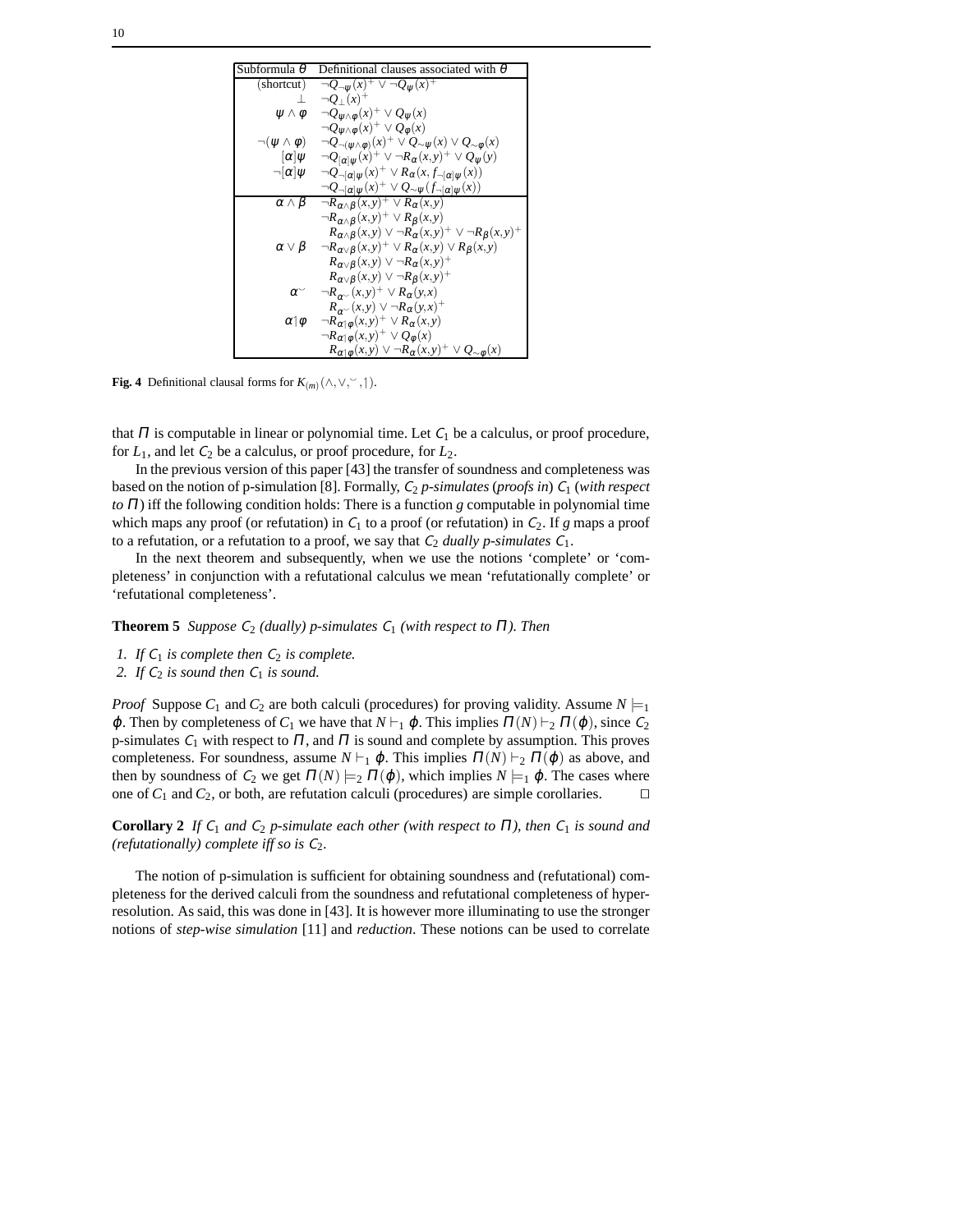any derivations in different calculi, not just successful derivations that are proofs. We need these notions because our aim is to simulate the search performed by different procedures, especially decision procedures. This means that all inference steps need to be simulated; not just those leading to proofs.

By definition,  $C_2$  *step-wise simulates*  $C_1$  (*with respect to*  $\Pi$ ) iff there is an *n* and a function *g* mapping every inference step in  $C_1$  to a sequence of at most *n* inference steps in  $C_2$ which derive the corresponding conclusion. More precisely, if  $N_i$  and  $N_{i+1}$  are consecutive sets in any  $C_1$ -derivation then  $\Pi(N_{i+1})$  can be obtained by at most *n* inference steps in  $C_2$ from  $\Pi(N_i)$ . If rather than ' $N \models_1 \varphi$  iff  $\Pi(N) \models_2 \Pi(\varphi)$ ' we have that ' $N \models_1 \varphi$  iff  $\Pi(N) \land \varphi$  $\neg \Pi(\varphi)$  is unsatisfiable in  $L_2$ ', then we say  $C_2$  *step-wise simulates*  $C_1$  (*with respect to*  $\Pi$ ) *in a dual manner* (or  $C_2$  *dually step-wise simulates*  $C_1$ *).* 

The definition says that, if  $C_2$  step-wise simulates  $C_1$  every inference step in  $C_1$  can be mimicked by a bounded number of inference steps in  $C_2$  which produce the corresponding conclusion. Notice that a simulation in calculus  $C_2$  may use more inference steps.

**Theorem 6** *Suppose*  $C_2$  *(dually) step-wise simulates*  $C_1$  *(with respect to*  $\Pi$ *). Then* 

- *1. If*  $C_1$  *is complete then*  $C_2$  *is complete.*
- 2. If  $C_2$  *is sound then*  $C_1$  *is sound.*

The proof is the same as for Theorem 5. Thus, like p-simulation mappings, step-wise simulation mappings preserve soundness and (refutational) completeness. The more important property for the present paper is the transferal of soundness to the simulated calculus (the second property), because hyperresolution takes the role of  $C_2$ .

The notion of a reduction, or specialisation, is a mapping in the other direction. Formally, we say a calculus or procedure  $C_1$  is a *reduct* (or *specialisation*) *of*  $C_2$  (*with respect*  $to \Pi$ ) iff there is an *n* such that the inference steps in any  $C_2$ -derivation can be uniquely and exhaustively grouped into macro inference steps of maximal length *n* that correspond to inference steps in  $C_1$ . More precisely, any complete or closed  $C_2$ -derivation can be partitioned into (possibly interleaving) sequences of sets with length  $\leq n$  and there is a function *h* which maps each sequence  $N_{i_1}, \ldots, N_{i_m}$  (where  $m \leq n$  and  $i_j < i_k$ , if  $j < k$ ) to one inference step in  $C_1$  with corresponding premises and conclusions. *n* is the finite bound on the size of a macro inference step. If rather than ' $N \models_1 \varphi$  iff  $\Pi(N) \models_2 \Pi(\varphi)$ ' we have that ' $N \models_1 \varphi$  iff  $\Pi(N) \wedge \neg \Pi(\varphi)$  is unsatisfiable in  $L_2$ <sup>'</sup>, then we say  $C_2$  is a *dual reduct* of  $C_1$  (*with respect*  $to$   $\Pi$ ).

Intuitively, an inference step in the reduct  $C_1$  captures a combination of smaller inference steps in  $C_2$ . That is, we can think of the reduct using macro inference steps (or hyperinference steps). Inference steps in  $C_2$  are finer, while inference steps in  $C_1$  are coarser. The reduct can therefore be viewed as a specialisation of the other calculus.

**Theorem 7** *Suppose*  $C_1$  *is a (dual) reduct of*  $C_2$  *(with respect to*  $\Pi$ *). Then* 

- *1. If*  $C_2$  *is complete then*  $C_1$  *is complete.*
- *2. If*  $C_1$  *is sound then*  $C_2$  *is sound.*

*Proof* Similar to the proof of Theorem 5. □

The preservation of completeness by the reduction mapping is important for our methodology.

If  $C_2$  (dually) step-wise simulates  $C_1$  (with respect to  $\Pi$ ) and the inverse of the step-wise simulation function is a (dual) reduction (with respect to  $\Pi$ ) then we say that  $C_1$  and  $C_2$ (dually) *correspond* to each other (with respect to  $\Pi$ ).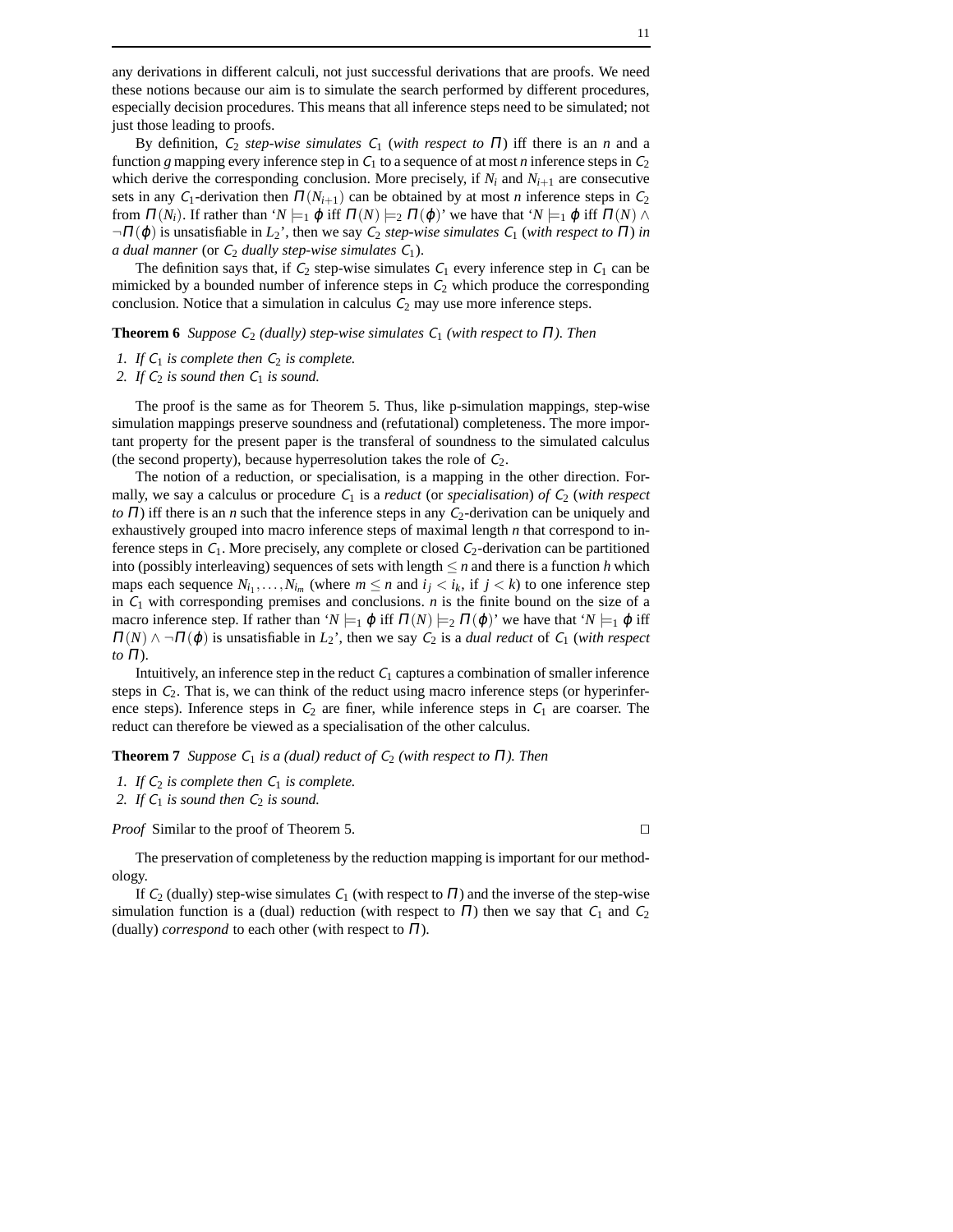**Corollary 3** *Suppose*  $C_1$  *and*  $C_2$  *(dually) correspond to each other (with respect to*  $\Pi$ *). If*  $C_2$  *is sound and complete, then*  $C_1$  *is sound and complete.* 

This result is also true for calculi that p-simulate each other. We can prove:

**Lemma 1** *1. If*  $C_2$  *(dually) step-wise simulates*  $C_1$  *then*  $C_2$  *(dually) p-simulates*  $C_1$ *. 2. If*  $C_1$  *is a (dual) reduct of*  $C_2$  *then*  $C_1$  *(dually) p-simulates*  $C_2$ *.* 

The converse is not true in either case, because the p-simulation functions map proofs to proofs whereas the other two notions map derivations to derivations (i.e. not just derivations which are proofs). Theorems 6 and 7 are easy consequences of this lemma and Theorem 5.

**Lemma 2** *If*  $C_1$  *is a (dual) reduct of*  $C_2$  *(with respect to*  $\Pi$ *) and n in the definition of the reduction mapping is 1 then*  $C_1$  *(dually) step-wise simulates*  $C_2$  *(with respect to*  $\Pi$ *).* 

We use the next theorem to transfer decidability results to the derived calculi.

**Theorem 8** If  $C_1$  and  $C_2$  (dually) correspond to each other and  $C_2$  is a decision procedure, *then*  $C_1$  *is a decision procedure.* 

## **5 Simulating Tableau Systems**

Numerous tableau methods have been developed, studied and also implemented for traditional modal logics, see, for instance, [7, 20, 32]. Tableau methods for some dynamic modal logics or logics equivalent to dynamic modal logics can be found in the description logic literature, see, for instance, [2, 33] and also here [10, 35, 49].

In this section, let us first look at how resolution can step-wise simulate ground semantic tableau for local satisfiability in the basic multi-modal logic  $K_{(m)}$  and how tableau can be viewed as reductions of hyperresolution.

A ground semantic tableau calculus for *K*(*m*) is given by the rules in Figure 5. There are slight differences to similar calculi found in the literature (see, for instance [12, 20]). The rule (*cl*) is the closure rule and (*contr*) is the contraction rule. The remaining inference rules are called tableau *expansion rules*. Often standard definitions do not include contraction rules. Because we do not assume that conjunction is an idempotent operator, our calculus does include a contraction rule. Often only one rule for conjunctions and negated box formulae is included in calculi, but for reasons which become obvious, once we look at the simulation by resolution, we choose the given definitions. Both are insignificant variations. Observe that instead of introducing constants in the  $(\neg \Box_i)_i$  rules, we can equally well use Skolem terms.

A *tableau derivation* is a finitely branching tree whose nodes are sets of labelled formulae. Given that  $\varphi$  is a formula to be tested for local satisfiability the root node is the set {*a* : ϕ}, where *a* denotes a constant. Successor nodes are constructed in accordance with a set of inference rules. Inference rules have the general form  $X/X_1|\ldots|X_n$ , where *X* is the set of premises and the  $X_i$  are sets of conclusions. An inference rule is applicable to a selected labelled formula *F* in a node of the tableau, if *F*, together with other formulae in the node, are simultaneous instantiations of all the premises of the rule. Then *n* successor nodes are created which contain the formulae of the current node and the appropriate instances of *X<sup>i</sup>* .

As usual it is assumed that in a derivation no rule is applied twice to the same set of instances of premises of a rule. We also stipulate that no inference step is performed that yields a formula already on the current branch.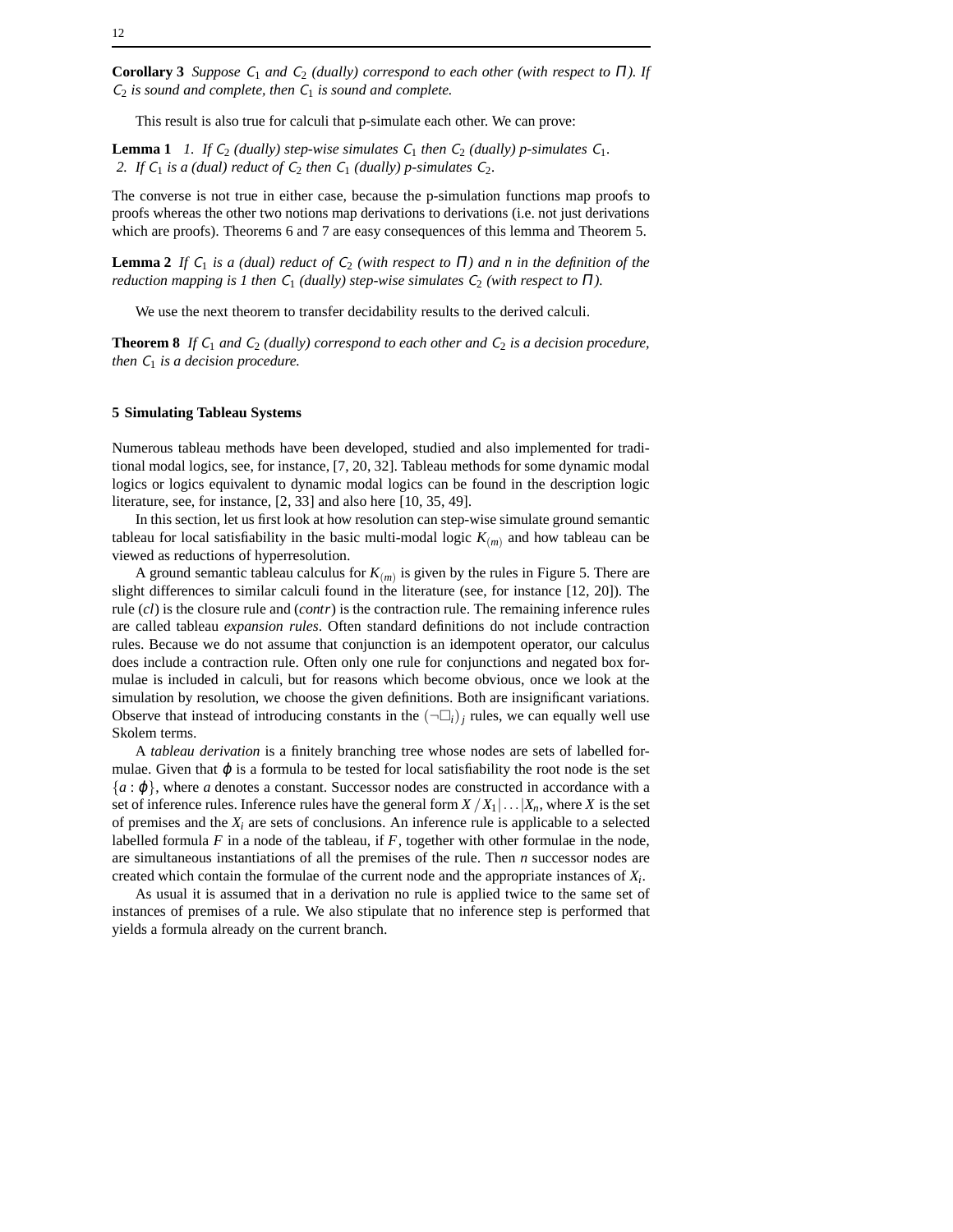$$
(c1) \frac{s:\psi, s:\neg\psi}{\bot} \qquad (\bot) \frac{s:\bot}{\bot}
$$
\n
$$
(\wedge)_{1} \frac{s:\psi \wedge \phi}{s:\psi} \qquad (\wedge)_{2} \frac{s:\psi \wedge \phi}{s:\phi} \qquad (\neg\wedge) \frac{s:\neg(\psi \wedge \phi)}{s:\neg\psi \mid s:\neg\phi}
$$
\n
$$
(\neg\Box_{i})_{1} \frac{s:\neg\Box_{i}\psi}{(s,t):\mathcal{R}_{i}} \qquad (\neg\Box_{i})_{2} \frac{s:\neg\Box_{i}\psi}{t:\neg\psi} \qquad (\Box_{i}) \frac{s:\Box_{i}\psi, (s,t):\mathcal{R}_{i}}{t:\psi}
$$
\n
$$
(contr) \frac{s:\neg(\psi \wedge \psi)}{s:\neg\psi}
$$

The side conditions of the  $(\neg \Box_i)_j$  rules ( $j \in \{1,2\}$ ) are that *t* is a constant uniquely associated with the premise  $s : \neg \Box_i \psi$ .

**Fig. 5** Tableau calculus for  $K_{(m)}$ .

Recall that  $H_{sp}$  denotes the unordered hyperresolution calculus with splitting. From now on we assume that factoring, splitting, and the hyperresolution rule are applied in this order. This is an important assumption for the simulations and reductions. We also assume that no inference step is performed that yields a conclusion already present in the current set of clauses.

Now consider the clausal form of the structural translation of  $\varphi$  as defined in Theorem 4, that is, Figure 4. In particular, suppose *N* is the clausal form of  $\exists x Q_{\varphi}(x) \land \bigwedge \text{Def}(Sf(\varphi))$ . The definitional clauses relevant for the basic modal logic  $K_{(m)}$  are in the top-half of the table in Figure 4. Notice that for each of these definitional clauses there is one corresponding tableau expansion or closure rule in Figure 5, and vice versa. For the contraction rule there is however no corresponding definitional clause.

The connection between the tableau calculus and  $H_{sp}$  is the following. Every application of a tableau rule can be step-wise simulated by one or two  $H_{sp}$ -inference steps. If  $\varphi$ is the input formula, the derivation in  $H_{sp}$  starts with an inference with the (only positive) clause  $Q_{\varphi}(a)$  (see Theorem 4). This corresponds to the root of the tableau derivation given by  $\{a : \varphi\}$ . In the tableau derivation we pick a formula  $s:\psi$  from a branch and attempt to apply one of the inference rules to it. If the branch contains a formula *s* : ∼ψ the closure rule is applicable and yields  $\perp$ . In  $H_{sp}$  this derivation corresponds to resolving the clauses  $Q_{\psi}(s)$  and  $Q_{\sim \psi}(s)$  with the shortcut clause  $\neg Q_{\neg \psi}(x)^+ \vee \neg Q_{\psi}(x)^+$  using one hyperresolution inference step. The resolvent is the empty clause ⊥. In a similar fashion we can show that possible applications of each of the other tableau expansion rules, except for the  $(\neg \land)$ rule, can be simulated by one hyperresolution inference step involving the appropriate definitional clause as negative premise. In the case of negated conjunction we need to follow a hyperresolution inference step with the corresponding definitional clause by a splitting step. An application of the contraction rule is simulated by one factoring step in  $H_{\rm sp}$  on the conclusion of an inference step with the definitional clauses for negated conjunctions of modal formulae.

**Lemma 3** H<sub>sp</sub> *on the structural transformation defined in Theorem 4 step-wise simulates ground labelled tableau for local satisfiability in K*(*m*) *of Figure 5.*

*Proof* By an inductive proof that shows we can map any tableau derivation to a corresponding  $H_{sp}$ -derivation for the translated problem using an argument as sketched above. □

To prove that the inverse of the step-wise simulation mapping is a reduction mapping we need to show that all steps possible in  $H_{sp}$  belong to a group of steps involved in simulating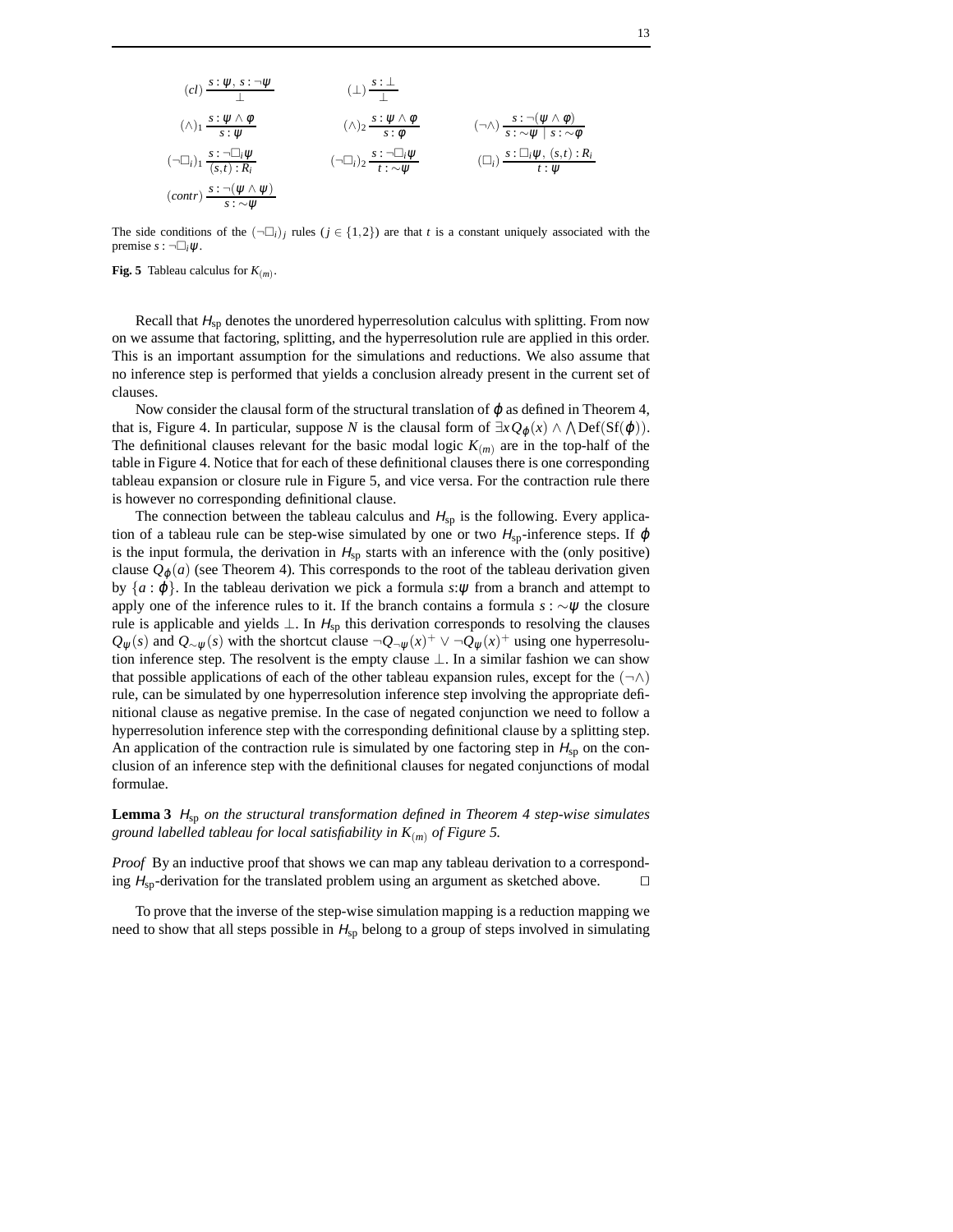tableau steps. We can indeed show that there are no  $H_{\rm SD}$ -derivations that contain any steps that have no counter-part in the corresponding tableau derivation. Therefore:

**Lemma 4** *The ground labelled tableau for local satisfiability in*  $K_{(m)}$  *of Figure 5 is a reduct of* Hsp *on the structural transformation defined in Theorem 4.*

We can conclude that:

**Theorem 9** *There is a linear correspondence between the tableau calculus in Figure 5 and*  $H_{\text{sp}}$  *on the structural transformation for local satisfiability in*  $K_{(m)}$ *.* 

This strengthens a result in [10]. Related (but different) simulation results have been shown in [28] (see also [45]) for prefixed single-step tableau calculi of *K*, and *K* extended with the axioms *D*, *T* and *B*. (The results are also true for multi-modal  $K_{(m)}$  with *D*, *T* and *B* modalities.) Using the axiomatic translation method [46, 48] the results can be strengthened to prefixed single-step tableau calculi of other traditional modal logics.

# **6 Developing Tableau Systems for**  $K_{(m)}(\wedge,\vee,\vee,^{\sim},\uparrow)$

Let us now illustrate how the principles of the 'develop via first-order resolution' approach can be applied to the dynamic modal logic  $K_{(m)}(\wedge,\vee,\sim,1)$ .

We can prove the following:

**Theorem 10** *Let*  $\varphi$  *be an arbitrary*  $K_{(m)}(\wedge,\vee,\vee,1)$ *-formula and let*  $N = \text{Cls}(\exists x Q_{\varphi}(x) \wedge \neg(x))$  $\Lambda$ Def(Sf( $\varphi$ ))) *be the clausal form of the structural transformation defined in Theorem 4. Then:*

- *1. Any* Hsp*-derivation from N terminates.*
- 2.  $\varphi$  *is locally unsatisfiable in*  $K_{(m)}(\wedge,\vee,^{\sim},+)$  *iff the*  $H_{\text{sp}}$ -saturation of N contains the empty *clause.*

*Proof* Part 1 can be shown using an argument similar to the proof of Theorem 6.6 in [28] and Theorem 7.7 in [10]. Part 2 is a consequence of Theorem 4 and Corollary 1. □

The definitional clauses in the input set *N* have the form as specified in Figure 4. The literals selected by the selection function of the calculus  $H_{sp}$  are marked with  $^+$ . The only other clause in an input set is a ground unit clause of the form  $Q_{\phi}(a)$ , where  $\phi$  is the dynamic modal formula we want to test for satisfiability. Note that  $Q_{\phi}(a)$  is the only positive clause in *N*.

A crucial property is that the clauses in *N* are all *range-restricted* clauses, that is, all variables of a clause occur in the negative part of the clause.<sup>1</sup> Hyperresolution on rangerestricted clauses has the property that all conclusions of hyperresolution and factoring inferences are ground clauses. Positive range-restricted clauses are always ground. This implies that factoring and splitting in  $H_{sp}$  are applied only to positive *ground non-unit* clauses. Since factoring and splitting are applied before the hyperresolution rule, all non-unit ground clauses are either factored and then split or just split, before they are used as premises in hyperresolution inference steps. This means that the positive premises of any hyperresolution inference step in  $H_{sp}$  are always *ground unit* clauses.

<sup>&</sup>lt;sup>1</sup> Range-restricted clauses and the range restriction operator are not related in any way.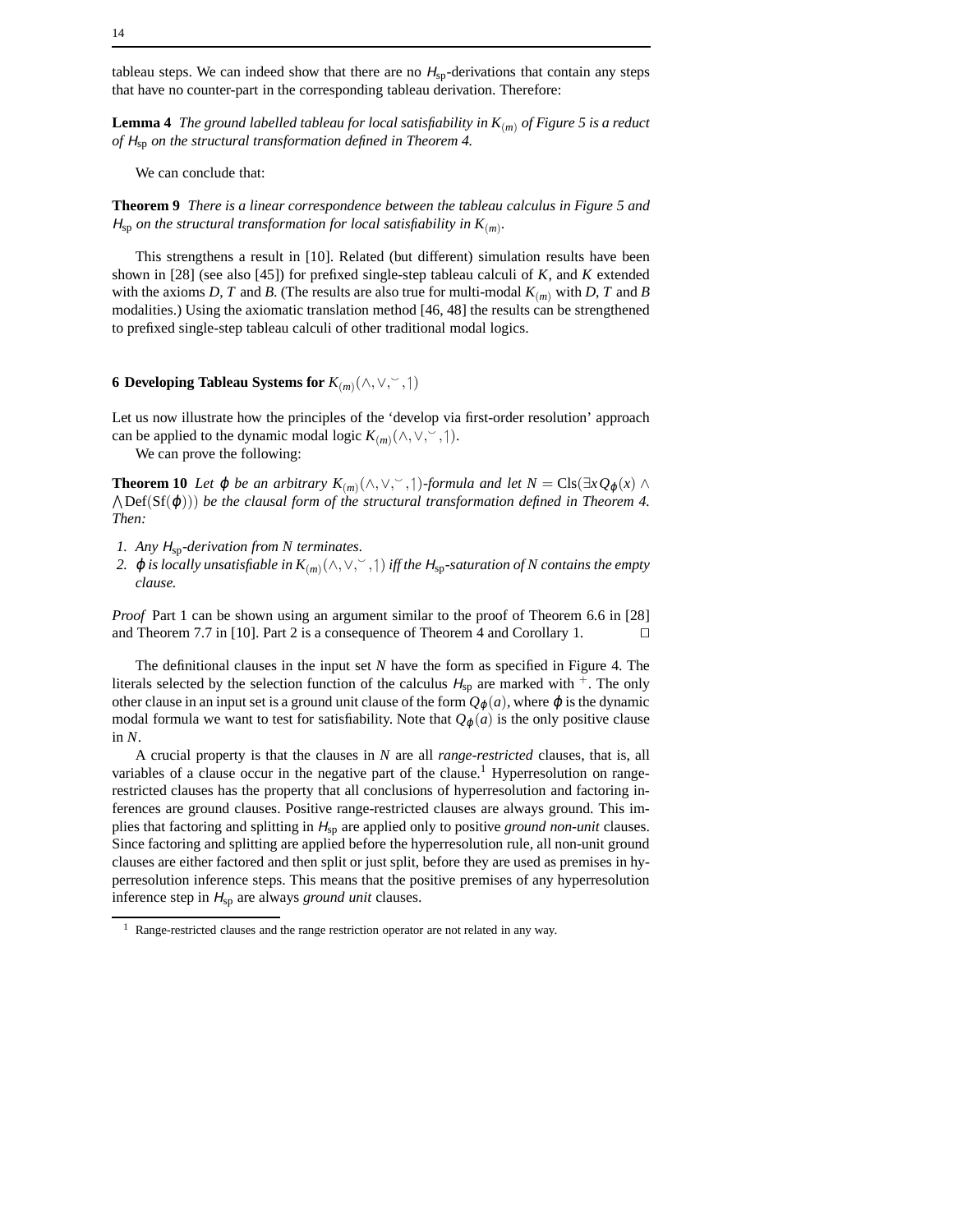For the class of clauses we are working with, these ground unit clauses have the form  $Q_{\psi}(s)$  or  $R_{\alpha}(t, u)$ , where  $\psi$  is some dynamic modal formula,  $\alpha$  is some relational formula and *s*,*t*,*u* are ground Skolem terms.  $Q_{\psi}(s)$  and  $R_{\alpha}(t, u)$  translate directly to the labelled formulae  $s : \psi$  and  $(t, u) : \alpha$ , where the  $s, t, u$  are now viewed as constants. We refer to  $s : \psi$  and  $(t, u)$ :  $\alpha$  as the *formulae associated* with  $Q_{\psi}(s)$  and  $R_{\alpha}(t, u)$ . Every hyperresolution inference step in  $H_{\text{sp}}$  involves one (or two) positive premises  $C_1$  ( $C_2$ ) and a negative premise *D* from Figure 4. The positive premises  $C_1$  and  $C_2$  are ground unit clauses of the form  $Q_\psi(s)$ or  $R_{\alpha}(t, u)$ . Following from what we have just said, the conclusion is a positive clause again, and it is either a ground unit clause of the same form, or it is a positive clause of ground literals of that form which can be factored or split. We also observe that, since  $Q_{\omega}(a)$  is the only positive clause in  $N$ , the first inference step in any  $H_{sp}$ -derivation is performed with this clause.

Now it does not take much to see how we can write down the tableau rules which perform exactly the  $H_{\text{sp}}$ -inference steps just described. Take a definitional clause  $C = \neg A_1$ [ $\vee$  $\neg A_2 \lor D$ , where  $A_1, A_2$  denote atoms and *D* is the largest positive subclause of *C*. If *C* is a negative clause we let  $D = \perp$ . *C* contains at most two variables. Substitute these with *s* and *t*, that is, apply the substitution  $\sigma = \{x/s, y/t\}$  to *C*. Now write  $C\sigma$  as the rule  $F_1($ ,  $F_2)/G$ , where  $F_1$  and  $F_2$  are the labelled formulae associated with  $A_1\sigma$  and  $A_2\sigma$ . Similarly *D* becomes *G*, but if *G* is not a unit clause then disjunction is replaced by |. For example, the definitional clause for  $\alpha|\psi$ ,

$$
\neg Q_{[\alpha]\psi}(x)^+ \vee \neg R_{\alpha}(x,y)^+ \vee Q_{\psi}(y), \quad \text{is turned into the rule} \quad \frac{s : [\alpha]\psi, (s,t) : \alpha}{t : \psi}.
$$

With the exception of the contraction rule, all rules in Figure 6 can be obtained in this way from Figure 4. The contraction rules are the rules corresponding to factoring steps. It is not difficult to see that factoring is applicable only to hyperresolvents of an inference involving either the definitional clauses for negated conjunctions of modal formulae or those for positive occurrences of disjunctions of relational formulae.

Let Tab be the tableau calculus for  $K_{(m)}(\wedge,\vee,\vee,1)$  given by the rules of Figure 4. The rules for dynamic modal formulae are the same as for *K*(*m*) . The rules for relational formulae include two kinds of rules for every operator: an elimination rule and an introduction rule. The introduction rules are indicated by *<sup>I</sup>* .

**Lemma 5** Tab *is step-wise simulated by*  $H_{sp}$  *with respect to the structural transformation defined in Theorem 4 and is a reduction of it.*

*Proof* For step-wise simulation we need to define a function *g* that maps every inference step in a Tab-derivation to a sequence of  $H_{\rm sp}$ -steps on the corresponding clauses. We just sketch how one of the relational introduction rules, the  $(\wedge)^r_I$  rule, can be simulated. The unit clauses corresponding to the premises  $(s,t)$  :  $\alpha$  and  $(s,t)$  :  $\beta$  are  $R_{\alpha}(s,t)$  and  $R_{\beta}(s,t)$ . One hyperresolution step with these and  $R_{\alpha\beta}(x, y) \vee \neg R_{\alpha}(x, y)^{+} \vee \neg R_{\beta}(x, y)^{+}$  generate the conclusion  $R_{\alpha\wedge\beta}(s,t)$ . The associated formula,  $(s,t): \alpha\wedge\beta$ , is the conclusion of the  $(\wedge)$ <sup>*r*</sup> tableau rule. It remains to check that the side conditions of the rule are satisfied in  $H_{\text{sp}}$ . The side conditions of the  $(\wedge)^r$  rule, and the introduction rules (see Figure 6), limit the generation of formulae in the conclusions to formulae that occur in the input problem. Since the transformations of a given input problem to first-order logic and clausal form introduce new symbols only for formulae occurring in the input problem, the side conditions are satisfied in  $H_{\rm SD}$ -derivations. In this way it is possible to show that every tableau rule can be step-wise simulated by inference steps in  $H_{sp}$ .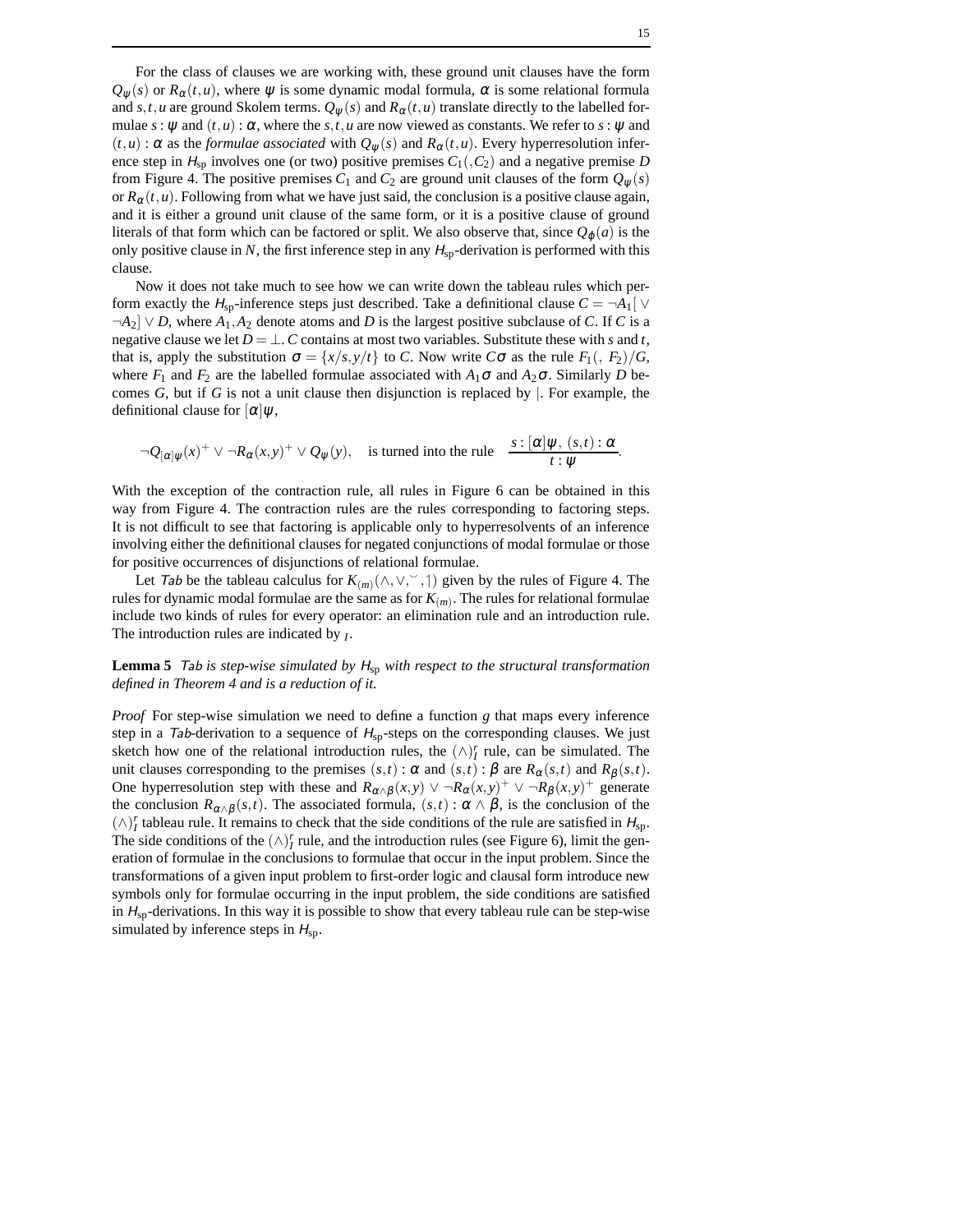$$
(c1) \frac{s:\psi, s:\neg\psi}{\bot} \qquad (\bot) \frac{s:\bot}{\bot}
$$
\n
$$
(\wedge)_{1} \frac{s:\psi \wedge \phi}{s:\psi} \qquad (\wedge)_{2} \frac{s:\psi \wedge \phi}{s:\phi} \qquad (\neg\wedge) \frac{s:\neg(\psi \wedge \phi)}{s:\neg\psi \mid s:\neg\phi}
$$
\n
$$
(\neg[\cdot])_{1} \frac{s:\neg[\alpha]\psi}{(s,t):\alpha} \qquad (\neg[\cdot])_{2} \frac{s:\neg[\alpha]\psi}{t:\neg\psi} \qquad ([\cdot])_{3} \frac{s:\neg(\psi \wedge \phi)}{t:\psi} \frac{s:\neg(\psi \wedge \phi)}{t:\psi}
$$
\n
$$
(\vee) \frac{(s,t):\alpha}{(t,s):\alpha} \qquad (\vee)_{1} \frac{(t,s):\alpha}{(s,t):\alpha} \qquad (\vee)_{1} \frac{(t,s):\alpha}{(s,t):\alpha} \qquad (\wedge)_{2}^{r} \frac{(s,t):\alpha \wedge \beta}{(s,t):\alpha} \qquad (\wedge)_{1}^{r} \frac{(s,t):\alpha}{t:\psi} \frac{s:\neg(\psi \wedge \phi)}{t:\psi}
$$
\n
$$
(\vee)_{1}^{r} \frac{(s,t):\alpha}{(s,t):\alpha} \qquad (\vee)_{1}^{r} \frac{(s,t):\alpha}{(s,t):\alpha} \qquad (\vee)_{1}^{r} \frac{(s,t):\alpha}{(s,t):\alpha} \qquad (\vee)_{1}^{r} \frac{(s,t):\alpha}{(s,t):\alpha} \qquad (\vee)_{1}^{r} \frac{(s,t):\alpha}{(s,t):\alpha} \qquad (\vee)_{1}^{r} \frac{(s,t):\alpha}{(s,t):\alpha} \qquad (\vee)_{1}^{r} \frac{(s,t):\alpha}{(s,t):\alpha} \qquad (\vee)_{1}^{r} \frac{(s,t):\alpha}{(s,t):\alpha} \qquad (\vee)_{1}^{r} \frac{(s,t):\alpha}{(s,t):\alpha} \qquad (\vee)_{1}^{r} \frac{(s,t):\alpha}{(s,t):\alpha} \qquad (\vee)_{1}^{r} \frac{(s,t):\alpha}{(s,t):\alpha} \qquad (\vee)_{1}^{r} \frac{(s,t):\alpha}{(s,t):\alpha} \qquad (\vee)_{1}^{r} \frac{(s,t):\alpha}{(s,t):\alpha} \qquad (\vee)_{1}^{r} \frac{(s,t):\alpha}{
$$

The side conditions of the  $(\neg[\cdot])_j$  rules ( $j \in \{1,2\}$ ) are that *t* is a constant uniquely associated with the premise  $s: \neg[\alpha]\psi$ . For the rules  $(\neg)_I$ ,  $(\neg)_I$ ,  $(\neg)_I$  and  $(1)_I$  the side conditions are that the relational formulae in the conclusions, occur as subformulae of a box formula in the input problem.

**Fig. 6** Tableau calculus for  $K_{(m)}(\wedge,\vee,\sim,1)$ .

To prove that Tab is a reduction of  $H_{sp}$  we need to verify that the inverse mapping  $g^{-1}$ is a function. For this we need to verify that there are no inference steps in a  $H_{sp}$ -derivation for the translation of a  $K_{(m)}(\wedge,\vee,\check{\phantom{a}},!)$ -formula that are not involved in simulating tableau inference steps. This can be done by considering the possible forms of clauses in any  $H_{sp}$ derivation and the  $H_{sp}$ -rules applicable to them. We omit the details. □

The proof shows actually something stronger:

**Theorem 11** *There is a linear correspondence between* Tab *and* H<sub>sp</sub> *on the structural transformation for local satisfiability in*  $K_{(m)}(\wedge,\vee,^{\sim},\uparrow).$ 

Soundness and refutational completeness of Tab is now a consequence of Theorem 10.2 and Corollary 3.

**Theorem 12** *A formula*  $\varphi$  *is locally satisfiable in*  $K_{(m)}(\wedge,\vee,\vee,1)$  *iff a tableau derivation containing a branch* B *can be constructed in* Tab *such that* B *does not contain* ⊥ *and no more rules are applicable.*

It is possible to make the side conditions for the introduction rules of Tab even more restrictive and thus more efficient. This requires that we use a variation of the translation as defined in [10]. More specifically, the definition of  $\text{Def}(\alpha)$  needs to be varied so that different symbols are introduced for positive and negative occurrences of relational formulae. Then it follows that the introduction rules need only be applied if the formula  $\beta$  of the conclusion *s* :  $\beta$  occurs as a subformula of a relational formula  $\gamma$  of a box formula *s*:[ $\gamma$ ] $\theta$  that occurs *positively* on the current branch. The introduction rules in Tab are applied also for box formulae that occur negatively.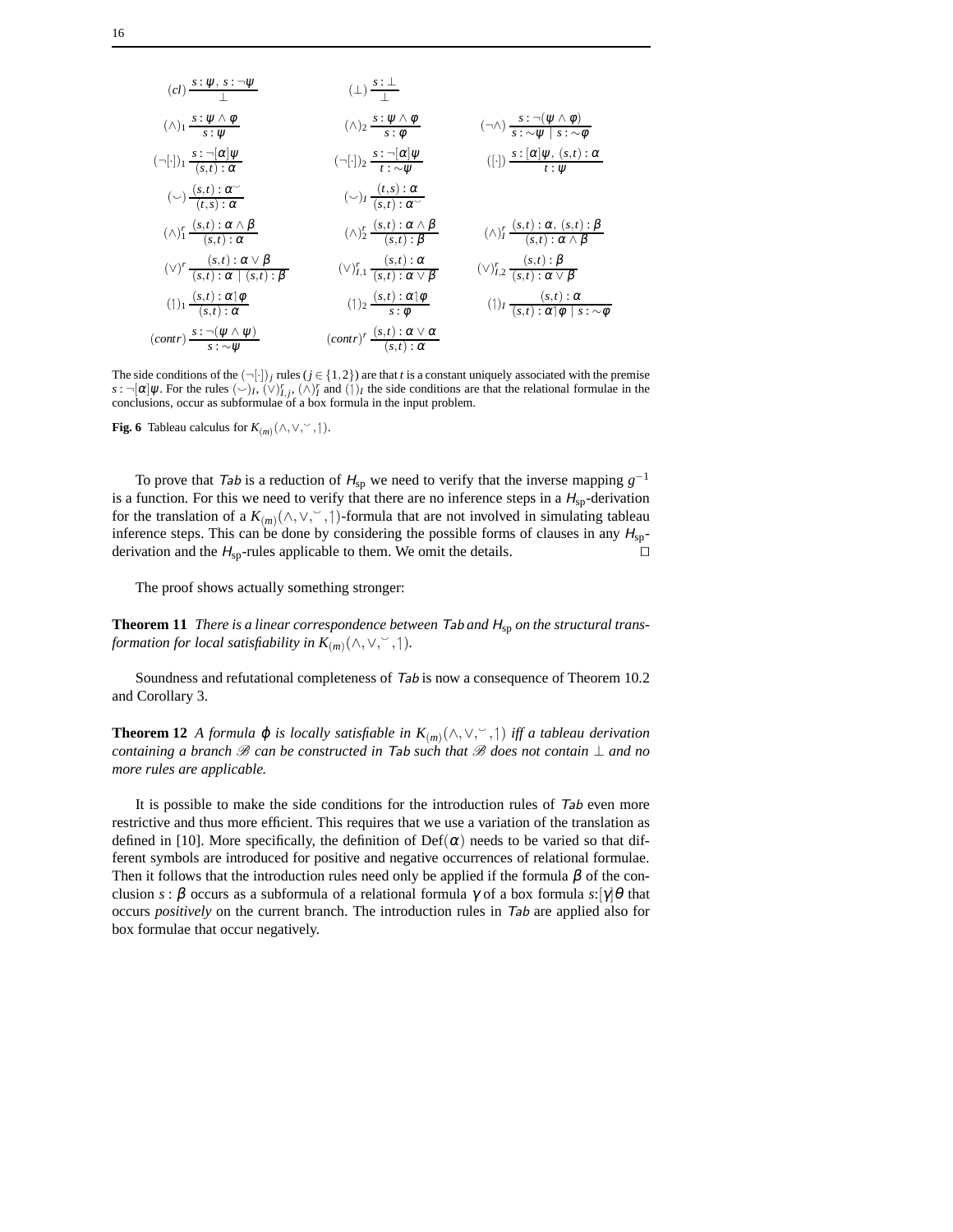### 6.1 Decidability

The calculus Tab is unusual for a tableau calculus in that it requires the rules for the relational operators to be applied in two directions. For modal formulae the calculus uses only elimination rules but for relational formulae it uses both elimination rules and introduction rules. Because of the presence of the introduction rules the calculus can also be viewed as a restricted form of natural deduction calculus.

In general, uncontrolled use of introduction rules can jeopardise decidability. Termination of the calculus follows however from the decidability of  $H_{sp}$  on the transformed problems. As a direct consequence of Theorems 8, 10.1 and 11 we obtain:

**Corollary 4** *Any (fair) procedure based on* Tab *is a decision procedure for local satisfiability in*  $K_{(m)}(\wedge,\vee,\sim,1)$ *.* 

Consequently, any procedure based on Tab is a decision procedure, and no loop detection mechanism or blocking is necessary to ensure termination.

Notice the side conditions of the introduction rules follow from the clausal form of the translated problem and restrict the applications of the rules in such a way that no formulae are introduced that do not occur in the input problem. The side conditions thus imply that the calculus has the subformula property.

## 6.2 Finite Model Generation

The following results are extensions of results in [10, 28].

Let  $N_{\infty}$  denote the *limit* of a path  $(N = N_0, N_1, \dots$  in a resolution derivation starting with *N*. By definition,  $N_{\infty}$  is the set  $\bigcup_{j\geq 0} \bigcap_{k\geq j} N_k$  of persistent clauses in the path.

**Lemma 6** Let  $\varphi$  be any  $K_{(m)}(\wedge,\vee,\breve{\phantom{m}}\, ,\rightharpoonup)$ *-formula. Let N be the clausal form of the structural transformation of* <sup>ϕ</sup>*. Let I be the set of positive ground unit clauses in the limit N*<sup>∞</sup> *of a complete open branch in a H<sub>sp</sub>-derivation starting with N. Then:* 

*1. I is a (Herbrand) model of N*<sup>∞</sup> *and N, if N*<sup>∞</sup> *does not contain the empty clause.* 2.  $A K_{(m)}(\wedge,\vee,\breve{\wedge},\uparrow)$ *-model of*  $\varphi$  *can be read off from I.* 

**Theorem 13** *1. For any modal formula locally satisfiable in*  $K_{(m)}(\wedge,\vee,\breve{\phantom{m}}\,1)$  *a finite model can be effectively constructed with any (fair) procedure based on*  $H_{sp}$ .

2.  $K_{(m)}(\wedge,\vee,\vee,1)$  *has the finite model property.* 

We can state the following, due to the exact correspondence between clauses and formulae in  $H_{\text{sp}}$ - and Tab-derivations.

**Corollary 5** For any modal formula locally satisfiable in  $K_{(m)}(\wedge,\vee,\vee)$ ,  $\wedge$ ,  $)$  a finite model can *be effectively constructed with any (fair) procedure based on* Tab*.*

## 6.3 Redundancy in Tableaux

The 'develop via resolution' methodology allows us to enhance the tableau calculus with notions of redundancy that correspond to redundancy in the resolution framework. We say a labelled formula *F* is *redundant* in a node, if the node contains labelled formulae  $F_1, \ldots, F_n$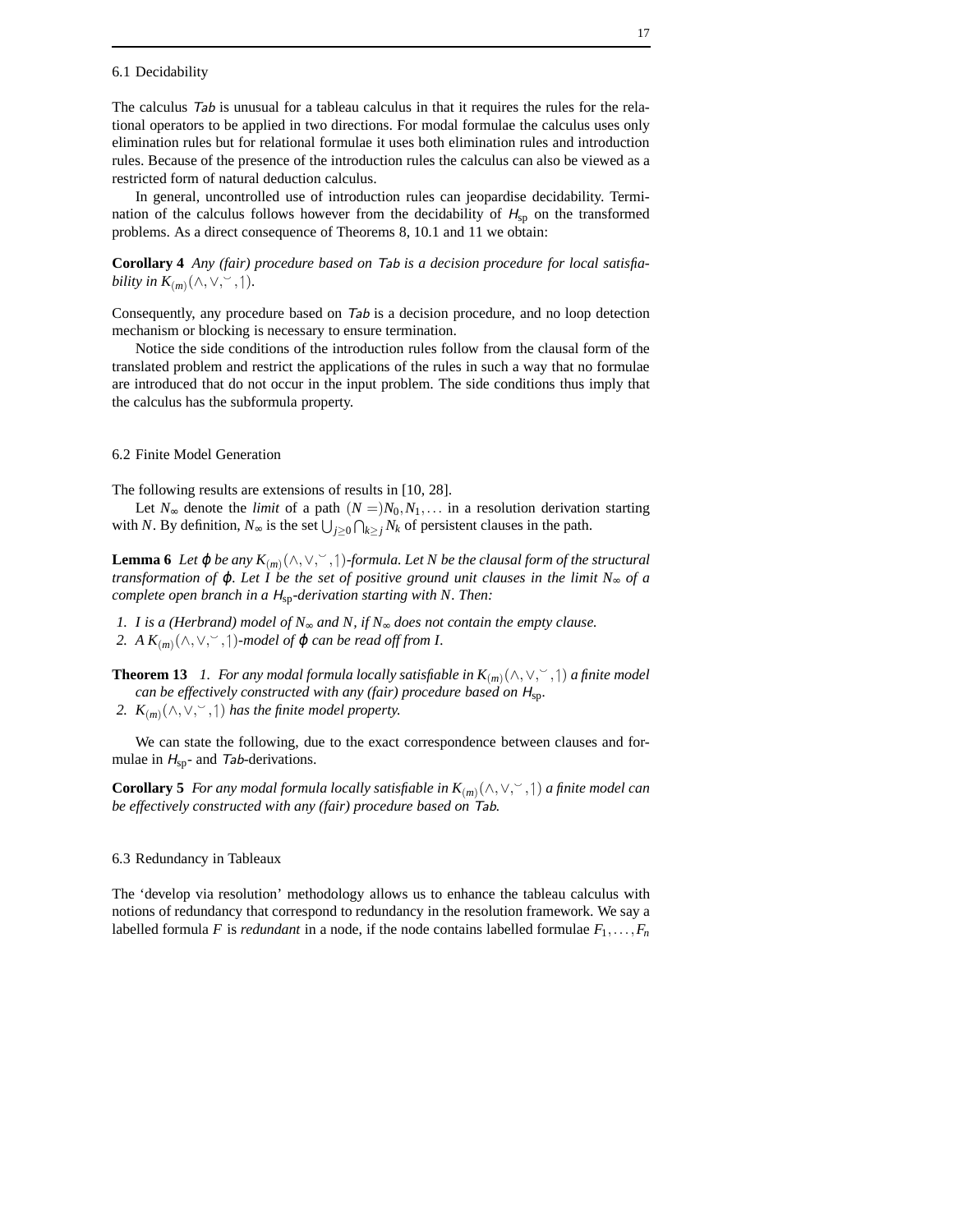which are smaller than *F* and  $\models_L (F_1 \land ... \land F_n) \rightarrow F$  (for  $n \ge 0$ ) [10]. We can base the definition of an ordering on the subformula or subterm ordering, but a more general definition similar to admissible orderings in the resolution framework (see [3]) may be chosen. For example, all tautologies in *L* are redundant according to this definition.

We can use the link to resolution to define a new notion of redundancy, namely *redundant inference rules*. By definition, an inference rule is *redundant with respect to a set X of labelled formulae and a calculus* C, if the definitional clause associated with the rule is redundant with respect to the union of all definitional clauses associated with the calculus (and *X*), and the clauses associated with the formulae in *X*. Letting  $X = 0$  gives redundancy of inference rules. We say an inference rule is *redundant in an calculus* C, if it is redundant with respect to  $X = \emptyset$  and C. Observe that, in general, an inference rule which is not redundant in a calculus can be redundant with respect the calculus *and* some (derived) formulae.

The application of a rule is defined to be *redundant* if its conclusions are redundant in the current node or the rule is redundant (this generalises the definition found in [10, 45]). For example, if a node includes  $s : \neg p$  and  $s : \neg (p \land q)$ , then the  $(\neg \land)$  rule need not be applied, and creating a new branch can be avoided. The inference step is redundant because in the corresponding hyperresolution derivation the clauses  $Q_{\neg p}(s)$  and  $Q_{\neg (p \land q)}(s)$  are present and the conclusion  $Q_{\neg p}(s) \vee Q_{\neg q}(s)$  with the definitional clause for  $Q_{\neg (p \wedge q)}$  is subsumed by  $Q_{\neg p}(s)$  and therefore redundant.

The next result gives justification for *any* instance of redundancy elimination including the examples given. It states soundness and completeness of the tableau calculus modulo redundancy. The result extends Theorem 8.1 in [10].

**Theorem 14** *A formula*  $\varphi$  *is locally satisfiable in*  $K_{(m)}(\wedge,\vee,\vee,1)$  *iff a tableau derivation containing a branch*  $\mathcal B$  *can be constructed in Tab*<sup>red</sup> *(modulo redundancy)* such that  $\mathcal B$  *does not contain* ⊥ *and each rule application is redundant.*

Notice that this formulation of the theorem is significantly stronger and more general than the soundness and completeness results for tableaux usually found in the literature. It is not difficult to see that the Corollaries 4 and 5 hold for  $Tab<sup>red</sup>$  (modulo redundancy) as well. In other words,  $Tab<sup>(red)</sup>$ , with or without redundancy, is a decision procedure and can be used to generate finite models for  $K_{(m)}(\wedge,\vee,^{\sim},\uparrow).$ 

#### 6.4 Aside on Contraction and Factoring

Because of the presence of splitting, factoring is optional for completeness of  $H_{sp}$  on rangerestricted clauses. The calculus obtained from  $H_{\rm sp}$  without factoring is Tab without the contraction rules. It follows then that all the main results above are also true for Tab without the contraction rules (soundness, completeness, and decidability). Without contraction rules identical branches are however created and potentially considerable work is repeated during the deduction process. For reasons of efficiency it thus does make sense to extend Tab with contraction rules. Yet in the literature contraction rules are not usually included in the definition of tableau calculi or tableau procedures. However implemented tableau procedures usually include simplification steps to eliminate such and other redundancies. These simplifications are rewritings which replace obvious redundancies including duplication of the kind  $\psi \wedge \psi$  and  $\alpha \vee \alpha$ . This makes the contraction rules superfluous.

In this paper clauses are assumed to be multisets. If clauses are assumed to be sets, then factoring is not even needed on range-restricted clauses and the mentioned inefficiency does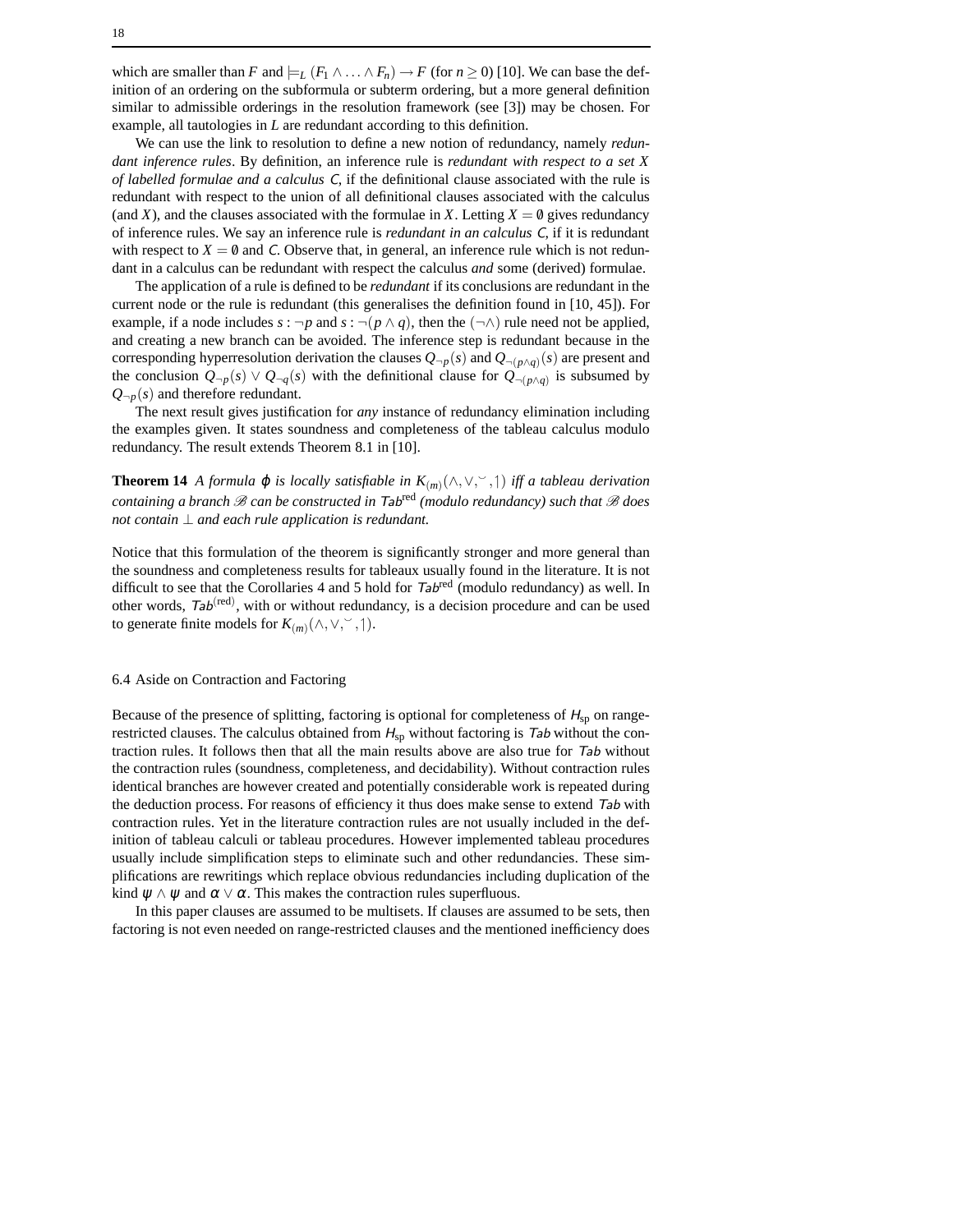$$
(ct) \frac{s:\psi, s:\neg\psi}{\neg\bot} \qquad (\neg\bot) \frac{s:\neg\bot}{\neg\bot}
$$
\n
$$
(\neg\land) \frac{s:\neg(\psi \land \phi)}{s:\neg\psi} \qquad (\neg\land) \frac{s:\neg(\psi \land \phi)}{s:\neg\phi} \qquad (\land) \frac{s:\psi \land \phi}{s:\psi \mid s:\phi}
$$
\n
$$
([\cdot]) \frac{s:\lbrack \alpha \rbrack \psi}{(s,t):\neg\alpha} \qquad ([\cdot]) \frac{s:\lbrack \alpha \rbrack \psi}{t:\psi} \qquad (\neg\cdot)] \frac{s:\lbrack \alpha \rbrack \psi}{t:\psi} \qquad (\neg\cdot)] \frac{s:\lbrack \alpha \rbrack \psi}{t:\psi} \qquad (\neg\cdot)] \frac{s:\lbrack \alpha \rbrack \psi, (s,t):\neg\alpha}{t:\neg\psi}
$$
\n
$$
(\neg\land) \frac{(s,t):\neg(\alpha \land \beta)}{(s,t):\neg(\alpha \land \beta)} \qquad (\neg\land) \frac{r}{s:\neg(\alpha \land \beta)} \qquad (\neg\land) \frac{r}{s:\neg(\alpha \land \beta)} \qquad (\neg\land) \frac{r}{s:\neg(\alpha \land \neg\beta)} \qquad (\neg\land) \frac{r}{s:\neg(\alpha \land \neg\beta)} \qquad (\neg\land) \frac{r}{s:\neg(\alpha \land \neg\beta)} \qquad (\neg\land) \frac{r}{s:\neg(\alpha \land \neg\beta)} \qquad (\neg\land) \frac{r}{s:\neg(\alpha \land \neg\beta)} \qquad (\neg\land) \frac{r}{s:\neg(\alpha \land \neg\beta)} \qquad (\neg\land) \frac{r}{s:\neg(\alpha \land \neg\beta)} \qquad (\neg\land) \frac{r}{s:\neg(\alpha \land \neg\beta)} \qquad (\neg\land) \frac{r}{s:\neg(\alpha \land \neg\beta)} \qquad (\neg\land) \frac{r}{s:\neg(\alpha \land \neg\beta)} \qquad (\neg\land) \frac{r}{s:\neg(\alpha \land \neg\beta)} \qquad (\neg\land) \frac{r}{s:\neg(\alpha \land \neg\beta)} \qquad (\neg\land) \frac{r}{s:\neg(\alpha \land \neg\beta)} \qquad (\neg\land) \frac{r}{s:\neg(\alpha \land \neg\beta)} \qquad (\neg\land) \frac{r}{s:\neg(\alpha \land \neg\beta)} \qquad (\neg\land) \frac{r}{s:\neg
$$

For the  $([\cdot])_j$  rule ( $j \in \{1,2\}$ ) the side conditions is that *t* is a constant uniquely associated with the premise *s* :  $[\alpha]\psi$ . For the rules  $(\sim)$ <sub>*I*</sub>,  $(\land)$ <sup>*r*</sup><sub>*I*</sub>,  $(\lor)$ <sup>*r*</sup><sub>*I*</sub> and  $(1)$ *<sub><i>I*</sub> the side conditions are that the complement of the relational formulae in the conclusions, occur as subformulae of a box formula in the input problem.

**Fig. 7** Rasiowa-Sikorski calculus for  $K_{(m)}(\wedge,\vee,\vee,1)$ .

not arise. The methodology then produces the calculus Tab but without the contraction rules and the assumption that ∧ and ∨ are idempotent operators.

# **7 Rasiowa-Sikorski Systems**

The 'develop via first-order resolution' approach is not limited to the development of tableau calculi. In this section we use the approach to develop a calculus for validity testing. More specifically, we develop a Rasiowa-Sikorski proof calculus for the dynamic modal logic  $K_{(m)}(\wedge,\vee,\sim,1)$  and show that it is a decision procedure and can be used for generating counter-models.

Rasiowa-Sikorski proof systems [38] are dual tableau systems [30, 49]. Given a formula  $F$ , they aim to prove its validity, or, if  $F$  is not valid, they aim to construct a countermodel, that is, a model for the complement of the formula. Starting with the given formula *F*, this is done by systematic case analysis until fundamental validities are found. Fundamental validities are obvious validities such as the law of excluded middle (that is,  $\neg F \lor F$ ). Rasiowa-Sikorski expansion rules have the same form,  $X/X_1$ ... $|X_n$ , as tableau rules and are also applied top-down. The definition of a Rasiowa-Sikorski derivation, and its construction by application of rules, is the same as a tableau derivation. There is a slight variation in notation though, and crucially the interpretation of the rules is different.  $X$ ,  $X$ <sup>*i*</sup> denote sets of labelled formulae, as in the previous section, but sets of formulae are now interpreted as disjunctions of formulae, whereas branching is interpreted conjunctively.

A Rasiowa-Sikorski calculus for local validity in  $K_{(m)}(\wedge,\vee,\tilde{\wedge},!)$  is presented in Figure 7. Let the calculus be denoted by RS. Notice that the rules are dual to the rules of the tableau calculus Tab in Figure 6. To see this, inductively define a function *g* such that any labelled formulae of the form *s* :  $\psi$  or  $(s, t)$ :  $\alpha$  in a Tab-derivation is mapped to  $g(s)$ : ∼ $\psi$  and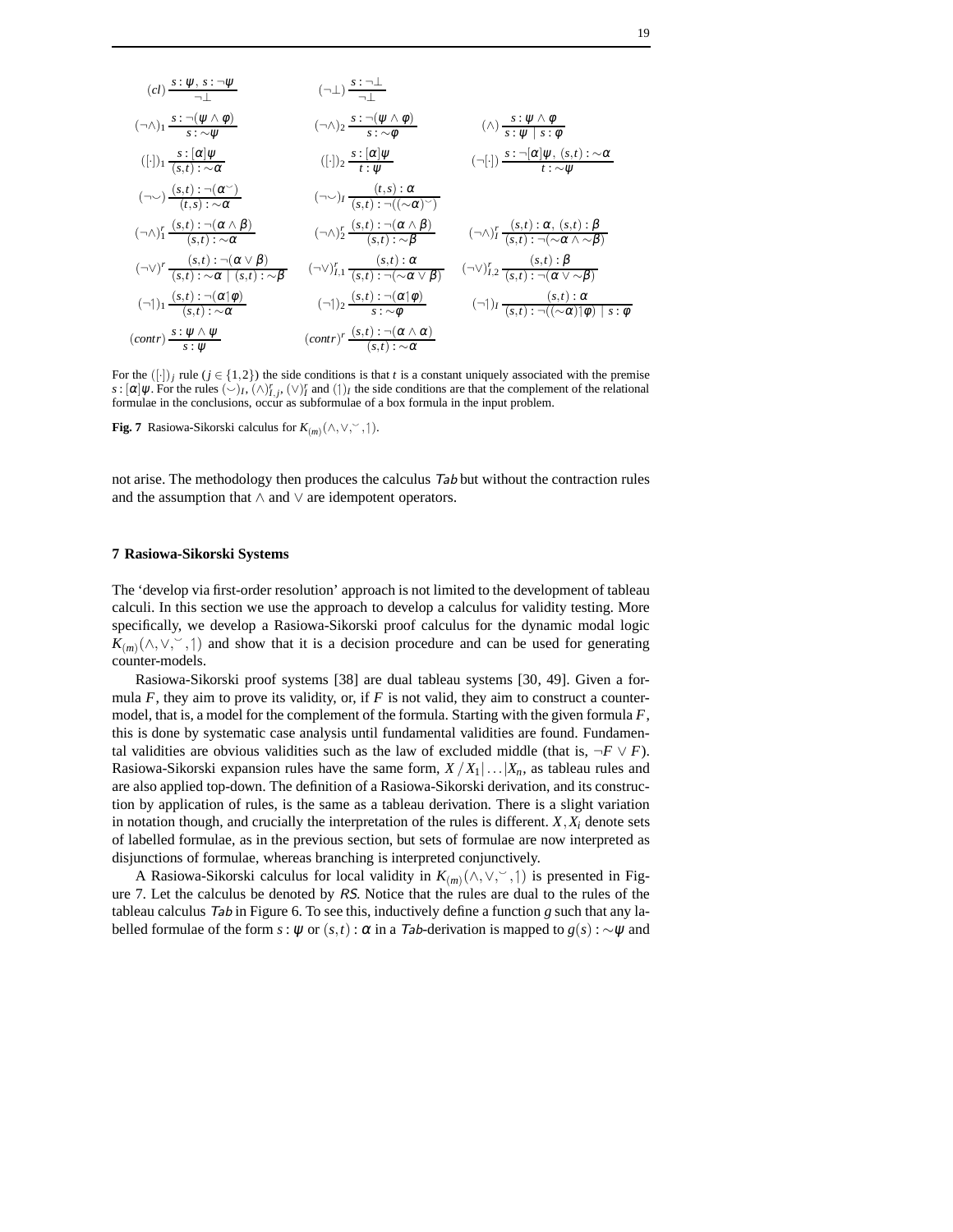$(g(s), g(t))$ : ∼α in the corresponding RS-derivation. If the Tab-derivation is started with *a* :  $\varphi$  then the RS-derivation is started with *a* : ∼ $\varphi$ . *g* maps the labels as follows: *g*(*a*) = *a* and any successor state *s* introduced in the  $(\neg[\cdot])_j$  rules in Tab is mapped to the term introduced by the  $(\cdot|\cdot)$ <sub>*j*</sub> rules in RS. Then extend the definition to a mapping from Tab-inferences (rules) to RS-inferences (rules).

We can show:

**Theorem 15** *1. The calculi* Tab *and* RS *step-wise simulate each other in a dual manner for local satisfiability/validity in*  $K_{(m)}(\wedge,\vee,\breve{~},\uparrow).$ 

*2. There is a linear, dual correspondence between* Tab *and* RS*.*

A detailed analysis of the duality between tableau and Rasiowa-Sikorski calculi for Peirce logic which extends  $K_{(m)}(\wedge,\vee,\check{\phantom{\dagger}}\,,\uparrow)$  can be found in [49].

Theorem 15 implies that all the properties of the tableau calculus transfer to the Rasiowa-Sikorski calculus, and vice versa. With the notion of redundancy dualised in the expected way, we can state:

**Corollary 6** *A formula*  $\varphi$  *is locally valid in*  $K_{(m)}(\wedge,\vee,\vee,\wedge)$  *iff a RS-derivation containing a branch*  $B$  *can be constructed (modulo redundancy, and with or without the dual contraction rules)* such that  $\mathcal{B}$  does not contain  $\neg \bot$  and each rule application is redundant.

**Corollary 7** *Any (fair) procedure based on* RS *is a decision procedure for local validity in*  $K_{(m)}(\wedge,\vee,\sim,1).$ 

**Corollary 8** *A finite modal counter-model for any modal formula which is locally invalid*  $\lim_{m \to \infty} K(m) (\wedge, \vee, \vee, \wedge)$  *can be effectively constructed with any (fair) procedure based on RS.* 

### 7.1 Developing Rasiowa-Sikorski Systems via Dual Resolution

It is also possible to obtain the rules of the RS-calculus via resolution; this time we use resolution in dual form. The dual form of resolution is not very well-known but a little reflection will convince the reader that it is a legitimate alternative interpretation of resolution.

*Dual resolution* calculi operate exactly like resolution calculi with the difference that clauses are obtained by transformation into disjunction normal form and dual Skolemisation, that is, Skolem terms are used to eliminate universal quantifiers. Also, the dual form of structural transformation is used. The dual clause form is a set of conjunctions of literals and the set is interpreted as a disjunction. The empty clause is interpreted as ⊤. The definition of dual ordered resolution with selection is exactly the same as  $R_{\text{sp}}^{\text{red}}$ , except that the disjunction in clauses is viewed as a conjunction and branching in the splitting rule is interpreted conjunctively. For example the dual resolution rule for propositional logic derives  $C \wedge D$  from *C* ∧ *A* and ¬*A* ∧ *D*. In fact, all techniques and results of classical resolution carry over to dual resolution. As a consequence, by simply interpreting clauses dually, and also all transformation and derivation steps as well as all deletion steps, we can use any resolution prover as a dual resolution prover for testing validity.

Since we are now interested in showing the validity of a problem we need to base our reduction to first-order logic on the following *dual structural translation* of formulae in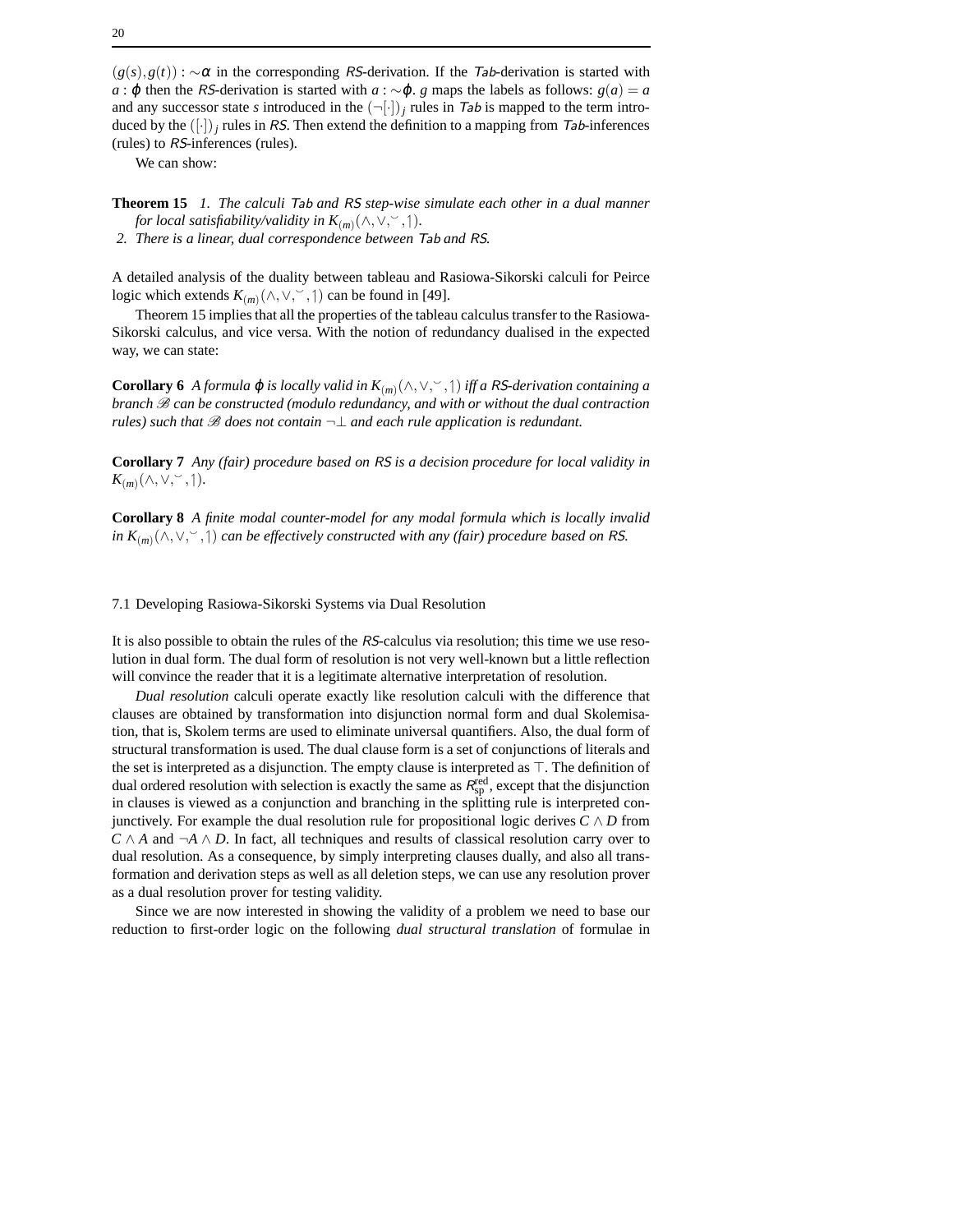

**Fig. 8** Definitional dual clausal forms for  $K_{(m)}(\wedge,\vee,\sim,1)$ 

dynamic modal logic.

$$
Defd(\psi) = \frac{\det \forall x (\pi(\psi, x) \to Q_{\psi}(x))}{\wedge \forall x (\pi(\sim \psi, x) \to Q_{\sim \psi}(x))}
$$
  

$$
\wedge \forall x (\neg Q_{\sim \psi}(x) \to Q_{\psi}(x))
$$
  

$$
Defd(\alpha) = \frac{\det \forall xy (\pi(\alpha, x, y) \to R_{\alpha}(x, y))}{\wedge \forall xy (R_{\alpha}(x, y) \to \pi'(\alpha, x, y))}
$$
  

$$
\wedge \forall xy (R_{\sim \alpha}(x, y) \leftrightarrow \neg R_{\alpha}(x, y))
$$

The mappings  $\pi$  and  $\pi'$  are defined as in Section 3. Here the definitions of relational formulae include the shortcut equivalence  $\forall xy (R_{\sim \alpha}(x, y) \leftrightarrow \neg R_{\alpha}(x, y))$  which is needed to turn problems into range-restricted clauses, we discuss below.

We can prove:

**Theorem 16** *Let L be a dynamic modal logic defined over the operators* {∧,∨, ` , ↿}*, and let* φ *be any modal formula. Suppose N is the set of dual clauses obtained from* φ' =<sup>def</sup>  $\bigwedge \mathrm{Def}^d(\mathrm{Sf}(\varphi)) \to \forall x Q_\varphi(x)$  by transformation into disjunctive normal form, inner dual Sko*lemisation, and clausifying the Skolemised formula. Then:*

- *1. Each clause in N is either a unit clause Q*(*a*)*, for some Skolem constant a, or it is an instance of a dual definitional clause given in Figure 8.*
- 2.  $\varphi$  *is locally valid in L iff*  $\models \varphi'$  *iff*  $\models N$ .

Let  $DH_{\text{sp}}$  denote the unordered dual hyperresolution calculus  $DH_{\text{sp}}^{\text{ed}}$  with splitting. By duality, soundness and completeness (for validity) are a consequence of Corollary 1 (and also Theorem 2).

**Corollary 9** DH<sup>eed</sup> and DH<sub>sp</sub> are sound and complete proof systems for sets of dual clauses.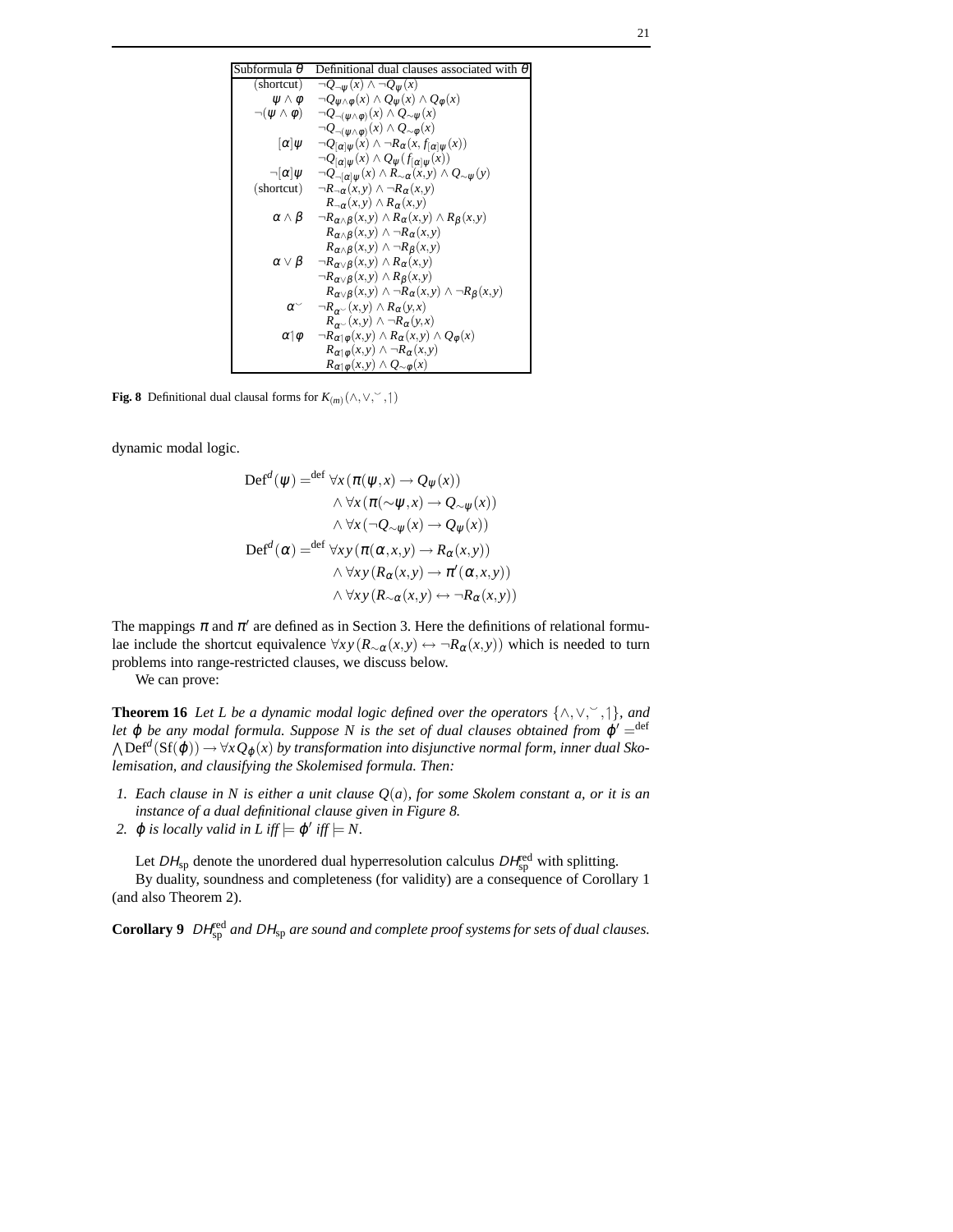

**Fig. 9** Definitional dual clausal forms for  $K_{(m)}(\wedge,\vee,\vee,1)$  in range-restricted form.

The same result is true for dual ordered hyperresolution and calculi of dual ordered resolution with selection calculi.

Looking at Figure 8 we note that the clauses are not all range-restricted. It is in particular the clause  $\neg Q_{\neg[\alpha]\psi}(x) \land R_{\neg\alpha}(x, y) \land Q_{\neg\psi}(y)$  associated with subformulae of the form  $\neg \left[\alpha\right]\psi$  that is not range-restricted.

This issue can be overcome by pre-saturation and purification, and is the reason why the shortcut equivalence  $\forall xy (R_{\sim \alpha}(x, y) \leftrightarrow \neg R_{\alpha}(x, y))$  was added to the definition of Def<sup>d</sup>( $\alpha$ ). Take the input set *N* computed in accordance with Theorem 16. With ordered resolution restricted to inferences which involve at least one of the relational shortcut clauses

$$
\neg R_{\neg \alpha}(x, y) \land \neg R_{\alpha}(x, y)^{*} \quad \text{and} \quad R_{\neg \alpha}(x, y) \land R_{\alpha}(x, y)^{*}
$$

as premises we obtain the clauses in Figure 9 as conclusions. We need to use an ordering under which the binary literals are larger than unary literals, and in the shortcut clauses the  $R_{\alpha}$ -literals (indicated with a  $*$ ) are maximal. As now no more inferences are possible on these, the relational shortcut clauses and clauses containing  $R_\alpha$ -literals can be purified away (that is, deleted). The clauses obtained are given in Figure 9. (It is interesting to note that this partial pre-saturation corresponds to second-order quantifier elimination, see [16].)

By the way we note that alternatively, a standard shifting transformation can be used. Shifting switches the signs literals. In particular, we need to use shifting to replace  $R_\alpha(s,t)$ and  $\neg R_{\alpha}(s,t)$ -literals by  $\neg R_{\neg \alpha}(s,t)$ - and  $R_{\neg \alpha}(s,t)$ -literals, respectively. This transforms the clauses into range-restricted clauses.

Let N' denote the 'partially pre-saturated and purified' set of clauses obtained from N as described above. Since  $N'$  is dual to the clause set obtained for satisfiability of the negated problem (compare Figures 8 and 9), we can now state:

**Theorem 17** Let  $\varphi$  *be any*  $K_{(m)}(\wedge,\vee,\breve{\wedge},\uparrow)$ -formula and let N<sup>'</sup> be the set of clauses obtained *by the described pre-saturation and purification from the dual clausal form of the dual structural transformation. Then:*

*1. Any* DHsp*-derivation from N*′ *terminates.*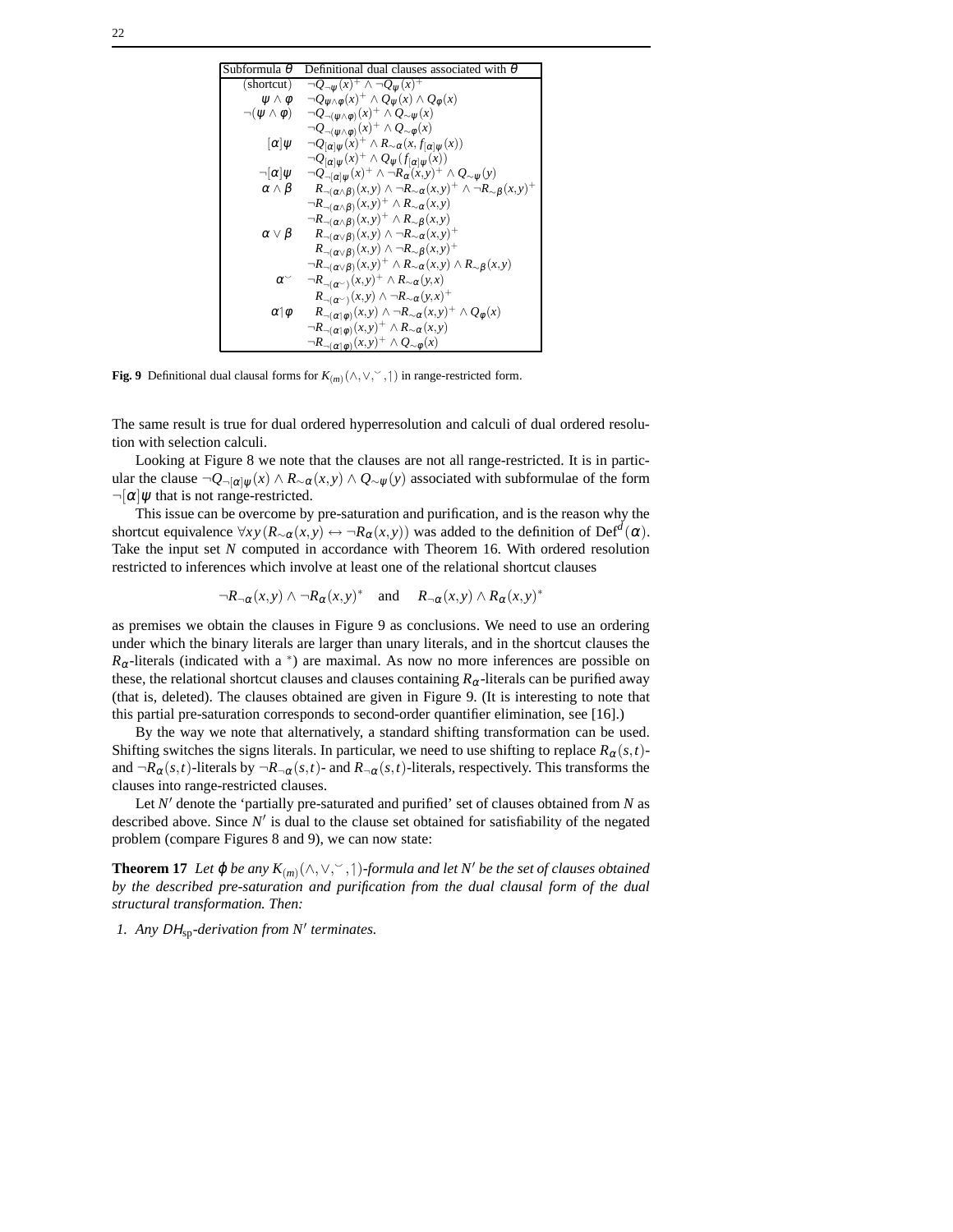2. *ϕ is locally valid in*  $K_{(m)}$ (∧, ∨, <del>c</del>, 1) *iff the DH*<sub>sp</sub>-saturation of *N'* contains the empty *clause* ⊤*.*

**Lemma 7** RS is step-wise simulated by  $DH_{\text{sp}}$  with respect to set N' obtained as defined in *Theorem 17, and is a reduction of it.*

**Theorem 18** *There is a linear correspondence between* RS *and* DHsp *on N*′ *as defined in Theorem 17.*

Using duality and Theorems 10 and 13 we can now give alternative proofs of Corollaries 6–8 (i.e. soundness and completeness of RS, decidability and finite counter-model generation for  $K_{(m)}(\wedge,\vee,\breve{\hspace{1cm}},\uparrow)$ ).

#### **8 Modal Resolution Systems**

Refutation calculi without a splitting rule need an explicit representation of disjunction. This section shows that if we omit splitting from tableau simulating hyperresolution procedures, we get (labelled) modal resolution calculi. These are of the kind described in Areces et al [1] for some traditional modal logics. Our approach allows us to develop such calculi also for other logics.

We focus again on the dynamic modal logic  $K_{(m)}(\wedge,\vee,\vee,1)$ . Figure 10 presents a calculus we can read off from the structural encoding in Figure 4, considering that hyperresolution without splitting is used. *C* and *D* denote disjunctions, actually multisets, of labelled modal and relational formulae of the form  $s:\psi$  and  $(s,t):\alpha$ . Although the labelled formulae are all unnegated, negative literals have not disappeared. We need to regard literals of the form  $s$ : $\neg \psi$  as negative literals. Note that there are no negative relational literals. This is because the logic  $K_{(m)}(\wedge,\vee,\vee,1)$  does not include an relational negation operation. Negative occurrences of relations are implicit in box formulae and are taken care of by the  $(\cdot |)$  rule.

Denote the calculus defined in Figure 10 as Res. For each definitional clause there is a rule in Res. In addition, there are the two factoring rules  $(fact)$  and  $(fact)^r$ . Comparing this calculus to the tableau calculus derived earlier (that is, comparing Figure 6 and Figure 10), observe how the closure rule (*cl*) has become a resolution rule, the rule (*res*). The (*res*) rule is an instance of the standard, ground resolution rule. The tableau splitting rules (¬∧) and (⇂)*<sup>I</sup>* have become rewrite rules. With the exception of the resolution rule (*res*) and the factoring rules, all rules in Res are in fact rewrite rules.

**Lemma 8** Res *is step-wise simulated by* H *(without splitting) with respect to the structural transformation defined in Theorem 4 and is a reduction of it.*

**Theorem 19** *There is a linear correspondence between* Res *and* H *on the structural transformation for local satisfiability in*  $K_{(m)}(\wedge,\vee,~\breve{}~,$ 1).

The proofs exploit the correspondence between inference steps in the Res-derivation and the H-derivation on the structural transformation of the given modal formula. All inferences rules in Res, with the exception of the factoring rules, correspond to hyperresolution steps, while the factoring rules correspond to factoring on positive ground clauses in *H*-derivations. The correspondence between the steps is therefore slightly more direct than for tableau.

**Corollary 10** Res *is sound and refutationally complete for testing the local satisfiability of formulae in*  $K_{(m)}(\wedge,\vee,\sim,1)$ *.*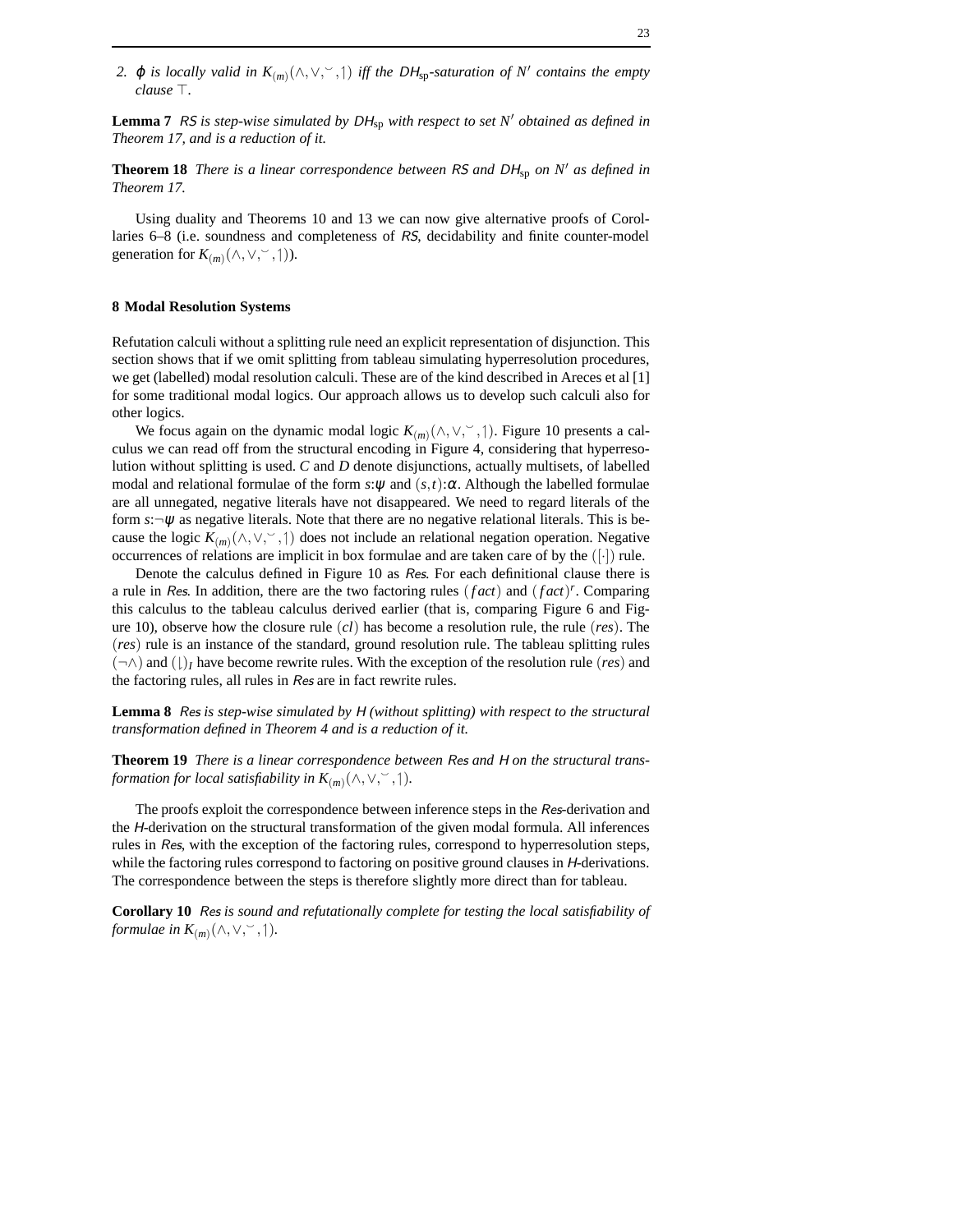$$
(res) \frac{C \vee s : \psi, D \vee s : \neg \psi}{C \vee D} \qquad (\bot) \frac{C \vee s : \bot}{C}
$$
\n
$$
(\wedge)_{1} \frac{C \vee s : \psi \wedge \phi}{C \vee s : \psi} \qquad (\wedge)_{2} \frac{C \vee s : \psi \wedge \phi}{C \vee s : \phi} \qquad (\neg \wedge) \frac{C \vee s : \neg (\psi \wedge \phi)}{C \vee s : \neg \psi \vee s : \neg \phi}
$$
\n
$$
(\neg [\cdot])_{1} \frac{C \vee s : \neg [\alpha] \psi}{C \vee (s, t) : \alpha} \qquad (\neg [\cdot])_{2} \frac{C \vee s : \neg [\alpha] \psi}{C \vee t : \neg \psi} \qquad ([\cdot]) \frac{C \vee s : [\alpha] \psi, D \vee (s, t) : \alpha}{C \vee D \vee t : \psi}
$$
\n
$$
(\vee) \frac{C \vee (s, t) : \alpha}{C \vee (t, s) : \alpha} \qquad (\vee)_{1} \frac{C \vee (t, s) : \alpha}{C \vee (s, t) : \alpha} \qquad (\wedge)_{2} \frac{C \vee (s, t) : \alpha}{C \vee (s, t) : \alpha} \qquad (\wedge)_{3} \frac{C \vee (s, t) : \alpha}{C \vee D \vee (s, t) : \alpha} \qquad (\wedge)_{4} \frac{C \vee (s, t) : \alpha}{C \vee (s, t) : \alpha} \qquad (\wedge)_{5} \frac{C \vee (s, t) : \alpha}{C \vee (s, t) : \alpha} \qquad (\wedge)_{7} \frac{C \vee (s, t) : \alpha}{C \vee (s, t) : \alpha} \qquad (\wedge)_{7} \frac{C \vee (s, t) : \alpha}{C \vee (s, t) : \alpha} \qquad (\vee)_{7} \frac{C \vee (s, t) : \alpha}{C \vee (s, t) : \alpha} \qquad (\vee)_{7} \frac{C \vee (s, t) : \alpha}{C \vee (s, t) : \alpha} \qquad (\vee)_{7} \frac{C \vee (s, t) : \alpha}{C \vee s : \psi} \qquad (\wedge)_{8} \frac{C \
$$

The side conditions of the  $(\neg \Box_i)_j$  rules ( $j \in \{1,2\}$ ) are that *t* is a constant uniquely associated with the premise  $s : \neg \Box_i \psi$ . For the rules  $(\neg)_I$ ,  $(\land)_{I,i}^r$ ,  $(\lor)_{I}^r$  and  $(1)_I$  the side conditions are that the relational formulae in the conclusions, occur as subformulae of the relational formula  $\gamma$  of a box formula  $s$  :  $[\gamma]\psi$  in the current clause set.

**Fig. 10** Modal resolution calculus for  $K_{(m)}(\wedge,\vee,\vee,1)$ .

*Proof* By Corollary 1, Theorems 4 and Corollary 3. □

These results are an illustration that the step from tableau-style systems to systems with an explicit resolution rule is not big. The simulation results formally show that on the one hand modal resolution can be viewed as semantic tableau without splitting. On the other hand, they formally show that semantic tableau can be viewed as modal resolution with splitting. At least this is the view we get from the perspective of first-order resolution.

From the perspective of tableau and modal resolution, the essential difference between the two is the absence of splitting in modal resolution, and the difference in the rules induced by the negative propositional shortcut clause. In the case of modal resolution the negative propositional shortcut clause induces the modal resolution rule (*res*), whereas for tableau it induces the closure rule (because of the presence of splitting). Thus from the perspective of tableau and modal resolution the other difference besides the presence of splitting is the use of a restricted form of resolution, namely the closure rule, in the tableau calculus.

It is interesting to note that, like tableau, the modal resolution calculus uses a kind of goal-directed approach, initially breaking down the given input formula and on-the-fly transforming formulae into first-order clausal form.

One can thus view modal resolution, or semantic tableau without splitting, also as hyperresolution with lazy translation to first-order logic, because the expansion rules are just a facilitation of lazy translation to first-order logic. Similarly, semantic tableau can be viewed as hyperresolution with lazy translation to first-order logic and splitting.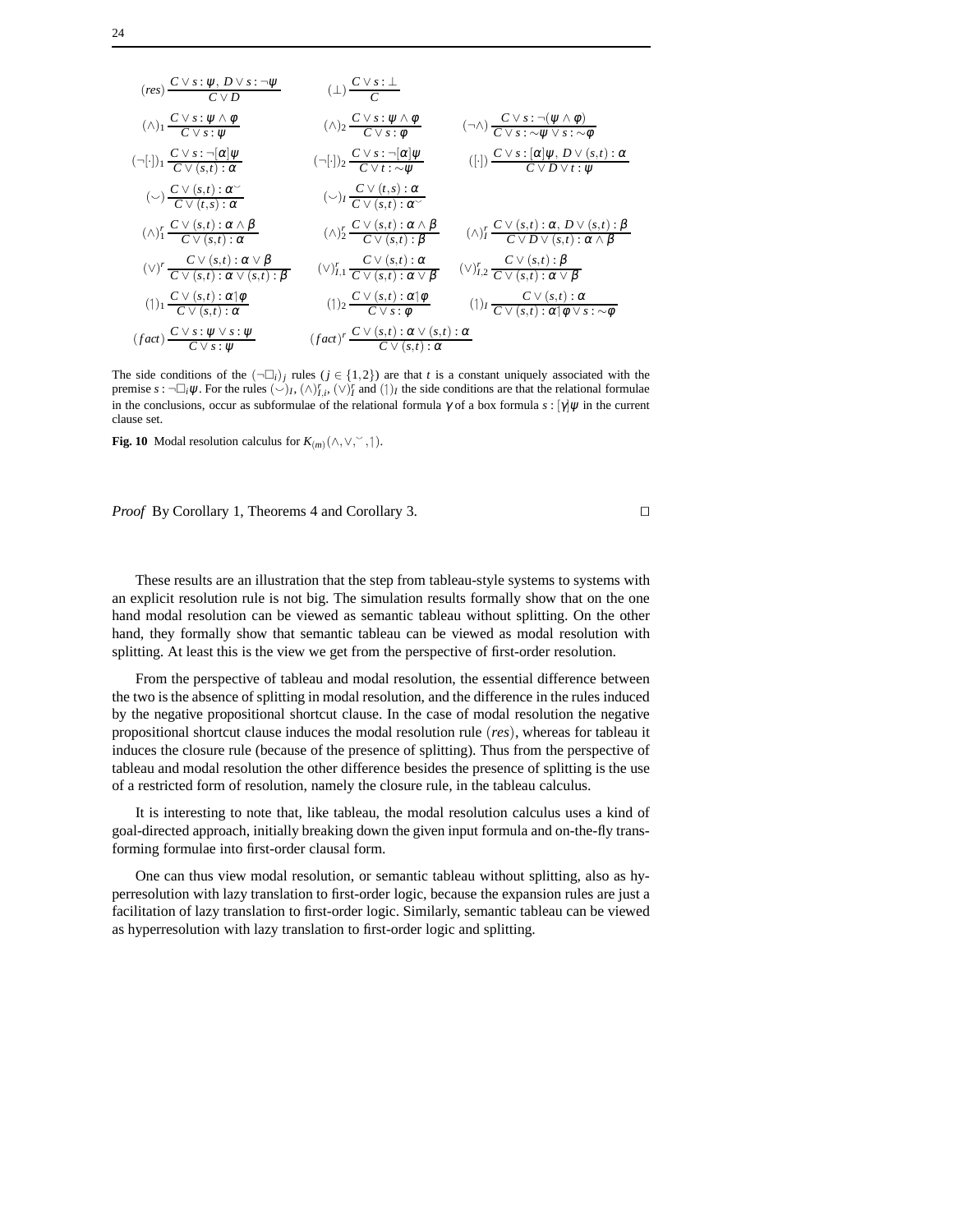#### 8.1 Decidability

What about decidability? We can prove Theorem 10.1 also holds for hyperresolution without splitting, and any refinement of hyperresolution without splitting.

**Theorem 20** *Let*  $\varphi$  *be any*  $K_{(m)}(\wedge,\vee,\vee,\wedge)$ *-formula and let N be the clausal form of the* structural transformation. Then any H-, H<sup>ed</sup>-derivation from N terminates.

This means that the calculus Res provides a decision procedure as well.

**Theorem 21** *Any (fair) procedure based on* Res *is a decision procedure for local satisfiability in*  $K_{(m)}(\wedge,\vee,\sim,1)$ *.* 

Because we view clauses as multisets it is necessary to include the factoring rules. As clauses are always ground, factoring has the effect of eliminating duplicate literals from clauses. It is thus easy to see that it is not necessary to add factoring rules if clauses are viewed as sets.

## 8.2 Refining modal resolution

An advantage of the 'develop via first-order resolution' approach is that it is possible to transfer any refinements compatible with the simulating resolution procedure to the newly developed calculus. This may appear to be quite a strong claim, but let us now apply the 'develop via first-order resolution' approach by using ordered hyperresolution OH, instead of unordered hyperresolution H, and see which rules 'fall out'.

Suppose the ordering used is an arbitrary ordering  $\succ$  admissible in the sense of [3]. Recall the rules of ordered hyperresolution from Figure 2. Since the selection function overrides the ordering, the ordering does not change which literals are resolved upon in a negative premise. However since no literals can be selected in the positive premises, the ordering restricts inferences to literals strictly maximal with respect to the ordering. These restrictions transfer as follows to the modal resolution calculus.

Let ≻′ be the ordering on labelled modal formulae that corresponds exactly to the ordering ≻ used in OH. Let ORes be the *ordered modal resolution calculus* based on ≻′ which is given by the rules of Res (see Figure 10) but the rules have side conditions saying that, for each rule except for the factoring rules, the explicitly given literals in every premise are strictly maximal with respect to  $\succ'$ . The side conditions of the factoring rules are that the explicitly given literals are maximal with respect to  $\succ'$ . This means that any inferences that do not satisfy these side conditions need not be performed (but can be, as is established in Corollary 10).

As before, it is possible to transfer any instances of redundancy elimination to the newly developed calculus. This includes tautology deletion, subsumption deletion, condensing and other techniques. Similar as for tableau and Rasiowa-Sikorski systems we can define different forms of redundancy specifically for the modal resolution calculus. Let us refer to the extension of ORes with such notions of redundancy as ORes<sup>red</sup>.

**Lemma 9** *Let*  $\succ$  *be an admissible ordering and let*  $\succ'$  *be the corresponding ordering on labelled formulae.* ORes *based on* ≻′ *is step-wise simulated by* OH *based on* ≻ *with respect to the structural transformation defined in Theorem 4. The same statement is true for* OResred *and* OHred *.*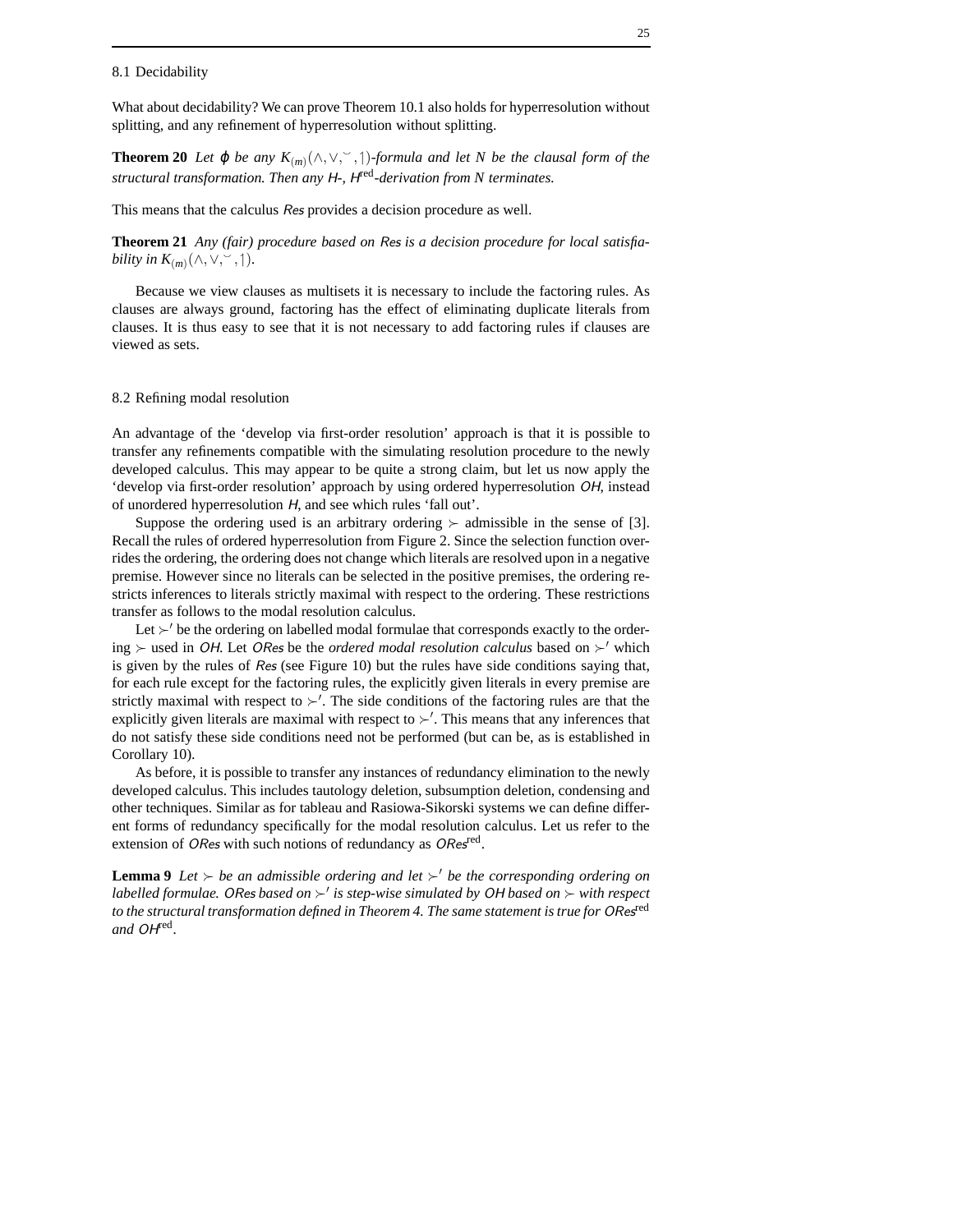**Theorem 22** *There is a linear correspondence between* ORes *and* OH *(*OResred *and* OHred*) on the structural transformation for local satisfiability in*  $K_{(m)}(\wedge,\vee,\breve{\wedge},).$ 

Theorem 23 ORes and ORes<sup>red</sup> are sound and refutationally complete for testing local sat*isfiability of formulae in*  $K_{(m)}(\wedge,\vee,\breve{\phantom{a}},\uparrow).$ 

**Theorem 24** Any (fair) procedure based on ORes<sup>(red)</sup> is a decision procedure for local sat*isfiability in*  $K_{(m)}(\wedge,\vee,\breve{\neg},\uparrow).$ 

Analogously, we can write down (unordered and ordered) modal *dual* resolution calculi for validity in  $K_{(m)}(\wedge,\vee,\vee,1)$  (with or without redundancy) and prove soundness, completeness and decidability by dual arguments. We leave it to the reader to work out the details.

The reader may be wondering how ordering restrictions can be exploited in tableau and Rasiowa-Sikorski calculi. Since splitting is always applied before hyperresolution, hyperresolution is applied to unit clauses only. This means an ordering has no effect on the application of the inference rules. Nevertheless the ordering may be used to restrict the application of splitting only to maximal literals and reduce the search space. It is beyond the scope of this paper to discuss details.

# **9 Discussion**

It is of course possible to come up with the calculi developed in this paper in an independent way and prove soundness, completeness and decidability based on traditional methods. By taking a slightly unusual approach we can however obtain new insights and results for familiar and less familiar logics, and develop new calculi and provers. The 'develop via first-order resolution' approach provides a common framework for this which enables direct comparison of different deduction approaches and the immediate transferal of techniques between different approaches.

We have seen that small variations in the translation mapping and the resolution refinement used, result in notably different styles of calculi. For example, there is only a very small difference between the tableau calculus and the modal resolution calculus for  $K_{(m)}(\wedge,\vee,\breve{\wedge},\uparrow)$  in the simulations, namely the omission of the splitting rule. Tableau and resolution methods are typically regarded as quiet opposite, with the difference being not only the presence of the splitting rule in tableau calculi but also the absence of the resolution rule in tableau calculi. Our analysis however shows (and gives a formal proof) that the difference between tableau and resolution methods is much smaller than sometimes perceived, in fact they are closely related.

We have seen that by interpreting resolution dually we can even devise calculi for proving the validity of formulae. The approach allows us to transfer refinements and techniques such as redundancy elimination to the new calculi, and it enables the formulation of stronger soundness and completeness results and the definition of better inference systems. Our case study shows that there is significant flexibility to tailor the approach and control the kind of calculi which can be derived.

It is interesting to note that we generated all three calculi using hyperresolution. For modal resolution we also used hyperresolution and not ordinary resolution as one may have expected.

All results and observations in this paper for  $K_{(m)}(\wedge,\vee,\check{\phantom{\cdot}},\uparrow)$  hold for all dynamic modal logics defined over the operators  $\{\wedge, \vee, \check{\ }$ ,  $\}, \}$ .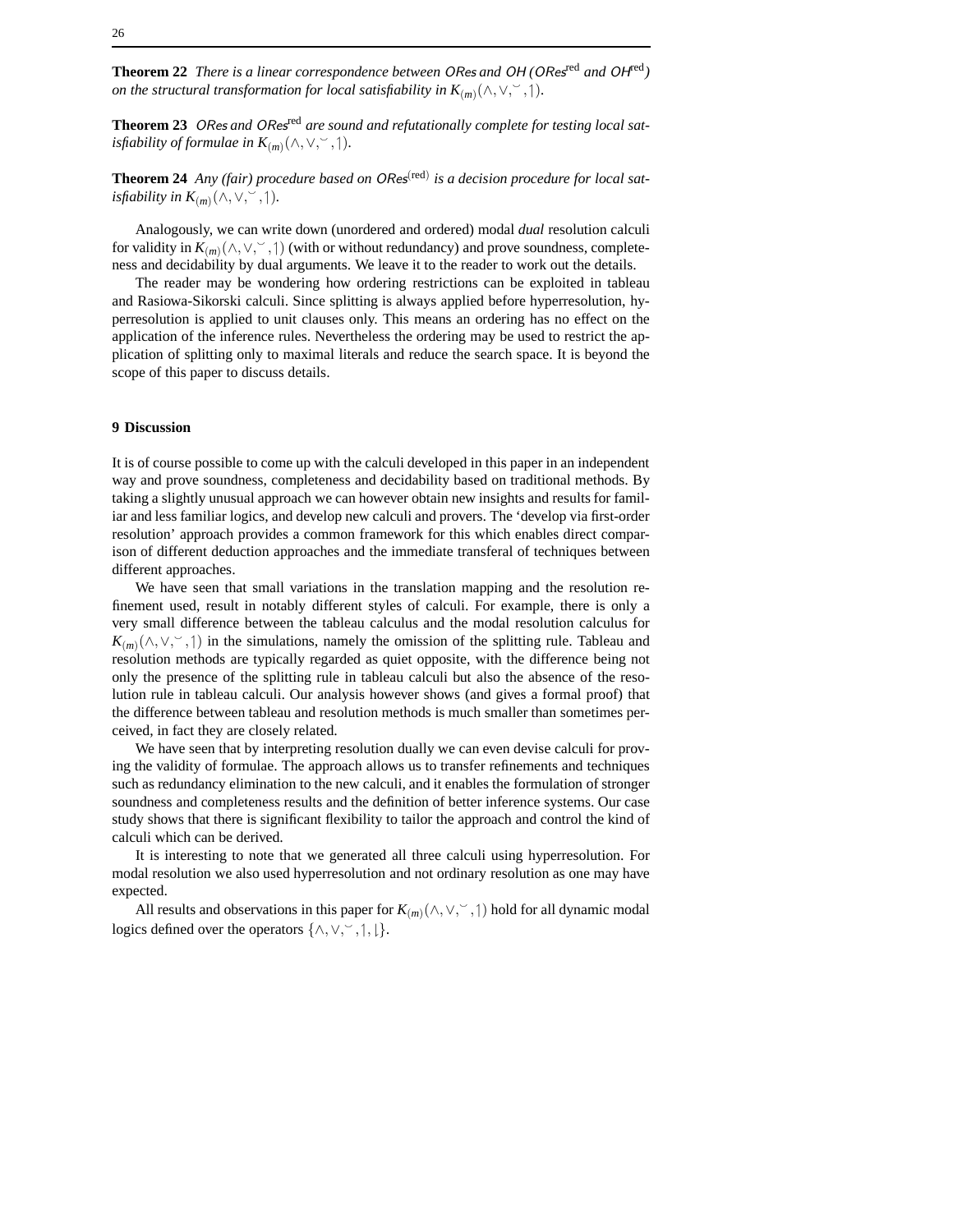We know that the approach can be generalised and applied to more expressive logics to yield sound and (refutationally) complete special-purpose calculi for many, if not all, first-order definable (dynamic) modal logics. The approach applies also to other first-order definable logics and fragments of first-order logic. For example, linear correspondence results between tableau systems and resolution have been obtained in [19] for decidable fragments of first-order logic which are closely related to the guarded fragment. It is clear that the 'develop via resolution' approach allows us to immediately pull out sound, refutationally complete and terminating tableau procedures for the generalisations obtained in the paper [19]. Similarly, tableau decision procedure can be defined for the solvable class  $\mathscr{B}U$ introduced and studied in [18].

Soundness and completeness of the extracted calculi is in general automatic as long as the translation to first-order logic and the refinement used have the properties identified in the Introduction so that correspondence results can be proved. Apart from finding a suitable combination of a translation, refinement and pre-saturation (if needed), the main challenge is to develop ways to guarantee termination and prove decidability. In the case of  $K_{(m)}(\wedge,\vee,\vee,1)$  there are existing decidability results for hyperresolution which we have extended and then used to show the developed calculi provide decision procedures.

The starting point of the methodology in this paper is the semantic specification of a logic which provides the basis for the translation to first-order logic. The translation is a combination of the standard relational translation method and structural transformation. It is possible to derive in a systematic way sound and complete calculi via other, non-standard translation methods, for instance, translations based on functional translation approaches or the axiomatic translation approach. (See [37, 47] for surveys of different translation approaches and [46, 48] for the axiomatic translation.) If we use the functional translation or the optimised function translation then what we obtain are prefix tableau calculi. In prefix tableau calculi the formulae are also labelled modal formulae but the labels are strings of constants, or prefixes. With the axiomatic translation we can generate modal tableau calculi in a form that are currently popular for traditional modal logics and mainstream description logics with non-empty TBoxes. Without splitting new modal resolution calculi are produced.

It is in fact also possible to use the methodology to obtain calculi from Hilbert axiomatisations of modal logics. In [46, 48] we use resolution theorem proving techniques to obtain tableau calculi in a systematic and semi-automatic way from the Hilbert axiomatisations of traditional modal logics. Although not explicitly stated as such, the approach followed there can be seen to be an instance of the 'develop via first-order resolution' approach. There is actually a lot of flexibility and potential in the approach which we have not explored due to lack of time and space.

There are good reasons why the methodology introduced in this paper is based on firstorder resolution. Currently no other proof method exhibits the level of sophistication that the resolution framework has. It combines and integrates numerous principles and techniques that have been developed over many years in the area of automated reasoning. Previous work has shown that the available concepts of refinement and redundancy, in particular, mean that it is well suited for developing decision procedures for non-classical logics and expressive solvable fragments of first-order logic; see the surveys [14, 29, 47]. Furthermore, the framework is well suited for developing and studying model builders; see, for instance [5, 14, 17]. As we have seen in this paper refinements and redundancy are crucial ingredients of the 'develop via first-order resolution' approach.

One of the attractions of situating the methodology in the framework of resolution is that it is easy to implement procedures based on the extracted calculi with existing firstorder resolution theorem provers. Hyperresolution, or essentially equivalent refinements,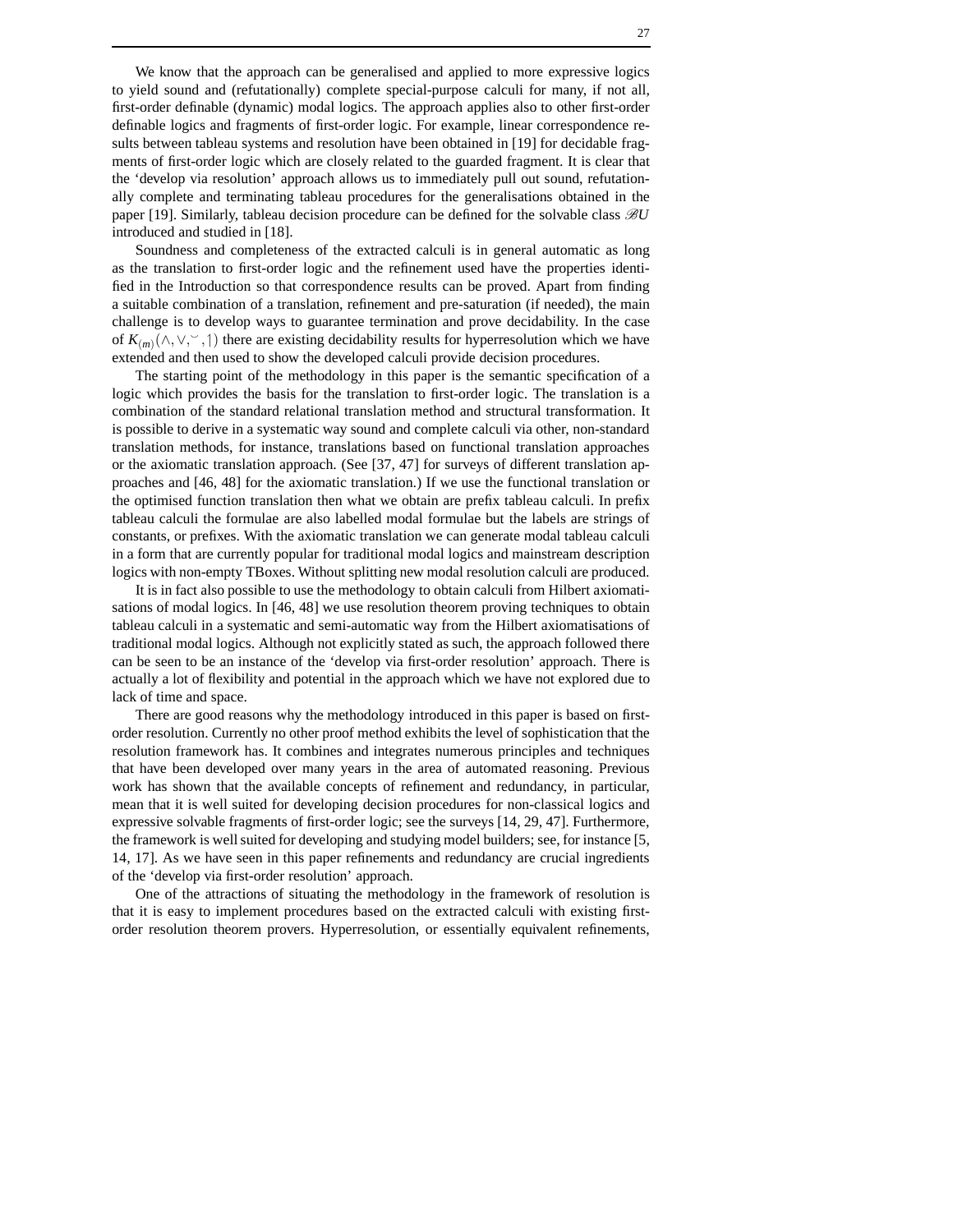are standardly implemented in all of the well-known first-order resolution theorem provers. Moreover, ordering restrictions can be flexibly defined in these and splitting is currently available in at least (M)SPASS [27, 53] and VAMPIRE [40]. With modest implementation effort it is therefore possible to use these provers as essentially modal tableau provers, modal Rasiowa-Sikorski provers, or modal resolution provers. All that is necessary, is to implement the appropriate structural transformations and then choose the correct combination of flag settings so that the prover uses the simulating refinement. This provides a simple approach of implementing special-purpose procedures. All these basic ingredients are already implemented in (M)SPASS [27, 53, 54].

In addition, such simulating implementations permit experimental evaluation and comparison of different deduction approaches in a uniform framework. Examples of empirical studies undertaken following essentially this approach can be found in [5, 28]. Such experiments tend to provide more reliable indicators of the suitability of different calculi, or different styles of deduction, for specific applications and logics than experiments based on the comparisons of independently implemented provers [24, 25, 28].

Further work consists of generalising the methodology and applying it to other forms of tableaux (e.g. set-labelled tableaux with global caching [21] or free variable tableaux), to other styles of deduction methods, to other logics, and other forms of inference problems. We are presently investigating the simulation and development of natural deduction calculi for modal logics and first-order logic [41]. It would also be of interest if a resolution prover can be used directly as a special-purpose prover without any extra implementation effort. Ultimately it is our aim to realise the approach as a tool that can take the specification of a logic as input and output a deduction calculus which is sound, complete and terminating, if possible. Independent student projects at Manchester have shown that it is indeed possible to use resolution theorem provers as tableau provers for propositional and modal logics. These projects use resolution theorem provers as suggested in this paper and back-translate the derived clauses into tableau derivations [22, 34]. Another student project has developed a tableau inference rule generator in Prolog [31]. We are also working on using the approach to generate tableau calculi for more expressive dynamic modal logics, in particular, our aim is to generate calculi such as the ones in [50, 51] which use only elimination rules and rules that operate only on dynamic modal formulae but not relational formulae.

**Acknowledgements** The work has benefitted from discussions with Ullrich Hustadt, David Robinson and Dmitry Tishkovsky. I also thank the reviewers for valuable comments. The research has been supported by UK EPSRC grants EP/D056152/1 and EP/F068530/1.

# **References**

- 1. C. Areces, M. de Rijke, and H. de Nivelle. Resolution in modal, description and hybrid logic. *Journal of Logic and Computation*, 11(5):717–736, 2001.
- 2. F. Baader and U. Sattler. An overview of tableau algorithms for description logics. *Studia Logica*, 69:5–40, 2001.
- 3. L. Bachmair and H. Ganzinger. Resolution theorem proving. In A. Robinson and A. Voronkov, editors, *Handbook of Automated Reasoning*, chapter 2, pages 19–99. Elsevier, 2001.
- 4. L. Bachmair, H. Ganzinger, and U. Waldmann. Superposition with simplification as a decision procedure for the monadic class with equality. In G. Gottlob, A. Leitsch,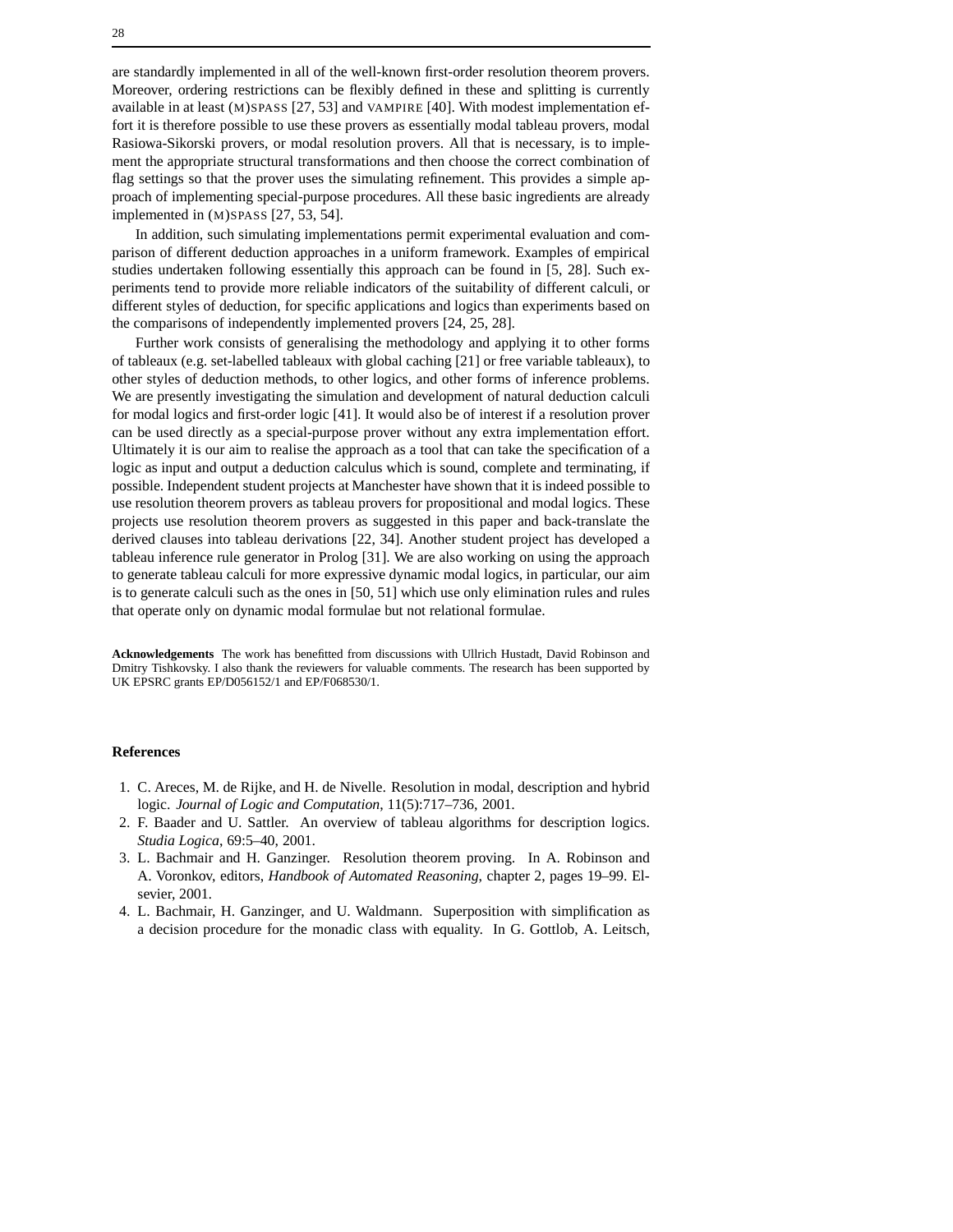and D. Mundici, editors, *Proceedings of the Third Kurt Gödel Colloquium (KGC'93)*, volume 713 of *Lecture Notes in Computer Science*, pages 83–96. Springer, 1993.

- 5. P. Baumgartner and R. A. Schmidt. Blocking and other enhancements for bottom-up model generation methods. In U. Furbach and N. Shankar, editors, *Automated Reasoning: Third International Joint Conference on Automated Reasoning (IJCAR 2006)*, volume 4130 of *Lecture Notes in Artificial Intelligence*, pages 125–139. Springer, 2006.
- 6. C. Brink, K. Britz, and R. A. Schmidt. Peirce algebras. *Formal Aspects of Computing*, 6(3):339–358, 1994.
- 7. M. A. Castilho, L. Fariñas del Cerro, O. Gasquet, and A. Herzig. Modal tableaux with propagation rules and structural rules. *Fundamenta Informaticae*, 3–4(32):281–297, 1997.
- 8. S. A. Cook and R. A. Reckhow. The relative efficiency of propositional proof systems. *Journal of Symbolic Logic*, 44(1):36–50, 1979.
- 9. H. De Nivelle. Splitting through new proposition symbols. In R. Nieuwenhuis and A. Voronkov, editors, *Proceedings of the Eighth International Conference on Logic for Programming, Artificial Intelligence, and Reasoning (LPAR 2001)*, volume 2250 of *Lecture Notes in Artificial Intelligence*, pages 172–185. Springer, 2001.
- 10. H. De Nivelle, R. A. Schmidt, and U. Hustadt. Resolution-based methods for modal logics. *Logic Journal of the IGPL*, 8(3):265–292, 2000.
- 11. E. Eder. *Relative Complexities of First Order Calculi*. Artificial Intelligence. Vieweg, Wiesbaden, 1992.
- 12. L. Fariñas del Cerro and O. Gasquet. A general framework for pattern-driven modal tableaux. *Logic Journal of the IGPL*, 10(1):51–83, 2002.
- 13. L. Fariñas del Cerro and A. Herzig. Modal deduction with applications in epistemic and temporal logics. In D. M. Gabbay, C. J. Hogger, and J. A. Robinson, editors, *Handbook of Logic in Artificial Intelligence and Logic Programming: Epistemic and Temporal Reasoning*, volume 4, pages 499–594. Clarendon Press, Oxford, 1995.
- 14. C. Fermüller, A. Leitsch, U. Hustadt, and T. Tammet. Resolution decision procedures. In A. Robinson and A. Voronkov, editors, *Handbook of Automated Reasoning*, chapter 25, pages 1791–1849. Elsevier, 2001.
- 15. M. Fitting. Destructive modal resolution. *Journal of Logic and Computation*, 1(1):83– 97, 1990.
- 16. D. M. Gabbay, R. A. Schmidt, and A. Szałas. *Second-Order Quantifier Elimination: Foundations, Computational Aspects and Applications*, volume 12 of *Studies in Logic: Mathematical Logic and Foundations*. College Publications, 2008.
- 17. L. Georgieva, U. Hustadt, and R. A. Schmidt. Computational space efficiency and minimal model generation for guarded formulae. In R. Nieuwenhuis and A. Voronkov, editors, *Logic for Programming, Artificial Intelligence, and Reasoning (LPAR 2001)*, volume 2250 of *Lecture Notes in Artificial Intelligence*, pages 85–99. Springer, 2001.
- 18. L. Georgieva, U. Hustadt, and R. A. Schmidt. A new clausal class decidable by hyperresolution. In A. Voronkov, editor, *Automated Deduction—CADE-18*, volume 2392 of *Lecture Notes in Artificial Intelligence*, pages 260–274. Springer, 2002.
- 19. L. Georgieva, U. Hustadt, and R. A. Schmidt. Hyperresolution for guarded formulae. *Journal of Symbolic Computation*, 36(1–2):163–192, 2003.
- 20. R. Goré. Tableau methods for modal and temporal logics. In M. D'Agostino, D. Gabbay, R. H¨ahnle, and J. Posegga, editors, *Handbook of Tableau Methods*, pages 297–396. Kluwer, 1999.
- 21. R. Goré and L. A. Nguyen. Exptime tableaux with global caching for description logics with transitive roles, inverse roles and role hierarchies. In N. Olivetti, editor, *Automated*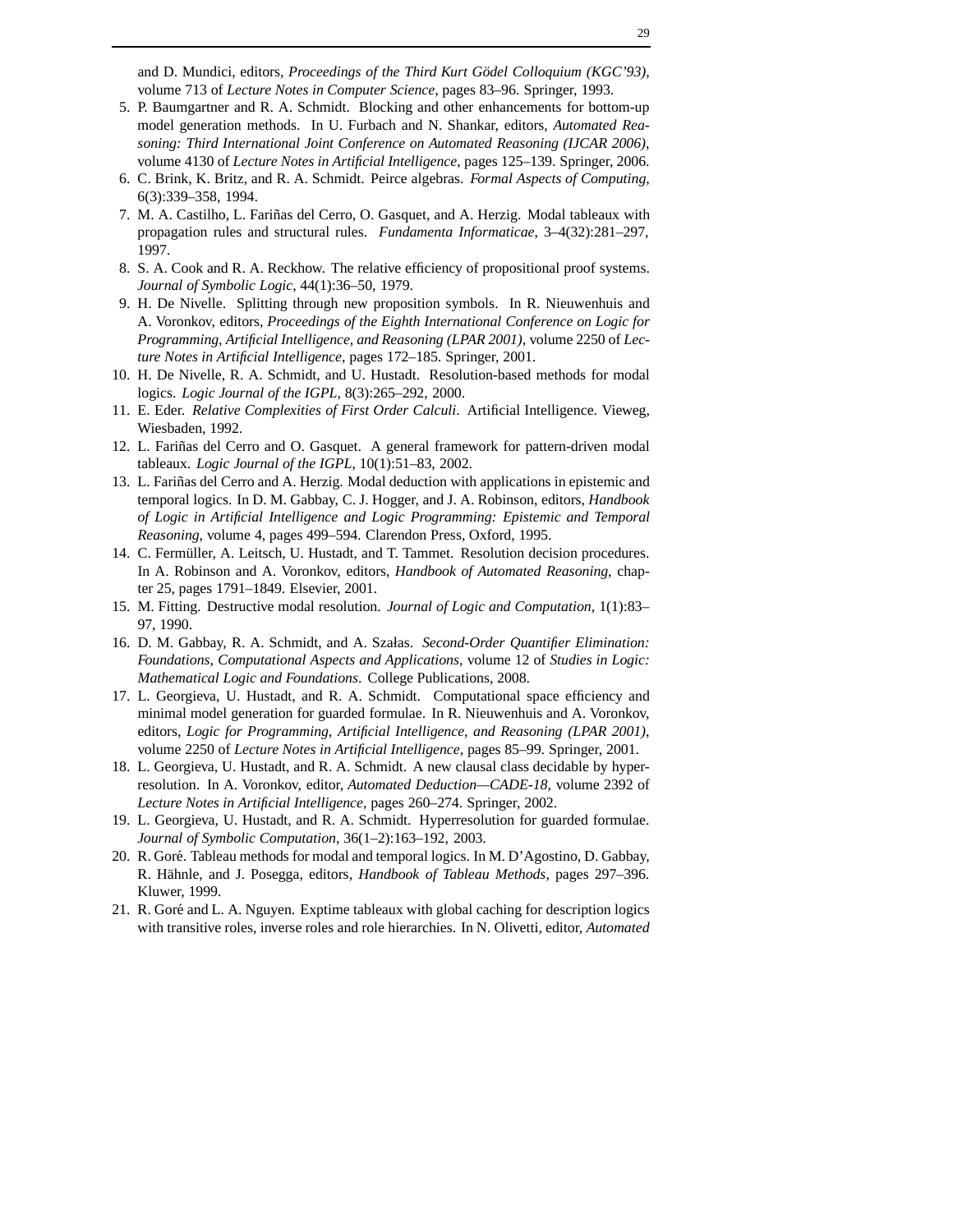*Reasoning with Analytic Tableaux and Related Methods (TABLEAUX 2007)*, volume 4548 of *Lecture Notes in Computer Science*, pages 133–148. Springer, 2007.

- 22. C. T. Gray. An automated reasoner for propositional logic. Third year project report, University of Manchester, UK, 2007.
- 23. I. Horrocks. *Optimising Tableaux Decision Procedures for Description Logics*. PhD thesis, University of Manchester, Manchester, UK, 1997.
- 24. U. Hustadt and R. A. Schmidt. An empirical analysis of modal theorem provers. *Journal of Applied Non-Classical Logics*, 9(4):479–522, 1999.
- 25. U. Hustadt and R. A. Schmidt. On the relation of resolution and tableaux proof systems for description logics. In T. Dean, editor, *Proceedings of the Sixteenth International Joint Conference on Artificial Intelligence (IJCAI'99)*, volume 1, pages 110–115. Morgan Kaufmann, 1999.
- 26. U. Hustadt and R. A. Schmidt. Issues of decidability for description logics in the framework of resolution. In R. Caferra and G. Salzer, editors, *Automated Deduction in Classical and Non-Classical Logics*, volume 1761 of *Lecture Notes in Artificial Intelligence*, pages 191–205. Springer, 2000.
- 27. U. Hustadt and R. A. Schmidt. MSPASS: Modal reasoning by translation and firstorder resolution. In R. Dyckhoff, editor, *Automated Reasoning with Analytic Tableaux and Related Methods, International Conference (TABLEAUX 2000)*, volume 1847 of *Lecture Notes in Artificial Intelligence*, pages 67–71. Springer, 2000.
- 28. U. Hustadt and R. A. Schmidt. Using resolution for testing modal satisfiability and building models. In I. P. Gent, H. van Maaren, and T. Walsh, editors, *SAT 2000: Highlights of Satisfiability Research in the Year 2000*, volume 63 of *Frontiers in Artificial Intelligence and Applications*, pages 459–483. IOS Press, Amsterdam, 2000. Also published as [**?** ].
- 29. U. Hustadt, R. A. Schmidt, and L. Georgieva. A survey of decidable first-order fragments and description logics. *Journal of Relational Methods in Computer Science*, 1:251–276, 2004.
- 30. B. Konikowska. Rasiowa-Sikorski deduction systems in computer science applications. *Theoretical Computer Science*, 286(2):323–366, 2002.
- 31. C. Kourouyiannis. A tableau calculus generator for modal logic. Master's thesis, University of Manchester, UK, 2007.
- 32. F. Massacci. Single step tableaux for modal logics: Computational properties, complexity and methodology. *Journal of Automated Reasoning*, 24(3):319–364, 2000.
- 33. F. Massacci. Decision procedures for expressive description logics with intersection, composition, converse of roles and role identity. In B. Nebel, editor, *Proceedings of the Seventeenth International Joint Conference on Artificial Intelligence (IJCAI 2001)*, pages 193–198. Morgan Kaufmann, 2001.
- 34. S. M. Mostafavi-Taraghi. Resolution-based tableaux for modal and description logics. Master's thesis, University of Manchester, UK, 2007.
- 35. K. Nellas. Reasoning about sets and relations: A tableaux-based automated theorem prover for Peirce logic. Master's thesis, University of Manchester, UK, 2001.
- 36. R. Nieuwenhuis and A. Rubio. Paramodulation-based theorem proving. In A. Robinson and A. Voronkov, editors, *Handbook of Automated Reasoning*, pages 371–443. Elsevier, 2001.
- 37. H. J. Ohlbach, A. Nonnengart, M. de Rijke, and D. Gabbay. Encoding two-valued nonclassical logics in classical logic. In A. Robinson and A. Voronkov, editors, *Handbook of Automated Reasoning*, chapter 21, pages 1403–1486. Elsevier Science, 2001.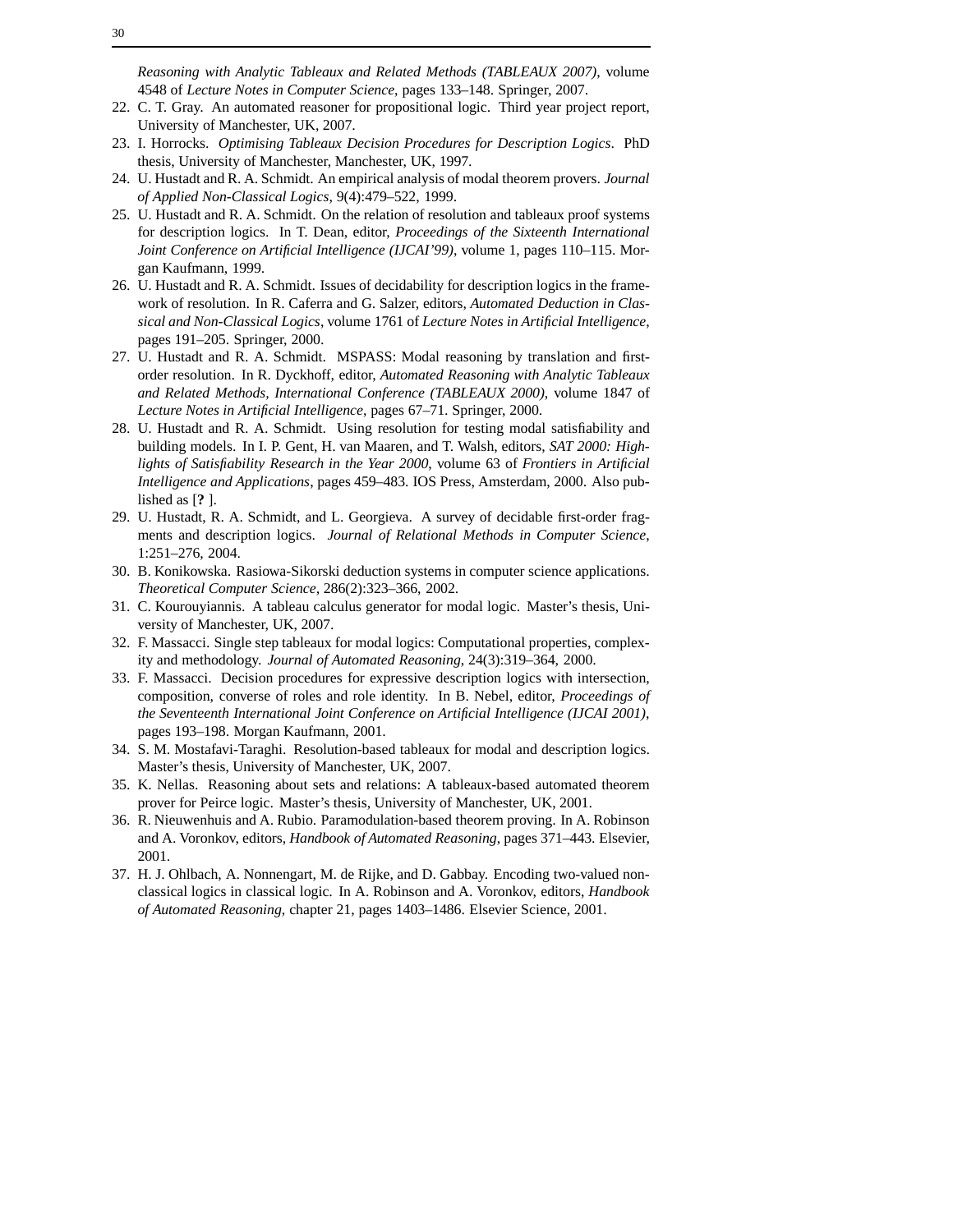- 38. H. Rasiowa and R. Sikorski. *The Mathematics of Metamathematics*, volume 41 of *Monografie matematyczne*. Polish Scientific Publ., Warsaw, 1963.
- 39. A. Riazanov and A. Voronkov. Splitting without backtracking. In B. Nebel, editor, *Proceedings of the Seventeenth International Joint Conference on Artificial Intelligence (IJCAI 2001)*, pages 611–617. Morgan Kaufmann, 2001.
- 40. A. Riazanov and A. Voronkov. The design and implementation of VAMPIRE. *AI Communications*, 15(2-3):91–110, 2002.
- 41. D. Robinson and R. A. Schmidt. Resolution and natural deduction. In preparation, 2007.
- 42. J. A. Robinson. A machine-oriented logic based on the resolution principle. *Journal of the ACM*, 12(1):23–41, 1965.
- 43. R. A. Schmidt. Developing modal tableaux and resolution methods via first-order resolution. In G. Governatori, I. Hodkinson, and Y. Venema, editors, *Advances in Modal Logic, Volume 6*, pages 1–26, London, 2006. College Publications.
- 44. R. A. Schmidt and U. Hustadt. A resolution decision procedure for fluted logic. In D. McAllester, editor, *Automated Deduction—CADE-17*, volume 1831 of *Lecture Notes in Artificial Intelligence*, pages 433–448. Springer, 2000.
- 45. R. A. Schmidt and U. Hustadt. Mechanised reasoning and model generation for extended modal logics. In H. C. M. de Swart, E. Orlowska, G. Schmidt, and M. Roubens, editors, *Theory and Applications of Relational Structures as Knowledge Instruments*, volume 2929 of *Lecture Notes in Computer Science*, pages 38–67. Springer, 2003.
- 46. R. A. Schmidt and U. Hustadt. A principle for incorporating axioms into the first-order translation of modal formulae. In F. Baader, editor, *Automated Deduction—CADE-19*, volume 2741 of *Lecture Notes in Artificial Intelligence*, pages 412–426. Springer, 2003. The extended, long version is [48].
- 47. R. A. Schmidt and U. Hustadt. First-order resolution methods for modal logics. In *Volume in memoriam of Harald Ganzinger*, Lecture Notes in Computer Science. Springer, 2006. To appear.
- 48. R. A. Schmidt and U. Hustadt. The axiomatic translation principle for modal logic. *ACM Transactions on Computational Logic*, 8(4):1–55, 2007.
- 49. R. A. Schmidt, E. Orlowska, and U. Hustadt. Two proof systems for Peirce algebras. In R. Berghammer, B. Möller, and G. Struth, editors, *Relational and Kleene-Algebraic Methods in Computer Science (RelMiCS 7)*, volume 3051 of *Lecture Notes in Computer Science*, pages 238–251. Springer, 2004.
- 50. R. A. Schmidt and D. Tishkovsky. Using tableau to decide expressive description logics with role negation. In K. Aberer, K.-S. Choi, N. Fridman Noy, D. Allemang, K.-I. Lee, L. J. B. Nixon, J. Golbeck, P. Mika, D. Maynard, R. Mizoguchi, G. Schreiber, and P. Cudr´e-Mauroux, editors, *The Semantic Web, 6th International Semantic Web Conference, 2nd Asian Semantic Web Conference, ISWC 2007 + ASWC 2007, Busan, Korea, November 11–15, 2007*, volume 4825 of *Lecture Notes in Computer Science*, pages 438–451. Springer, 2007.
- 51. R. A. Schmidt and D. Tishkovsky. A general tableau method for deciding description logics, modal logics and related first-order fragments. In A. Armando, P. Baumgartner, and G. Dowek, editors, *Automated Reasoning (IJCAR 2008)*, volume 5195 of *Lecture Notes in Computer Science*, pages 194–209. Springer, 2008.
- 52. S. Schulz. E: A brainiac theorem prover. *AI Communications*, 15(2–3):111–126, 2002.
- 53. C. Weidenbach, R. A. Schmidt, T. Hillenbrand, R. Rusev, and D. Topic. System description: SPASS version 3.0. In F. Pfenning, editor, *Automated Deduction—CADE-21*, volume 4603 of *Lecture Notes in Artificial Intelligence*, pages 514–520. Springer, 2007.